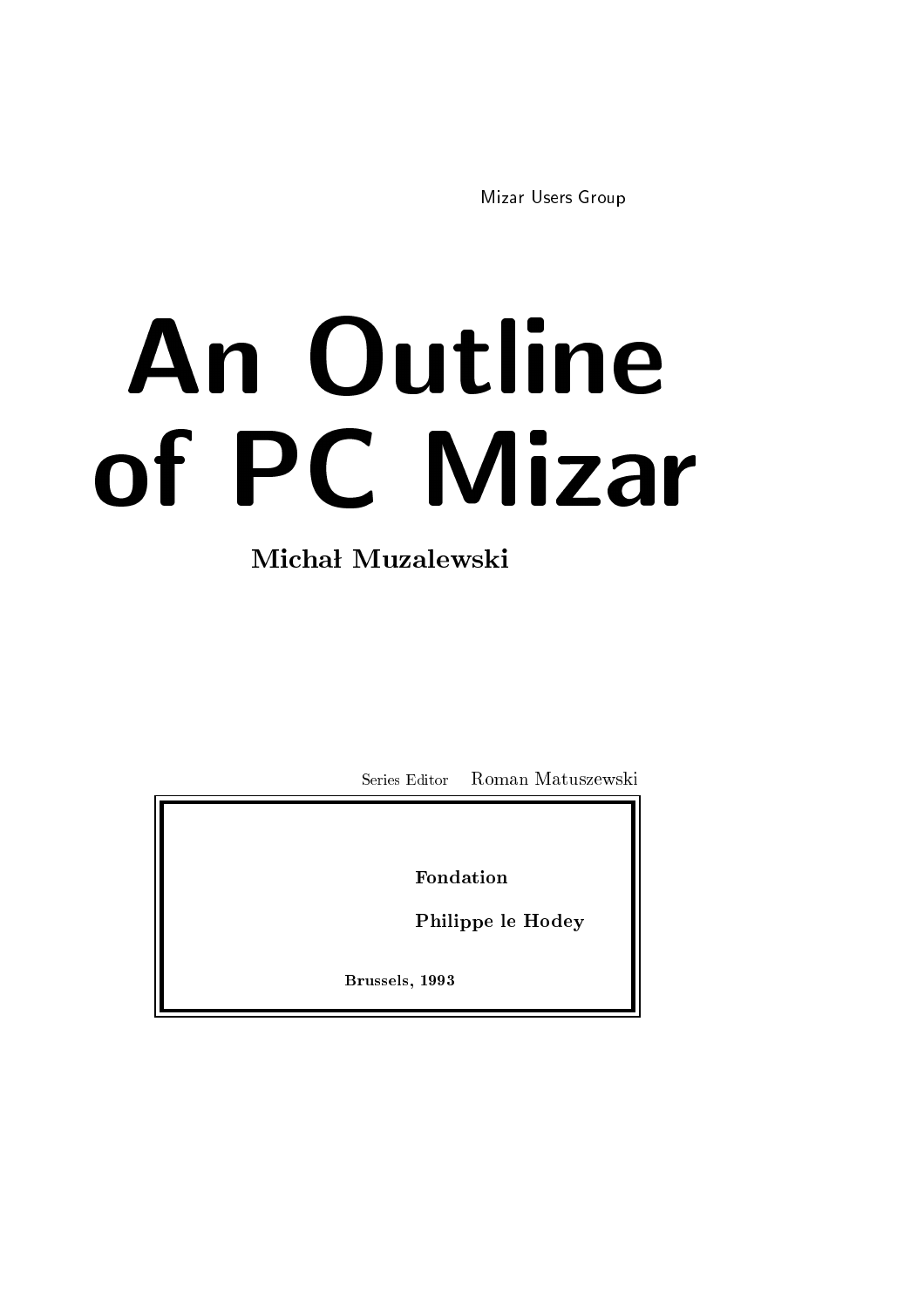All exercises are checked by the PC Mizar system

Translated from the Polish by Olgierd A. Wojtasiewicz.

Copyright  $\odot$  1993 by Fondation Philippe le Hodey. All rights reserved.

Orders should be addressed to:

Foundation of Logic, Mathematics and Informatics Mizar Users Group Krochmalna 3 m. 917 00-864 Warsaw Poland

fax: +48 (22) 624.03.49 e-mail: romat@mizar.org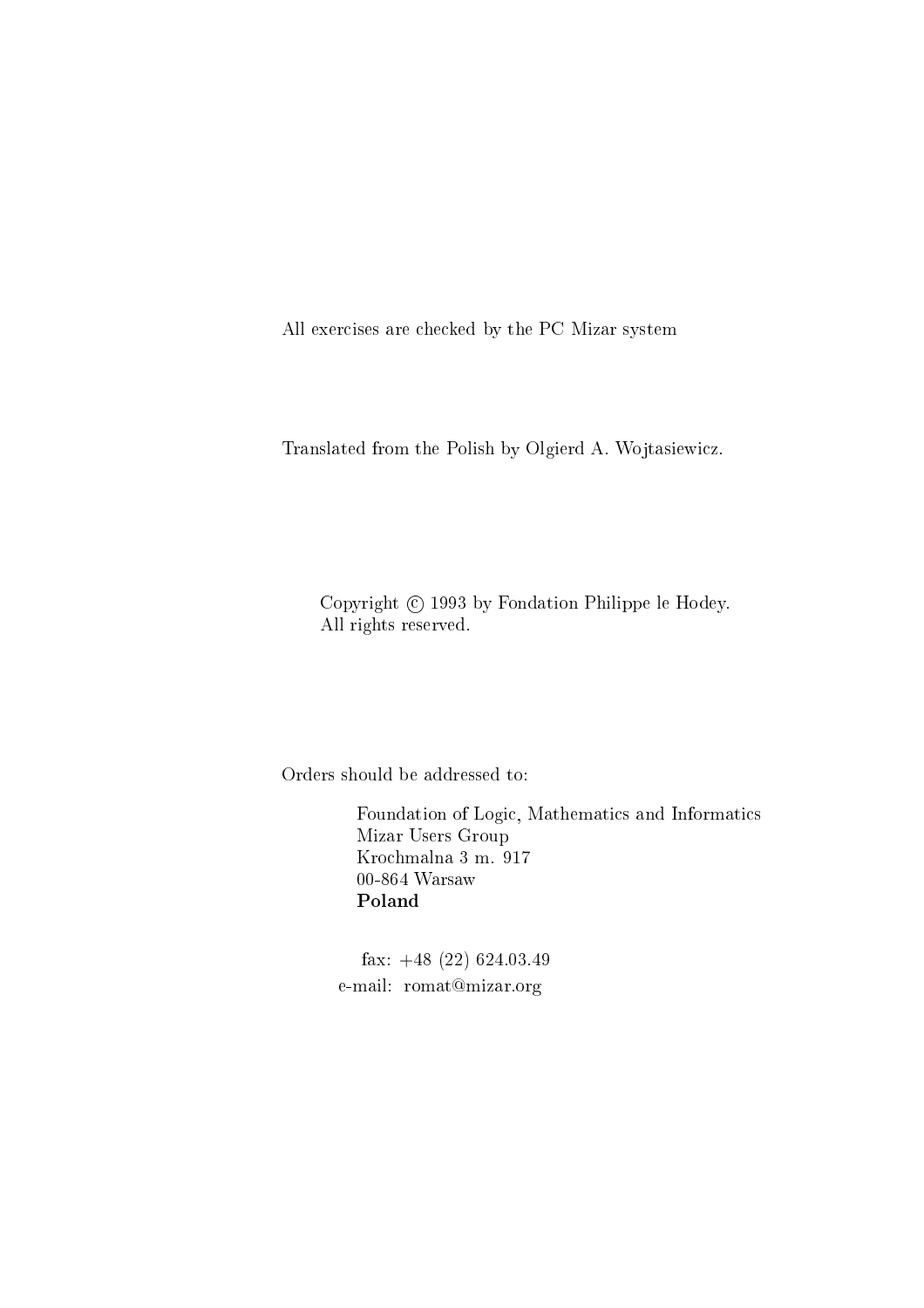|                     |                                                                    | $\mathbf{1}$   |  |  |
|---------------------|--------------------------------------------------------------------|----------------|--|--|
|                     | Part One: The Language                                             |                |  |  |
|                     |                                                                    | $\overline{2}$ |  |  |
|                     | <b>Basic Linguistic Constructions</b>                              |                |  |  |
|                     |                                                                    | 3              |  |  |
|                     |                                                                    | 3              |  |  |
|                     |                                                                    | $5\,$          |  |  |
|                     |                                                                    | 6              |  |  |
|                     |                                                                    |                |  |  |
| Proving of Theorems |                                                                    |                |  |  |
|                     | 7. Formula thesis, skeleton of the proof, and results of reasoning | 8<br>9         |  |  |
|                     |                                                                    | 12             |  |  |
|                     |                                                                    | 13             |  |  |
|                     |                                                                    | 14             |  |  |
|                     |                                                                    | 16             |  |  |
|                     |                                                                    | 16             |  |  |
|                     |                                                                    | 17             |  |  |
|                     |                                                                    | 18             |  |  |
|                     |                                                                    | 20             |  |  |
|                     |                                                                    | 20             |  |  |
|                     |                                                                    | 20             |  |  |
|                     |                                                                    | 21             |  |  |
|                     |                                                                    | 21             |  |  |
|                     |                                                                    | 21             |  |  |
|                     |                                                                    | 22             |  |  |
|                     |                                                                    | 22             |  |  |
|                     |                                                                    | 23             |  |  |
|                     |                                                                    | 23             |  |  |
|                     |                                                                    | 24             |  |  |
|                     | <b>Definitions</b>                                                 |                |  |  |
|                     |                                                                    | 26             |  |  |
|                     |                                                                    | 26             |  |  |
|                     |                                                                    | 26             |  |  |
|                     |                                                                    | 27             |  |  |
|                     |                                                                    | 28             |  |  |
|                     |                                                                    | 29             |  |  |
|                     |                                                                    | 30             |  |  |
|                     |                                                                    | 30             |  |  |
|                     |                                                                    | 31             |  |  |
|                     |                                                                    | 32             |  |  |
|                     |                                                                    | $32\,$         |  |  |
|                     | 22.5. Attributive formulas versus qualifying formulas              | 33             |  |  |
|                     |                                                                    | 33             |  |  |
|                     | 22.7. Principle of the inheritance of registrations                | 34             |  |  |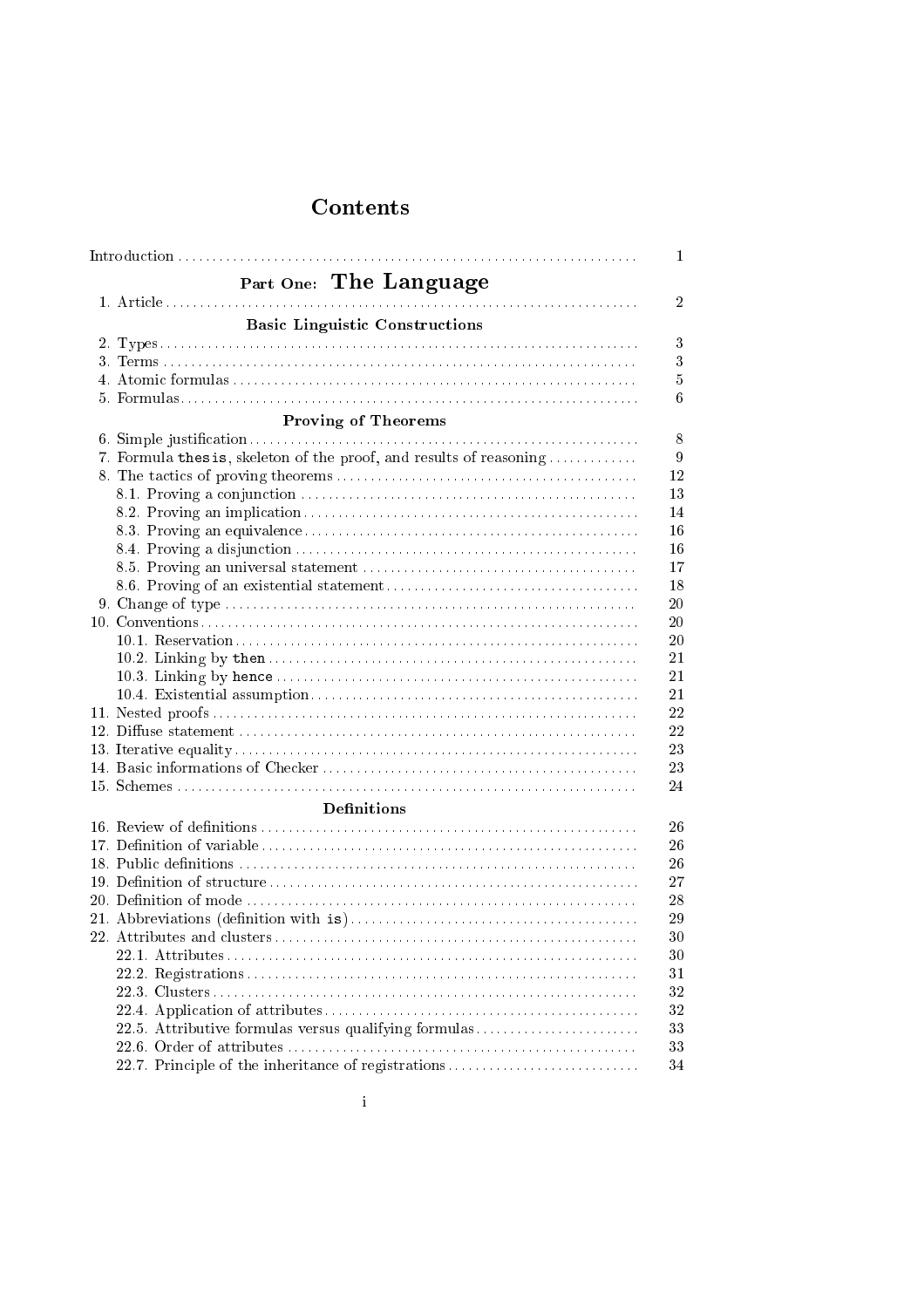|                      |           | $-34$ |  |  |  |
|----------------------|-----------|-------|--|--|--|
|                      |           | 34    |  |  |  |
|                      |           | $-36$ |  |  |  |
|                      | Data Base |       |  |  |  |
|                      |           | $-38$ |  |  |  |
|                      |           | 38    |  |  |  |
|                      |           | -39   |  |  |  |
|                      |           | 39    |  |  |  |
|                      |           | $-40$ |  |  |  |
|                      |           | $-40$ |  |  |  |
|                      |           | $-41$ |  |  |  |
| Part Two: The System |           |       |  |  |  |

|  | -42 |
|--|-----|
|  | 42  |
|  | 43  |
|  | 43  |
|  | 44  |
|  | -44 |
|  | 45  |
|  | -45 |
|  |     |
|  |     |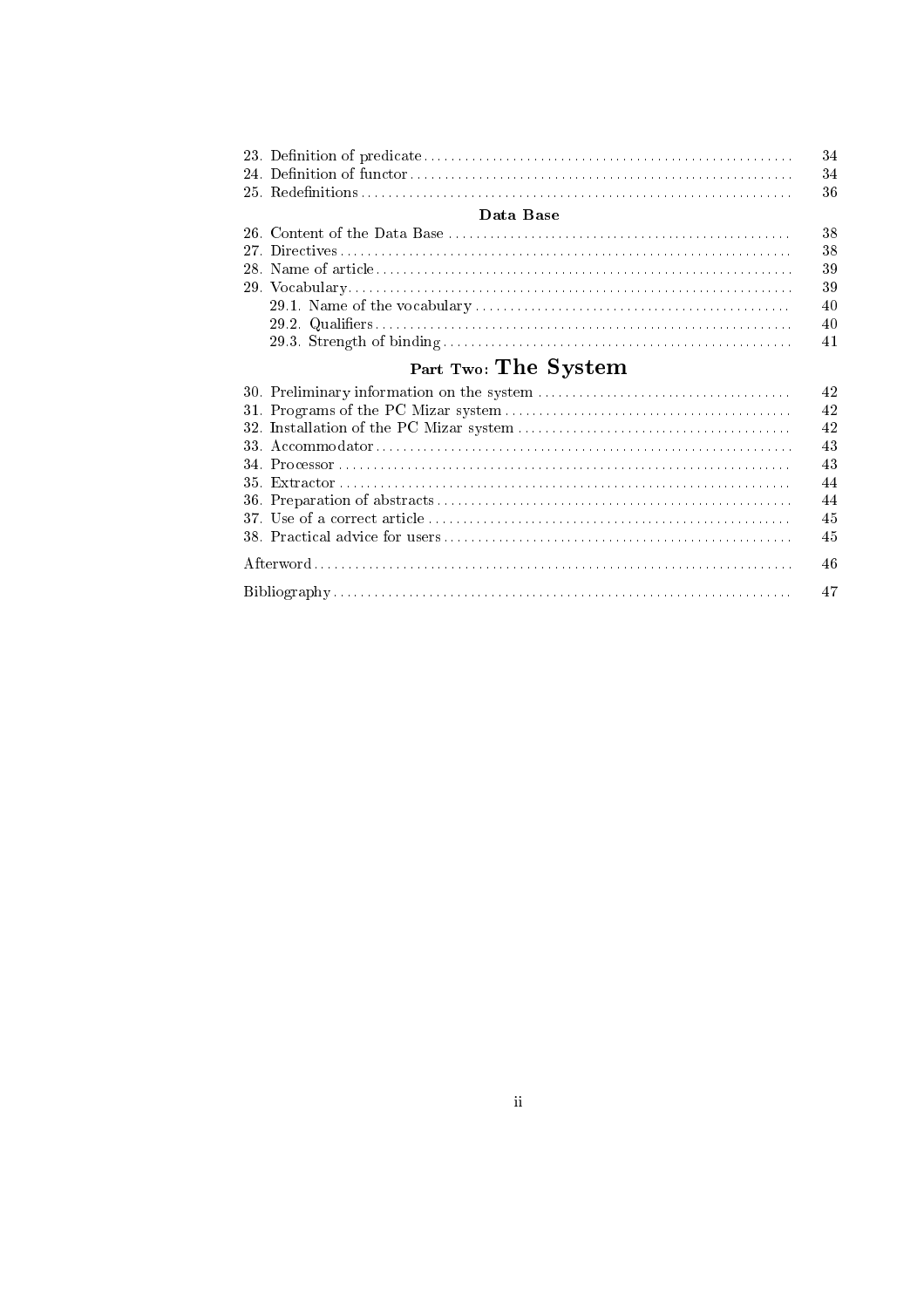## Introduction

Our objective is to learn to write Mizar articles. The word "Mizar" is ambiguous:

1. Mizar is language for the formalization of mathematics.

2. Mizar is a computer system connected with the processing of articles.

PC Mizar system is implemented by A. Trybulec and Cz. Bylinski. Andrzej Trybulec is author of the Mizar language.

In An Outline of PC Mizar we shall discus successively the language and the system.

I am obliged to Andrzej Trybulec and Czesław Byliński, who took trouble of reading the preliminary version several times, which each time inspired me to further work and also enabled me to eliminate many errors. When writing this text I based myself on many works by A. Trybulec pertaining to Mizar, and also on his lectures dedicated to that language and that system.

My thanks are also due to Krzysztof Prazmowski, who read the typescript and shared with me his many valuable reflections intended to make my text easier to beginners in the application of Mizar.

1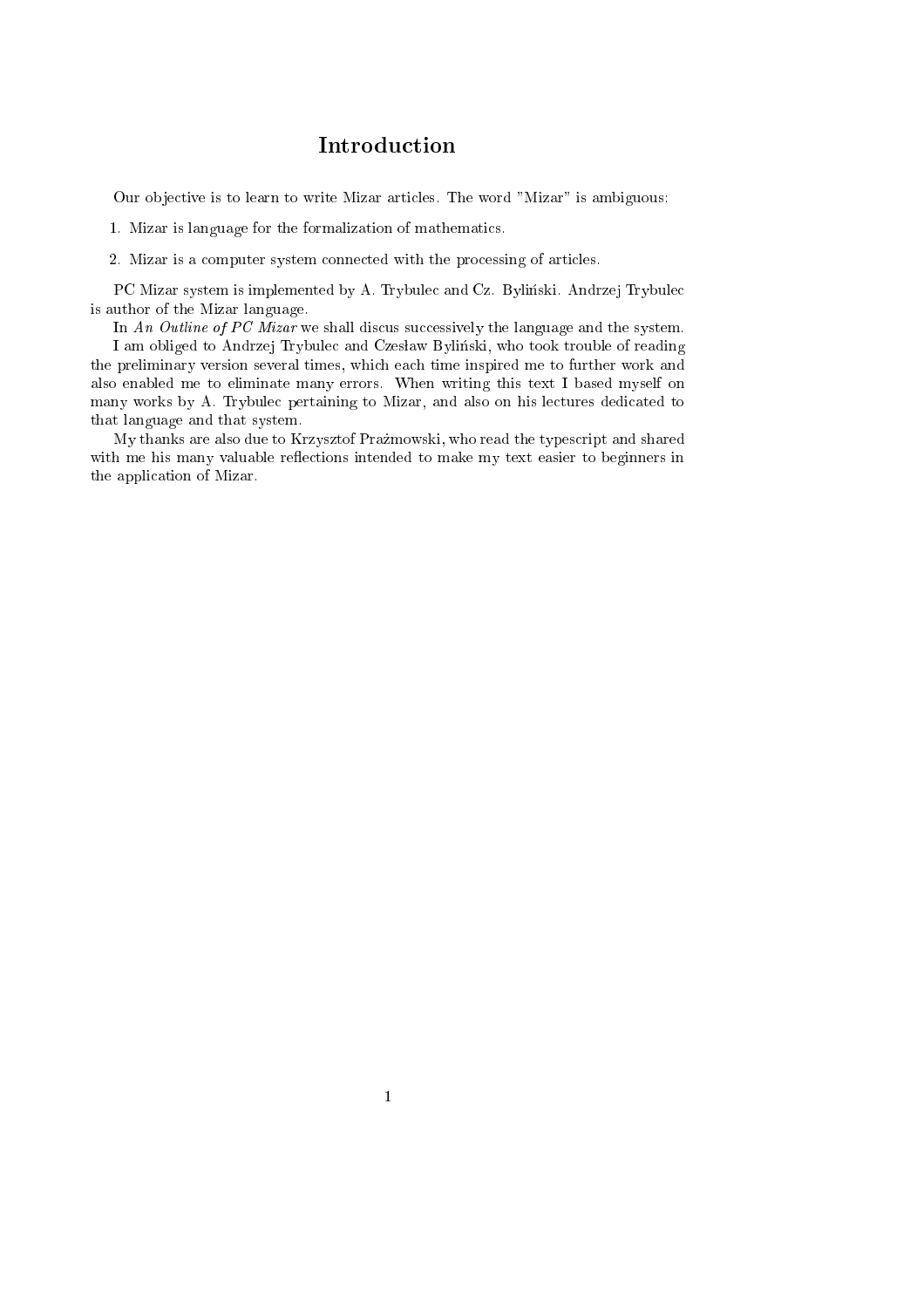# Part One: The Language

In a Mizar article, as in a standard mathematical article, we introduce new concepts, prove the correctness of their definitions, and prove theorems. The proofs of those theorems are based on theorems earlier proved by use in the article of refer to theorems proved in other articles or else are based directly on axioms formulated in the articles TARSKI and AXIOMS (which are checked by the system Mizar solely from the point of view of their linguistic correctness).

Every articles has the form:

#### environ  $environment$  begin  $text$  begin  $text$ ...

The environment is a sequence of directives by means of which we draw from Mizar's actual library the information we need. On the basis of such information we can justify in the text the correctness of the definitions introduced and prove theorems. More on directives can be found in the chapter "Directives".

Further, certain words will be written in bold type. They will be words reserved for Mizar, that is such whose meanings are rigorously determined by definition in the Mizar language. That typographical distinction is to draw the Reader's attention to then, and thus more easily to remember at last some of them.

The text contains definitions, theorems, and their proofs. To put it a little more rigorously, the units of the text are reservations, definitions, redefinitions, schemes, end theorems, which in the Mizar grammar are termed statements.

It is worth while saying now that, from the point of view of the Mizar grammar, proofs, or - more broadly speaking - justifications are immanent units of definitions, redefinitions, schemes, and statements. In other words, the said grammatical units denote certain mathematical contents taken together with their justification.

Consider, by way of example, the meaning of the word *definition*. The content of a definition consists of

 $definiendum$  (the expression to be defined) and  $definiens$  (the defining expression). Hence definition: definiendum definiens proof of correctness Likewise, *statement* means both a certain and its justification.

An abstract is another form of an article. It is obtained from a Mizar article by the elimination of all proofs, and also all lemmas and definitions of private objects. Only public definitions and theorems are left. It is just to the abstract that we look when availing ourselves of other articles. Only that which has been transferred to the abstract from a Mizar article may be used in successive articles.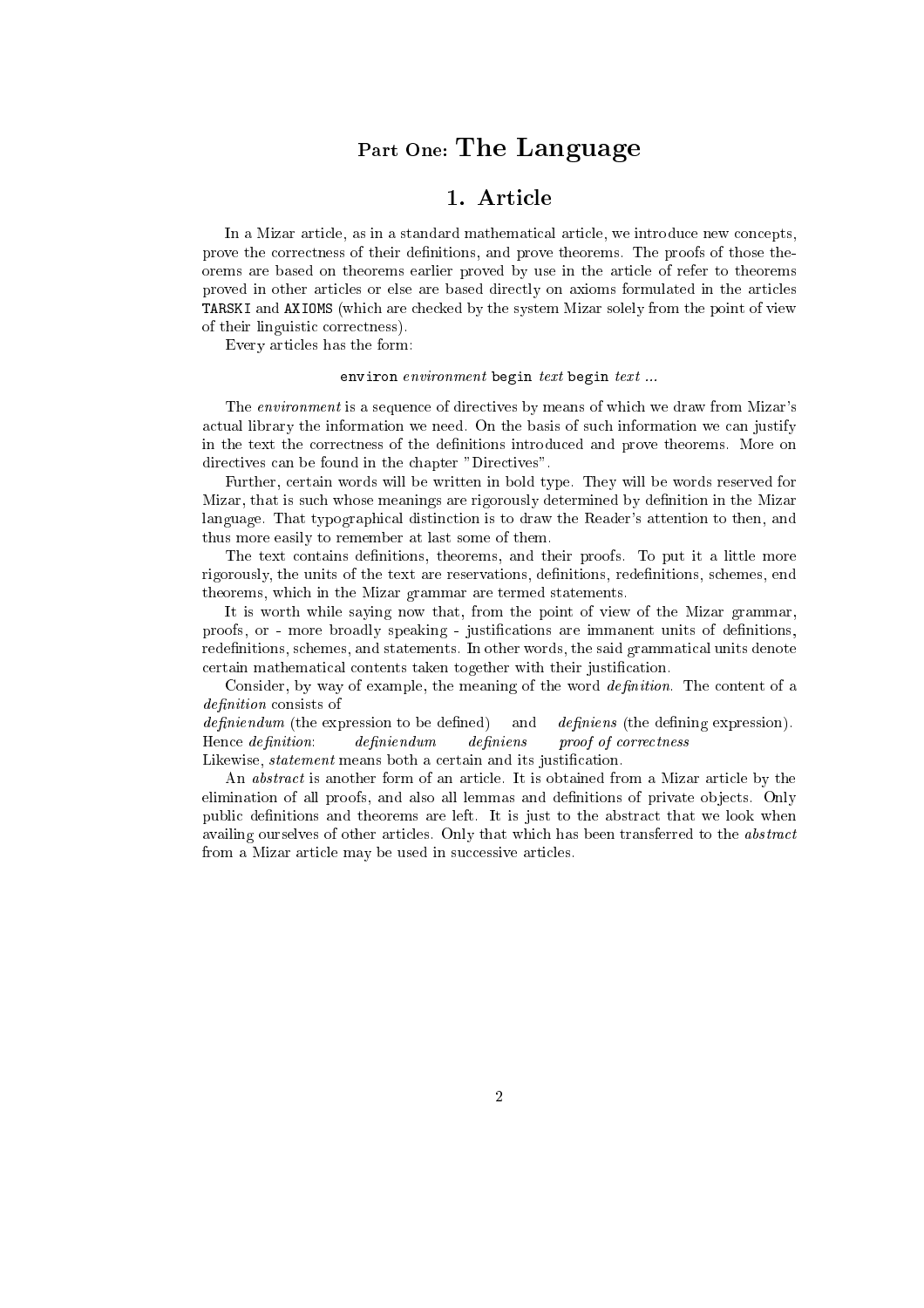## Basic Linguistic Constructions

## 2. Types

In Mizar, every variables has its type. Some knowledge of the content of the Main Mizar Library is required to know which types can be used.

New types are introduced by definitions of structure and definitions of mode.

The type of a variable may be fixed globally for the entire article by reservation, for instance

#### reserve X for set, D for DOMAIN;

When formulating a sentence with the use of a variable whose type has not been reserved earlier we must explicitly state its type, for instance:

for X st X  $\langle \rangle$  0 ex a being Any st a  $\in$  X;

X is variable qualied implicitly: its type has been reserved earlier; a is a variable qualied explicitly, has the type Any given in the sentence.

Types may have *arguments*, i.e., be derived from other objects. The symbol of the type and its arguments are separated by the word of, e.g.,

#### Subset of X, Element of D, Function of X,Y

We shall now briefly discuss the basic types in Mizar.

The basic types in Mizar are to be found in the article HIDDEN, which is automatically joined to every article. Those automatically joined types are called built-in types. The article HIDDEN describes the following types:

Any; set; Element of X; DOMAIN;

Subset of D; SUBDOMAIN of D; Real; Nat;

where X has the type set, and D has the type DOMAIN.

The type Any is the broadest type in Mizar; every other type expands to the type Any.

The type set is equal to the type Any.

The type DOMAIN denotes non-empty sets, that is so-called domains; SUBDOMAIN of D (subdomains - subsets which are domains), Real (real numbers), Nat (natural numbers).

The use of the type  $\theta$  introduced in another article  $\alpha$  must be preceded by two directives included in the environment:

vocabulary  $\alpha$ ; signature  $\alpha$ ;

The above does not apply to built-in types, that is those which have been introduced in the article HIDDEN.

## 3. Terms

In the Mizar language, as in standard mathematics, functions are dened. To put it more precisely, what is defined is the names of functions, that is functors. Symbols of functors are used in the construction of terms. In mathematics, terms are expressions received from the iteration of functor symbols: variables and constants are terms, and moreover if  $\tau_1, \ldots, \tau_p$  are terms, and  $\varphi$  is a symbol of functor of p arguments, then  $\varphi$  ( $\tau_1, \ldots, \tau_p$ ) is also a term.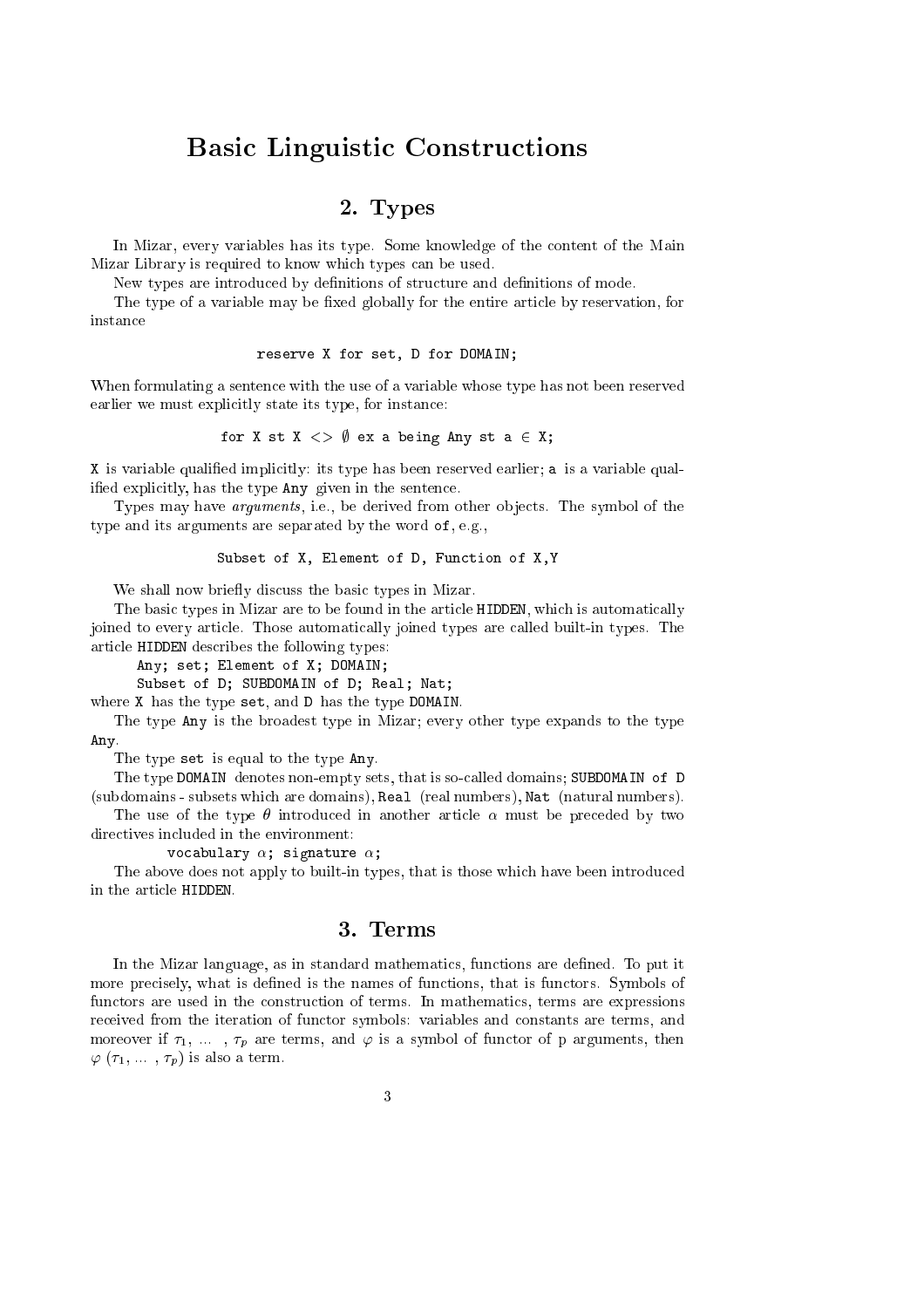Thus, for instance, if  $x, y$  are variables, and  $+$  is a symbol of a binary functor, then: x,y are terms of degree 0,

 $x + y$ ,  $y + x$  are terms of degree 1,

 $x + (x + y)$ ,  $(x + x) + (x + x)$  are terms of degree 2, etc.

In the Mizar language the concept of term is interpreted more broadly. For instance, the grammar of Mizar admits the term it which denotes within a definiens of mode or functor (that term may not be used outside a definiens) the object being defined. The sentences recorded with the use of it are simply shorter and more legible.

We shall confine ourselves to indicating the five most important kinds of terms:

- identiers of a variable,
- terms with a public functor, and  $\alpha$
- terms with a private functor,
- terms with the Frnkel operator,
- $-27$

The arguments of the terms with a public functor may be written:

- on the left side of the function symbol, see the
- on the right side of the functor symbol,
- on both side of the functor symbol simultaneously.

If the number of the arguments on one side of the functor symbol is two or more, then the arguments must be separated by commas, and the list of the arguments must be placed within round brackets:

 $\varphi$ ,  $\mathbf{x}\varphi$ ,  $\varphi$ **x**,  $\mathbf{x}\varphi$ **y**,  $(x_{i1}, \ldots, x_{ik})\varphi(x_{i1}, \ldots, x_{il})$ where  $\varphi$  is the functor symbol.

The arguments of the terms with a private functor may be written only on the right side, and the (round) brackets are obligatory even if the number of arguments equals 0:

 $F( )$ ,  $F(x)$ ,  $F(x_1, \ldots, x_n)$ where F is the identifier of a private functor.

Let us revert to the terms with a public functor. As has been said, the arguments of such a term are written on one side of the functor symbol (on the left - prefix recording, on the right - postfix recording) or on both sides simultaneously (infix recording). Thus

bool X,  $\cup$  X, -1, graph f, dom f, rng f, id X, "f, Funcs(X,Y),

 $\chi(A, X)$ , len p, Plane(A,B,C)

are prefix terms,

x", x\*, x!

are postfix terms, and

 $x + y, f | X, f "X, f. (a, b)$ 

are inx terms.

Let it be sad once more:

- a single argument may, but need not, be bracketed,
- two or more argument must be bracketed.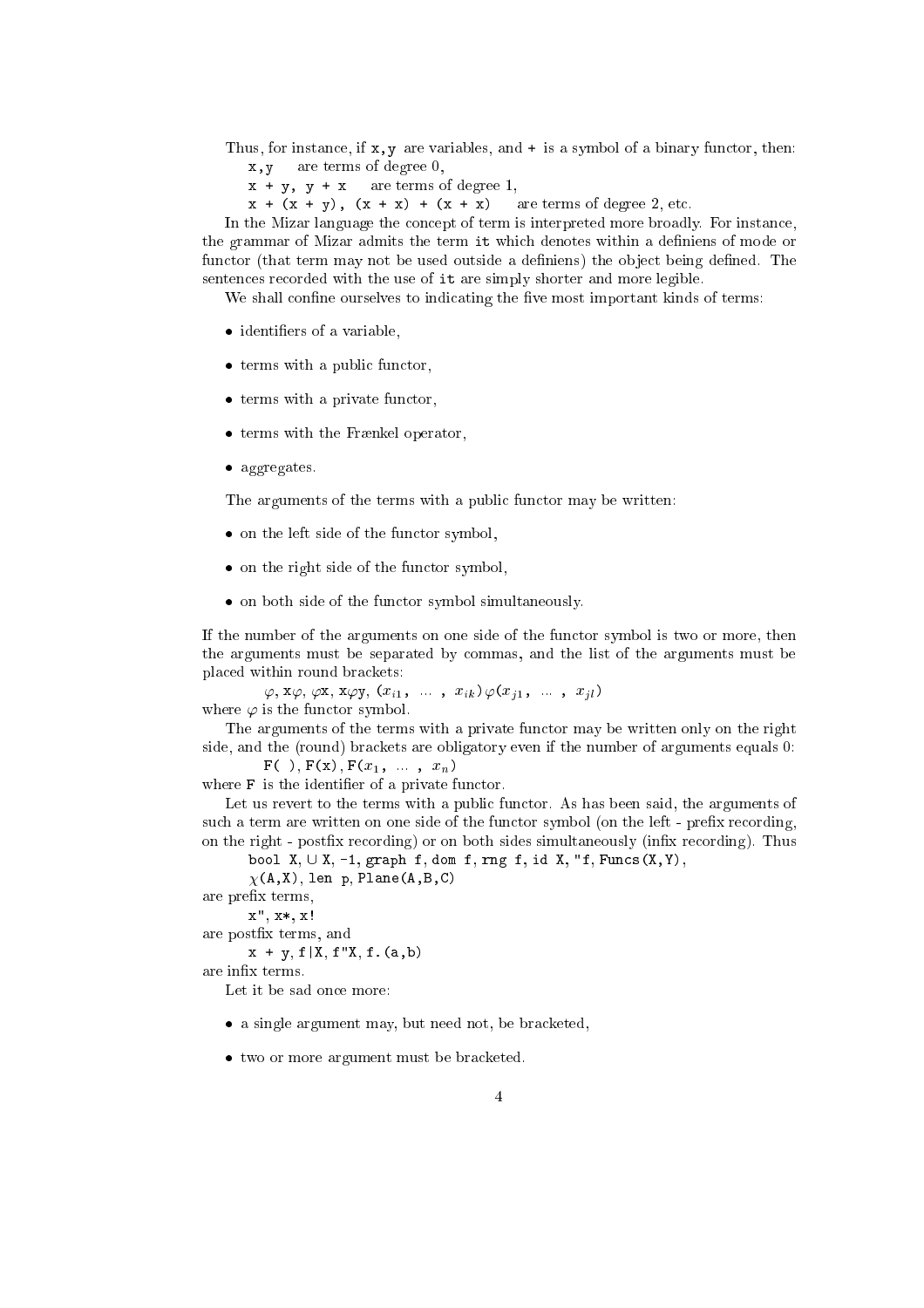For instance: one may write  $(x)$ ", but  $x$ " is enough, on the other hand the inscription Funcs  $X, Y$  instead of Funcs $(X, Y)$  is not allowed.

The above discussed terms with a public functor consisted of a functor symbol and arguments. In Mizar also such terms are allowed in which next to the functor and its arguments also so-called functor brackets occur. The symbols  $\lceil$  and  $\rceil$ ,  $\lceil$  and  $\rceil$ , and  $\lceil$ : and :] are examples of left and right functor brackets. And here are mathematical ob jects and terms describing those ob jects and built with the use of the said bracket:

1. ordered pairs, triples, quadruples, and further n-tuples up to ordered nonatuples inclusive:

 $[x1, x2], \ldots, [x1, x2, x3, x4, x5, x6, x7, x8, x9].$ 

- 2. singleton, pair, and further finite sets, until the set of eight elements included:  ${x1}, {x1, x2}, {x1, x2, x3}, \dots, {x1, x2, x3, x4, x5, x6, x7, x8}.$
- 3. the Cartesian product of sets:

 $[:X1, X2:]$ ,  $[:X1, X2, X3:]$ ,  $[:X1, X2, X3, X4:]$ .

The simplest Frænkel term is an expression of the form

f term : sentence <sup>g</sup>

And here is an example of a Frænkel term:

fp : p is Element of [:the point of M, the point of M:]g The variable p in this case denotes an ordered pair of points, and p is the equivalence class of the element p. Thus the above term denotes the set of all free vectors of the structure M.

To conclude let us formulate the principle of the identication of functors, that is reply to the question how functors are distinguished. Now the system Mizar identifiers a functor by

- symbol,
- number of arguments, and
- $t<sub>1</sub>$  per of arguments.

Thus if two functors differ from one another by a symbol, the number of arguments, or type be it of single argument only, the system treats those functors are different.

In the Mizar language, as in standard mathematics, relations are dened. To put it more precisely, what is defined is the names of relations, that is predicates. Predicates are used to construct atomic formulas, and these in turn to construct - with the use of connectives and quantiers - arbitrary formulas.

For the time being we shall discuss atomic formulas. The basic kinds of atomic formulas are:

- atomic formulas with a public predicate, and
- atomic formulas with a private predicate,

In the former case arguments may be written:

on the left side of the predicate symbol, where  $\mathbf{s}$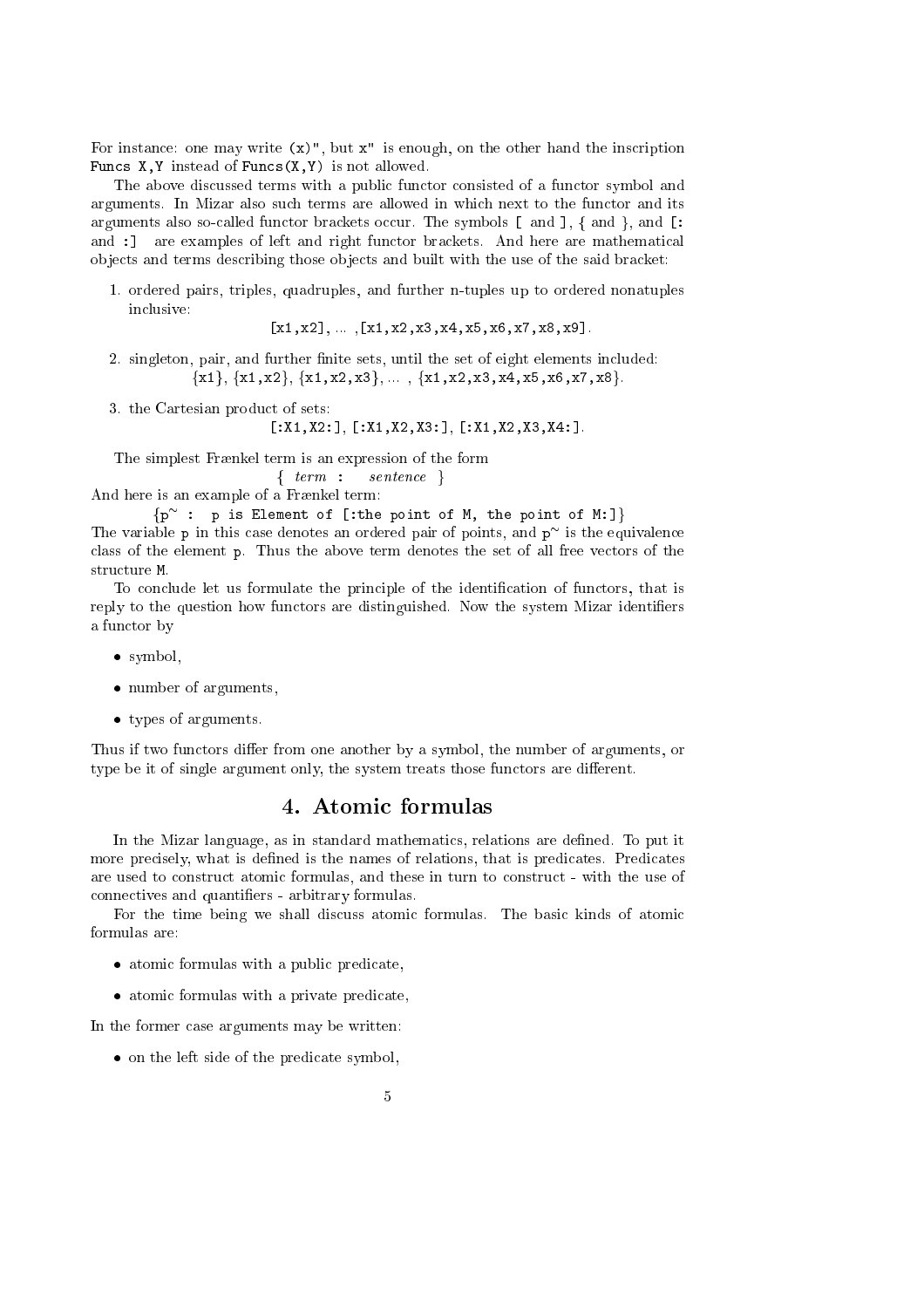- on the right side of the predicate symbol, or
- on both side of the predicate symbol simultaneously.

The list of arguments is not bracketed:

 $\Pi$ , x $\Pi$ ,  $\Pi$ x, x $\Pi$ y,  $x_{i1}$ , ...,  $x_{ik}\Pi x_{j1}$ , ...,  $x_{jl}$ 

where  $\Pi$  stands for the symbol of the predicate.

In particular, atomic formulas with a public predicate include the equational formulas:  $x = y$  and  $x \le y$ .

In the latter case (that of atomic formulas with a private predicate) arguments may be written solely on the right side, and (square) brackets are obligatory even if the number of arguments is 0:

 $P[\ ]$ ,  $P[x]$ ,  $P[x_1, \dots, x_n]$ 

where P stands for the identifier of a private predicate.

Further the atomic formulas include the qualifying formulas, that is expression of the form  $term$  is  $type$ , for instance:

 $\sqrt{(b^2 - 4ac)}$  is Real

GroupsStr  $\ll$  REAL, addreal, compreal, 0  $\gg$  is AbGroup

As in the case of functors, the system identifiers a given predicate by means of a symbol, the number of arguments, and types of arguments. Any two predicates which differ form one another by the symbol, the number of arguments, or the type be it of only one argument are treated by the system as different predicates.

## 5. Formulas

Negation, conjunction, disjunction, implication, and equivalence are denoted, respectively, by not, &, or, implies, iff.

The above order corresponds to the decreasing strength of binding by those connectives, with the proviso that the strength of binding of implication is the same as that of equivalence.

Associative recording is admissible for conjunction and disjunction, which is to say that the system itself adds the missing brackets. For instance the formula

 $\phi_1$  &  $\phi_2$  &  $\phi_3$ 

```
is transformed by the system into
```
 $(\phi_1 \& \phi_2) \& \phi_3$ 

On the contrary, for implies and iff the associative recording is not admissible, which is to say that, for instance, the expression

 $\phi_1$  iff  $\phi_2$  iff  $\phi_3$ 

is treated as erroneous.

There are three kinds of quantified sentences:

1. a universal simple formula, e.g., for x being Any holds  $x = x$ ; 2. a universal limited formula, e.g., for x being Real st  $x \leq 0$  holds  $x \cdot x'' = 1$ ; 3. an existential formula, e.g., ex x, y st  $x \le y$ ;

The word holds preceding a quantied formula may be omitted, and hence, for instance, for x, y being Nat st  $x < y$  holds ex z being Real st  $x < z$  &  $z < y$ ;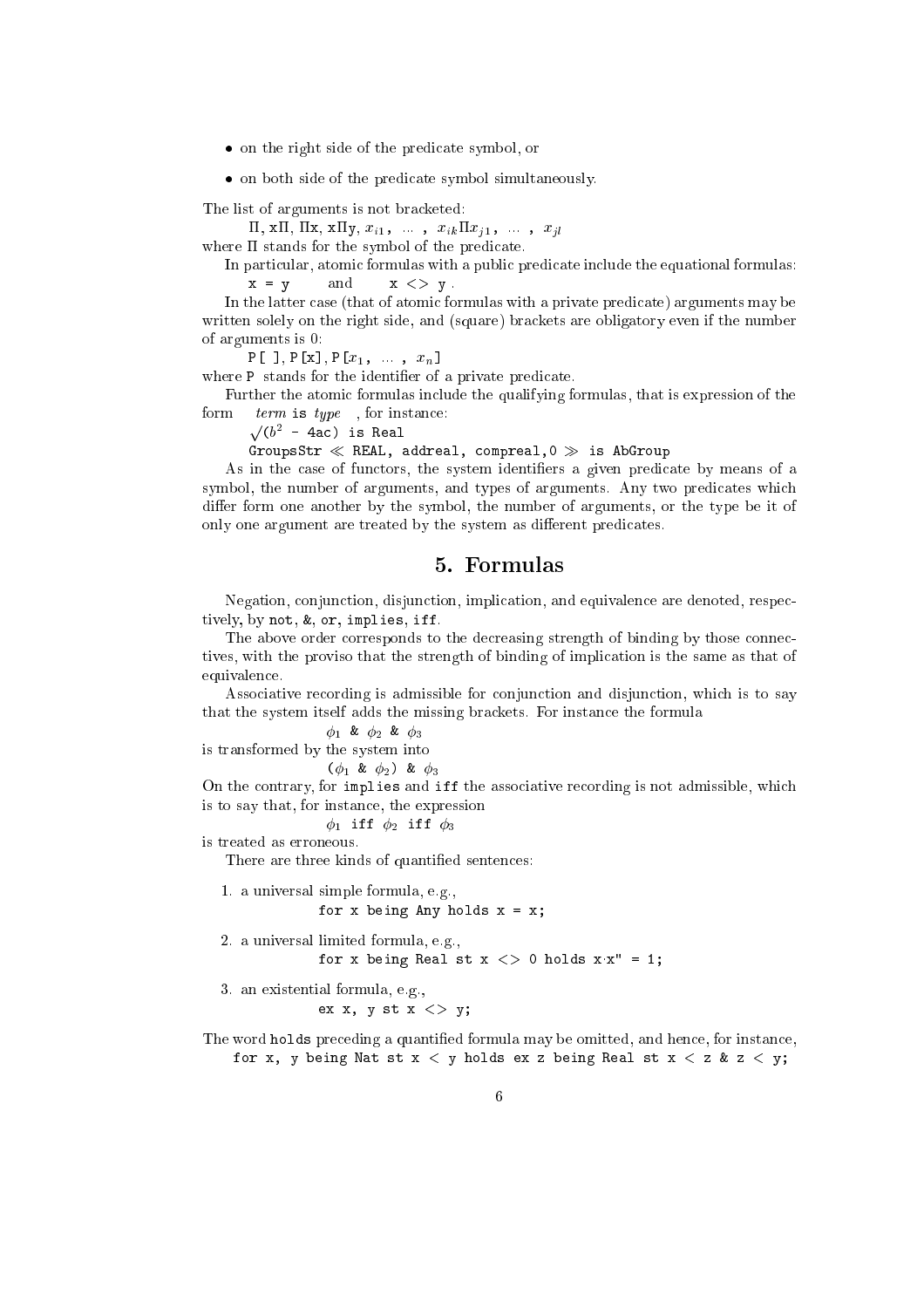```
may be replaced by:
     for x, y being Nat st x < y ex z being Real st x < z & z < y;
   The User is warned that in Mizar quantiers bind less strongly than connectives do.
Thus
         for x holds \alpha & \betameans the same as
        for x holds (\alpha \& \beta)but not
         (for x holds \alpha) & \beta.
```
7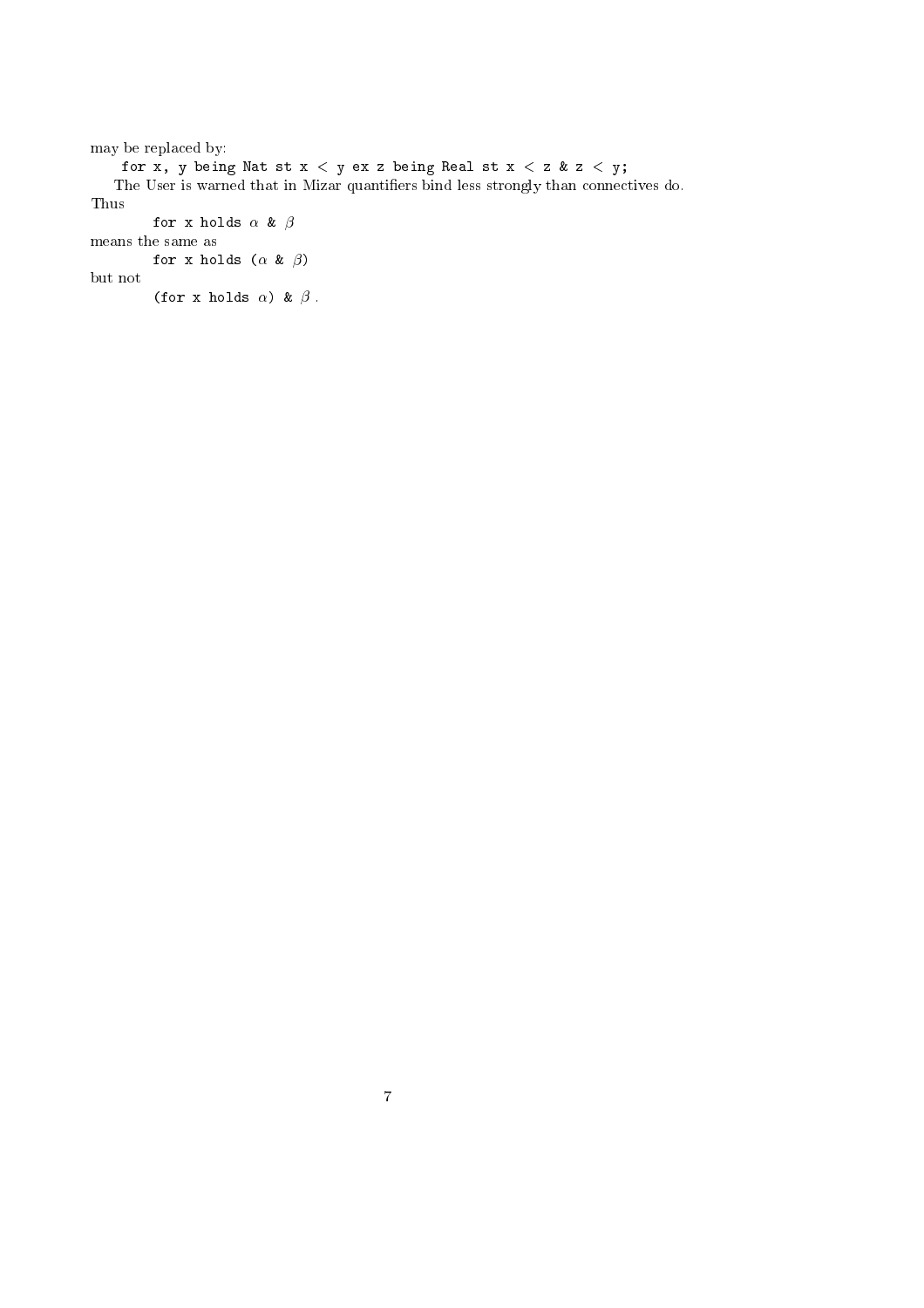## Proving of Theorems

## 6. Simple justication

We shall discuss in turn the various kinds of simple justifications.

1. When referring to sentences previously assumed or justied we write

by  $\varrho_1$ , ...,  $\varrho_n$ ;

where  $\varrho_1$  ,  $\;\ldots\;$  ,  $\;\varrho_n$  are references.

#### EXAMPLE

 $X = Y$  by A, TARSKI:2, BOOLE:def 1;

where

- the private reference A is the label of a sentence which has been proved earlier in this article,
- the library reference TARSKI:2 indicates the second theorem in the article TARSKI,
- the library reference BOOLE:def 1 indicates the rst denitional theorem in the article BOOLE.
- 2. When referring to a schema we write

from *identifier-of-schema*  $(\varrho_1, \ldots, \varrho_n);$ 

where  $\varrho_1$ , ...,  $\varrho_n$  are references, if the schema has premises, or

from *identifier-of-schema*;

if the schema has no premises.

EXAMPLES ex Z st x holds  $x \in X$  iff  $x \in X$  &  $x \in Y$  from Separation;

thus thesis from FuncEx (A1,A2);

The words Separation and FuncEx are identifiers of schemes, while A1, A2 are labels of the sentences which are premises, that is assumptions of the schema FuncEx. Those sentences must be proved first in order to justify on the basis of that schema. On the contrary, the schema Separation has no premises.

3. If the sentence written out is obvious to CHECKER (see 14. Basic informations of *Checker*) then the entire justification may be written in the form of the semicolon, e.g.,

 $x \subset = y \& x = a \& y = b$  implies a  $c = b$ ;

In Mizar, the symbol c= denotes the inclusion of sets.

4. When we refer the sentence preceding a given sentence it suffices to write then.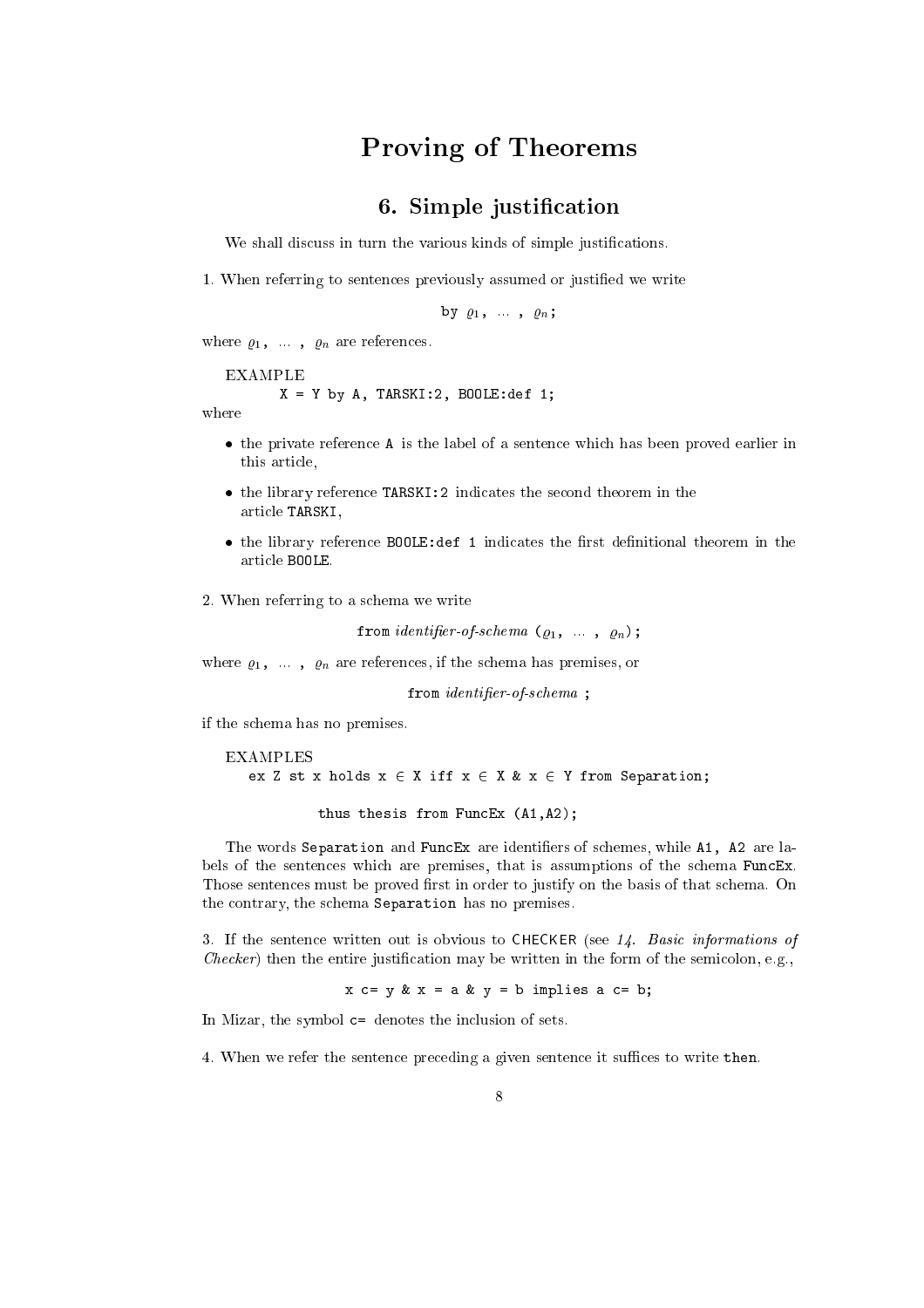Thus instead of A: X c= Y; B: Y c= Z;  $X$  c= Z by  $A$ , B, BOOLE: 29; we may write more simply: A: X c= Y;  $Y$   $C = Z;$ then  $X$   $C = Z$  by  $A$ ,  $B00LE:29$ ;

The expression then is termed linking. Owing to linking we have avoided labeling the second sentence.

# 7. Formula "thesis", skeleton of the proof, and results of reasoning

The word thesis means that which remains to be proved.

Self-evidently, thesis at the beginning of a proof just means the thesis of that proof. Since Mizar admits proofs within proofs, that is nested proofs, the thesis of the proof will sometimes be called the main thesis. Thus the main thesis is the initial value of the dynamically changing formula thesis. The changing value of thesis is computed as we read the text from proof to end.

1. If we prove the implication

 $\alpha$  implies  $\beta$ 

and assume its antecedent

assume  $\alpha$ ;

then thesis denotes its consequent  $\beta$ .

2. If, when proving the conjunction

 $\alpha$  &  $\beta$ 

we write down the conclusion

thus  $\alpha$ ;

then thesis denotes the sentence  $\beta$ .

3. If we prove the universal sentence

```
for x being \theta holds \beta
```
and write out the generalization

let x be  $\theta$ ;

then the word thesis denotes  $\beta$ .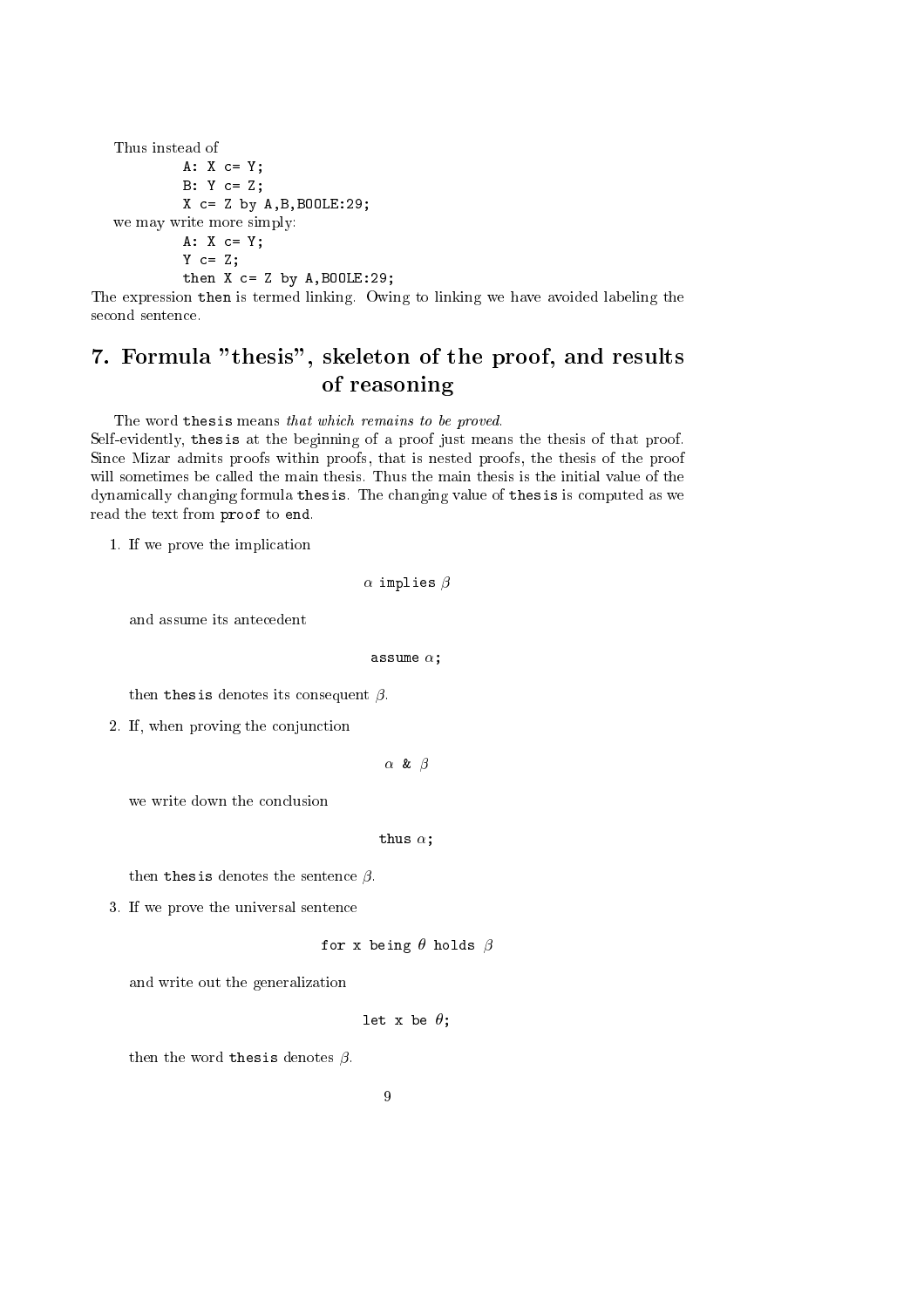4. If we prove the existential sentence

$$
\verb"ex x being \theta st \beta"
$$

we write the exemplification

take x;

the thesis denotes  $\beta$ .

These four constructions:

- assumption (1),  $\frac{1}{2}$ ,  $\frac{1}{2}$
- $\sim$  conclusion (2),  $\sim$  (2),  $\sim$
- $\overline{\phantom{a}}$
- exemplication (4).

from the record of the skeleton of the proof. They, as it were, cut off from the main thesis its initial fragments and correspondingly modify the value of the formula thesis:

1'. The assumption assume  $\alpha$ ; cuts off expression

 $\alpha$  implies

from the sentence

 $\alpha$  implies  $\beta$ 

leaving the expression  $\beta$ .

2'. The conclusion thus  $\alpha$ ; cuts off expression

 $\alpha$  &

from the conjunction

 $\alpha$  &  $\beta$ 

leaving the expression  $\beta$ .

3'. The generalization let x be  $\theta$ ; cuts off the expression

for x being  $\theta$  holds

from the universal sentence

for x being  $\theta$  holds  $\beta$ 

leaving the expression  $\beta$ .

4'. The exemplification take  $x$ ; cuts off the expression

ex x being  $\theta$  st

from the existential sentence

ex x being  $\theta$  st  $\beta$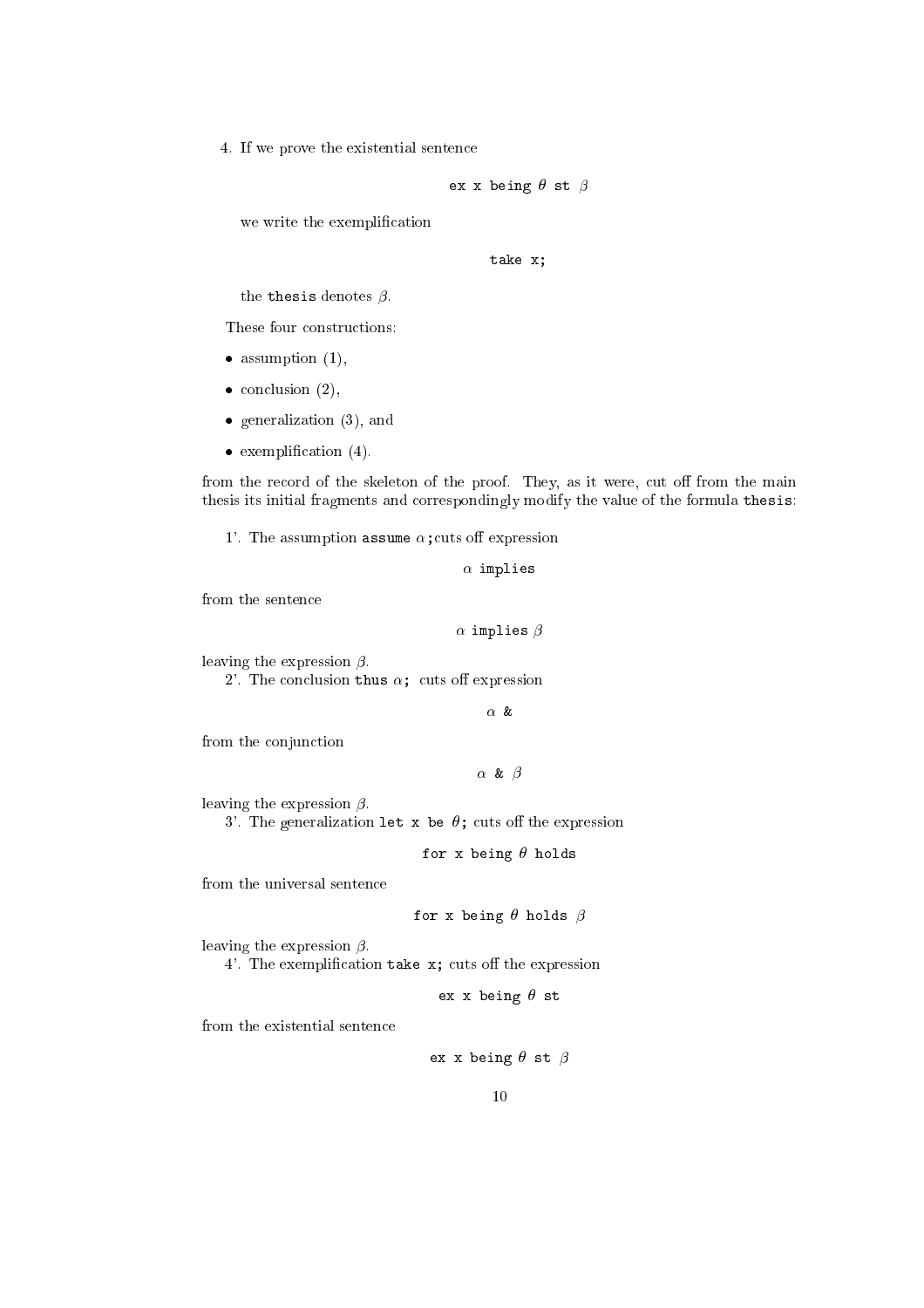leaving the expression  $\beta$ .

#### EXAMPLE

Let us analyse the following fragment of a Mizar article:

```
reserve x,y for Any;
     theorem T23: (ex x for y holds \alpha) implies (for y ex x st \alpha)
              :: thesis = (ex x for y holds \alpha) implies (for y ex x st \alpha)
     proof
       assume ex x for y holds \alpha;
                        :: thesis = for y ex x st \alphathen consider y such that E: for y holds \alpha;
                        :: thesis = for y ex x st \alphalet y;
                        :: thesis = ex x st \alphaE': \alpha by E;
                        :: thesis = ex x st \alphathus thesis by E';
                       ::thesis = VERUM
     end;
(from :: until end-of-line - comments in Mizar text - not processed by PC Mizar
```
system). The sentence

then consider x such that E: for y holds  $\alpha$  ;

states the assumed existential statement

```
ex x for y holds \alpha;
```
yields the statement of the choice

```
consider x such that E: for y holds \alpha ;
```
That statement chooses such a value of the variable x for which the sentence E holds. In the above recording of our reasoning next to the assumption

```
assume ex x for y holds \alpha;
the generalization
```

```
let y;
and the conclusion
```
thus thesis by E';

which form the skeleton of the proof and modify thesis, there also occur the statement of choice

```
then consider x such that E: for y holds \alpha;
and the labelled sentence
```
 $E'$ :  $\alpha$  by E;

which do not modify thesis (they constitute the so-called auxiliary recording of the recording of the reasoning).

It is self-evident that when end appears in the proof the dynamic formula of thesis should be a VERUM (precisely speaking: not contradiction). Otherwise Mizar reports an error of REASONER #70 (Something remains to be proved).

Suppose now that we read the proof backward end the conclusion thus  $\beta$ ; has, for simplicity, the open form (the open form means thus thesis). As we read from end to proof we dynamically reconstruct the changing result of the reasoning by writing to the left of the sentence  $\beta$  the appropriate expressions: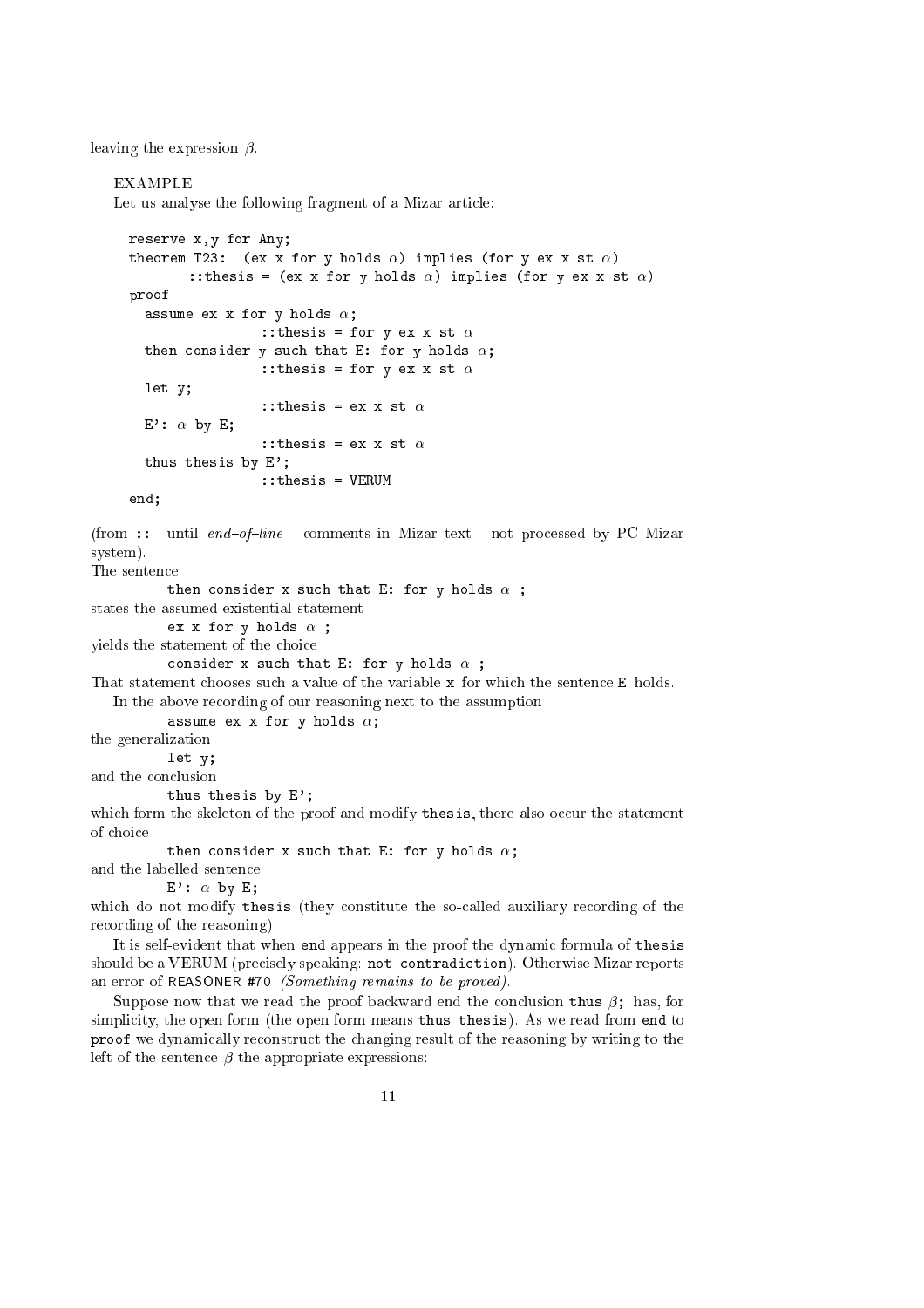1". The assumption assume  $\alpha$ ; adds to the sentence  $\beta$  the expression  $\alpha$  implies thus forming the expression  $\alpha$  implies  $\beta$ .

2". The conclusion thus  $\alpha$ ; adds to the sentence  $\beta$  the expression  $\alpha$  & thus forming the expression  $\alpha \in \beta$ .

3". The generalization let x be  $\theta$ ; adds to the sentence  $\beta$  the expression for x being  $\theta$  holds thus forming the expression for x being  $\theta$  holds  $\beta$ .

4". The exemplification take  $x$ ; adds to the sentence  $\beta$  the expression ex x being  $\theta$  st thus forming the expression ex x being  $\theta$  st  $\beta$ .

EXAMPLE

Suppose that we have found a sheet of paper with the following proof:

```
proof
  assume \alpha;
  let x be \theta;
  take y;
  thus \beta;
end;
```
Unfortunately the thesis being proved was not recorded on that sheet. When reading the proof backward we easily find the result of the reasoning, which obviously is the sentence  $\alpha$  implies for x being  $\theta$  ex y st  $\beta$ ;

The only thing which we have not succeeded in reconstructing is the type of the variable y because it had been fixed in the reservation preceding the statement the proof of which we have found on the said sheet.

The various methods of skeletoning proofs and the practical methods of computing the formula thesis will be explained below in greater detail by reference to examples which will help us to discuss the various tactics of proving theorems. On the other hand, the problem of computing the result of the reasoning will reappear a little later in connection with the discussion of diffuse statements, which consist in that their thesis is not open.

#### **EXAMPLE**

To conclude this chapter we give the shortest statement:

not contradiction proof end;

The word contradiction denotes the logical constant falsehood. Obviously, not contradiction denotes the logical constant truth. Note also that in the Mizar language contradiction and not contradiction are interpreted as sentences.

#### 8. The tactics of proving theorems

The fundamental principle in proving theorems is that we do not write out at once the complete reasoning but only its skeleton, that is

- assumption, and
- conclusion, and also also a
- generalizations, if we prove universal sentences, and
- exemplications, if we prove existential sentences.

The beginners may find it considerably difficult to skeleton the proofs. We shall present many methods of skeletoning, even though not all of them. We shall disregard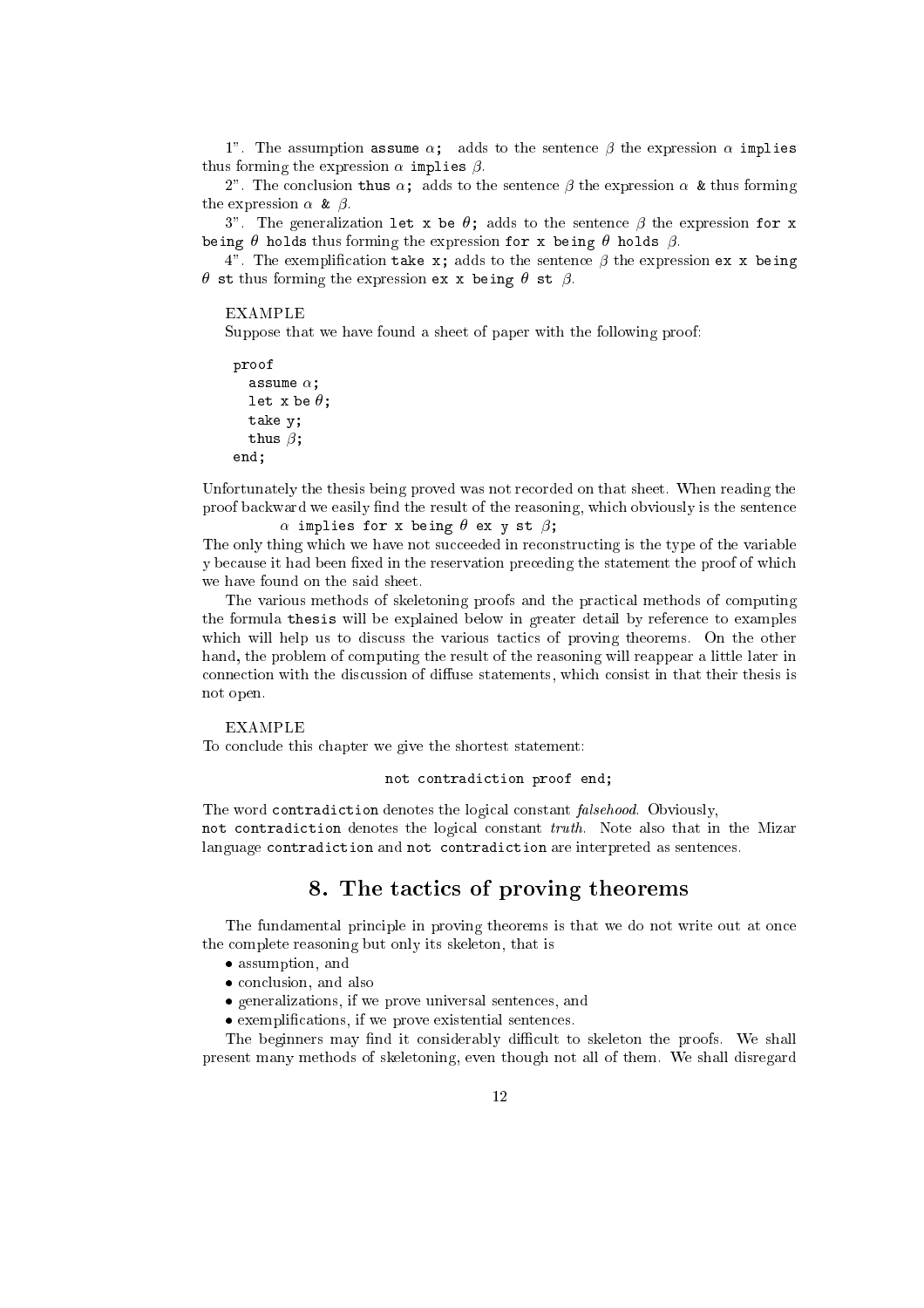proofs by definitional expansion and proofs per cases. To simplify natters we shall also disregard simple justications, that is justication by by and by from. Such a method of constructing proofs is also natural in so far as it is recommended to add simple justi fications to already verified skeletons. We begin the description.

At first we have to formulate the thesis of our proof. Then we write

#### proof ... end;

The dots will, of course, be replaced by the successive steps of the reasoning. The last step is often

#### thus thesis;

The steps of the reasoning are separated by semicolons. What those steps are depends self-evidently on whether the proof is direct, or by contradiction, and on the thesis of the proof.

Proving a thesis  $\alpha$  by contradiction reduces to the proof of the implication

#### not  $\alpha$  implies contradiction

Those Readers who are familiar with  $Ja\acute{s}kowski's$  proofs by assumption will note the convergence of the rules used in Mizar and those in  $Ja\hat{skowski's system}$ . That applies in particular to proving by contradiction.

We shall now successively examine the following forms of the thesis:

- 1. the thesis is a conjunction,
- 2. the thesis is an implication,
- 3. the thesis is an equivalence,
- 4. the thesis is a disjunction,
- 5. the thesis is a universal sentence,
- 6. the thesis is an existential sentence.

We shall discuss one by one the tactics of writing proofs in the cases from 1 to 6.

#### 8.1. Proving a conjunction

In the proof we have to state the truth of every constituent of the conjunction. Thus, if the thesis is in the form

$$
C_1 \& C_2 \& C_3
$$

then the proof will be as follows:

```
proof
  thus C_1 ...;
  thus C_2 \ldots;
  thus C_3 ...;
end;
```
The word thus indicates that the sentence that follow is a *conclusion*. By *conclusion* we mean the thesis of the proof or its part. The dots indicate simple justification or proof. For instance: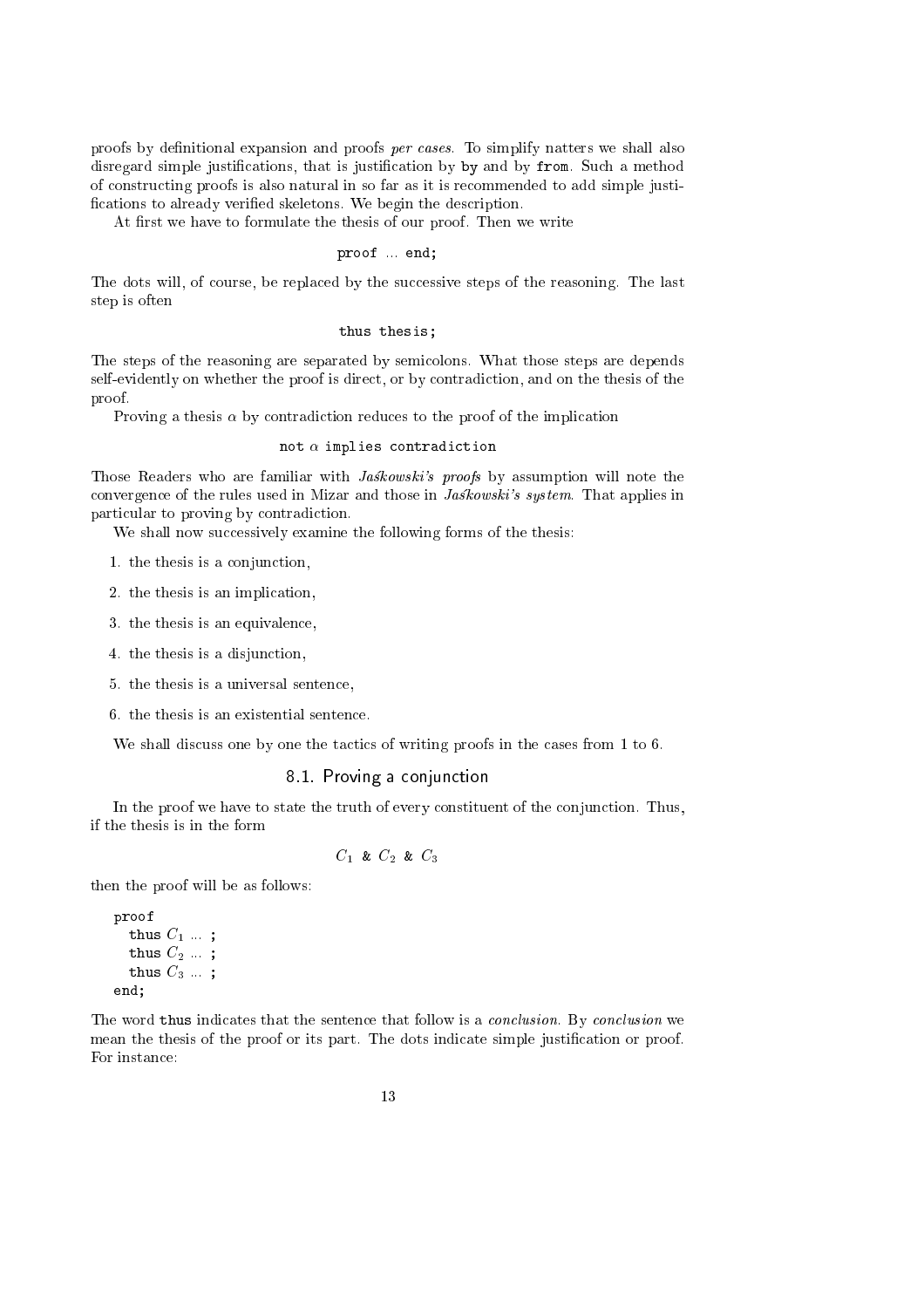```
T1: X = Y
     & (ex Z st for x holds x \in Z iff x \in X & x \in Y)
     & for x holds x \in X \cap Y iff x \in X & x \in Yproof
      thus X = Y by A, TARSKI:2;
      thus ex Z st x holds x \in Z iff x \in X & x \in Y from Separation;
     thus thesis proof ... end;
  end:
  ending the contract of the contract of the contract of the contract of the contract of the contract of the contract of the contract of the contract of the contract of the contract of the contract of the contract of the con
```
The word thesis denotes here the third constituent of the conjunction being proved, that is the sentence for x holds  $x \in X \cap Y$  iff  $x \in X$  &  $x \in Y$ .

8.2. Proving an implication

Tactics <sup>1</sup> - the direct method

The first step of the reasoning is

assume the-antecedent-of-the-implication;

and the last

thus the-consequent-of-the-implication ;

The word assume points to the assumption made in the proof. The assumption may be a single sentence (the so-called single assumption) or a sequence of labelled sentences linked together by the word and (the so-called *collective assumption*). In the latter case note that the splitting of the assumption may be convenient because it makes it possible to refer to partial assumption of the collective one.

```
x \in X \& x \in Y implies X \cap Y \iff \emptysetproof
  assume x \in X \& x \in Y;
  then B: x \in X \cap Y by T1;
  thus thesis by B, BOOLE:1;
 end;
```
The formula thesis denotes here the sentence  $X \cap Y \leq \emptyset$ . In this case the replacement of the single assumption

assume  $x \in X \& x \in Y$ ;

by the *collective* assumption

assume that  $A1:x \in X$  and  $A2:x \in Y$ ; is not recommended because after the *collective assumption* there is no linking (see 10. Conventions).

Tactics <sup>2</sup> - the indirect method

The first two steps are the assumptions:  $\;$ assume the-antecedent-of-the-implication; assume not the-consequent-of-the-implication; The last step is the expression thus contradiction;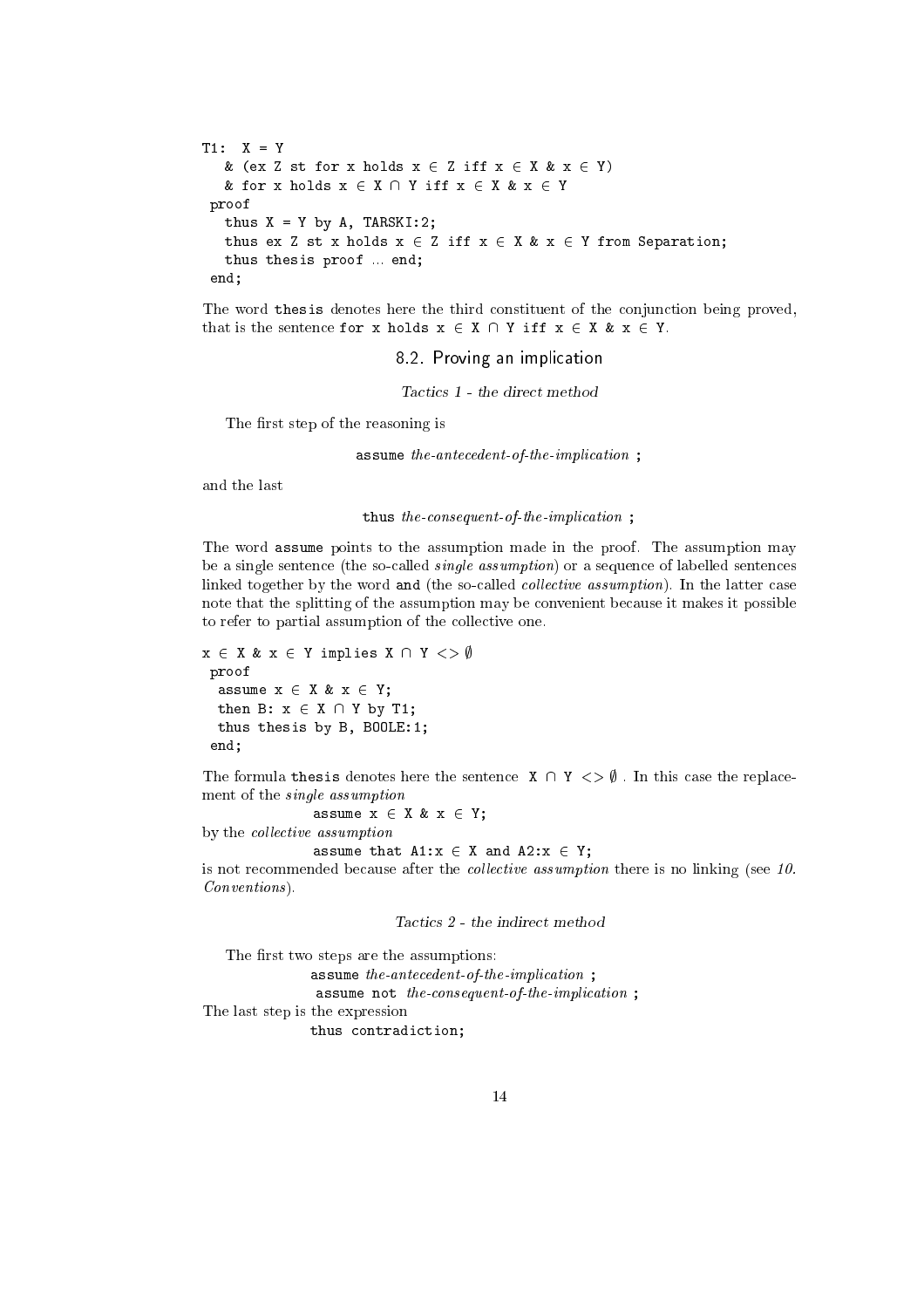The following proof is incorrect:

```
\alpha implies \betaproof
        assume not \beta;
        ..........
        thus not \alpha;
       end;
    Why is that so?
   Mizar transforms the thesis
               \alpha implies \betainto the sentence
               not (\alpha & not\beta)
and expects a proof of that sentence precisely. But we have proved the sentence
               not \beta implies not \alphawhich is transformed by Mizar into the sentence
               not (not \beta & \alpha)
```
In the algebra of semantic correlates used by REASONER, that is the module of the system which checks the correctness of the skeleton of the proof, conjunction is not commutative, and this is why the system will report an error, which indicates a lack of sufficient justification. A more precise explanation would require a deeper insight into the semantics of Mizar.

The above proof can be saved as follows:

Tactics 3 - diffuse statement

```
\alpha implies \betaproof
    now assume not \beta;
    ..........
    thus not \alpha;
    end;
    hence thesis;
```
The construction

 $-$ 

now assume not  $\beta$ ; ... thus not  $\alpha$ ; end;

is called a *diffuse statement* (currently: proof by now). This statement is marked by the fact that its thesis is not explicitly written down, but REASONER (the module of the processor responsible for the skeleton of the proof ) itself reconstructs the thesis of the diffuse statement. The above diffuse statement has the following content:

not  $\beta$  implies not  $\alpha$ 

Mizar (or, to put it more precisely, REASONER) expects the sentence

 $\alpha$  implies  $\beta$ 

but the use of the linking hence thesis after the diffuse statement is a direct justification of the theorem being proved.

In fact, CHECKER (the module of the processor responsible for direct justifications) by referring to a tautology of the propositional calculus (which it may always do "by itself") will easily transform the proved diffuse statement into the main thesis.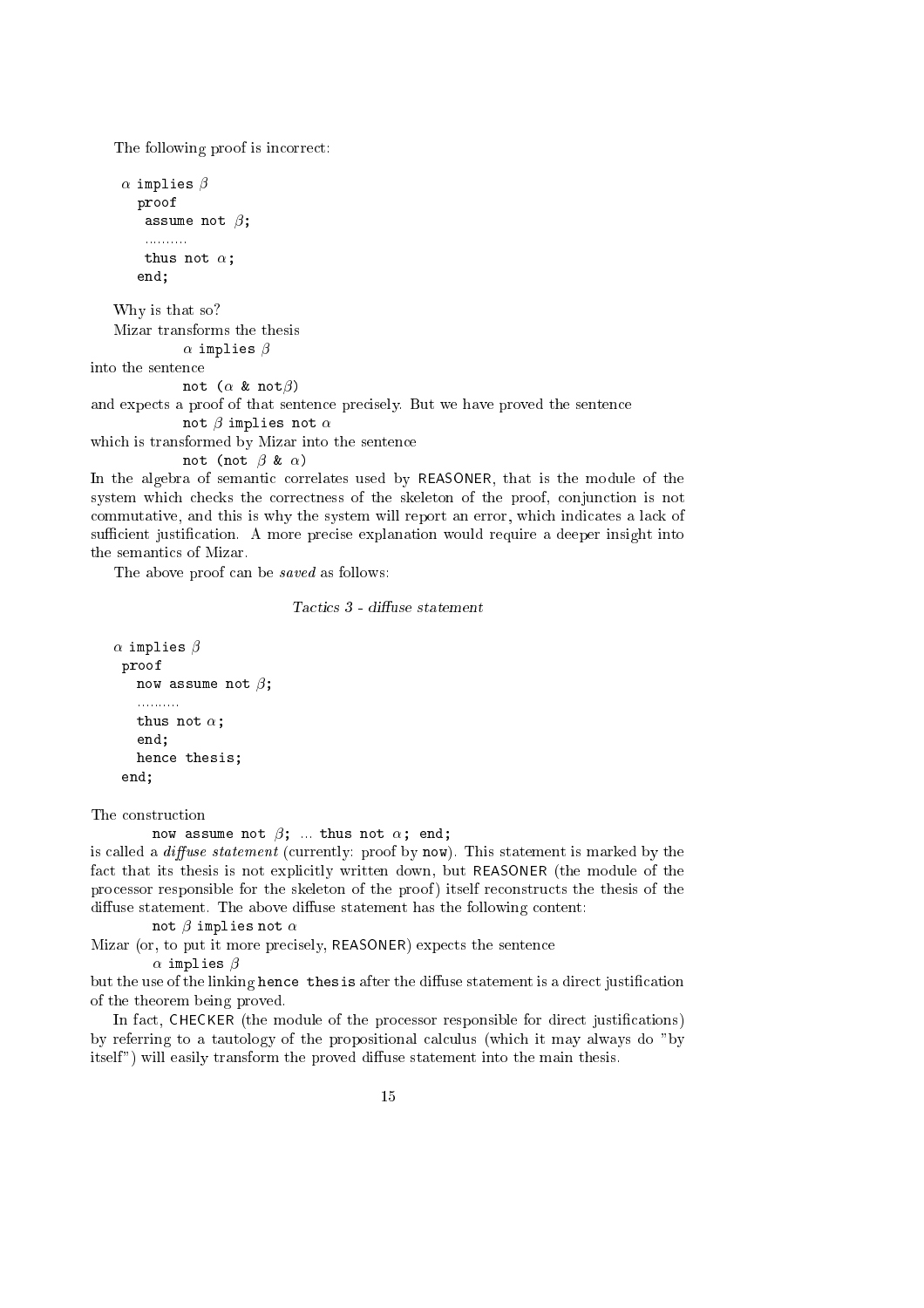#### 8.3. Proving an equivalence

Tactics <sup>1</sup>

If the thesis is an equivalence  $\alpha$  iff  $\beta$ then we have to prove two implications  $\alpha$  implies  $\beta$  and  $\beta$  implies  $\alpha$ where the order in which these implication are listed is essential and must be such as above. Thus the proof of the thesis is as follows:

```
proof
  thus \alpha implies \beta proof ... end;
  thus thesis proof ... end;
end;
```
The word thesis self-evidently denotes here the sentence  $\beta$  implies  $\alpha$ .

```
\alpha iff \betaproof
   A: now assume \alpha;
     ............
     thus \beta;
    end;
  B: now assume \beta;
     ............
     thus \alpha;
    end;
 thus thesis by A,B;
end;
```
In the above proof the order in which the diffuse statements with theses A and B are proved is inessential because CHECKER, when verifying the direct justification thus thesis by A,B may make use of the tautologies of the propositional calculus. Note also that the label B: is superfluous because we may refer to the thesis of the second diffuse statement by the linking hence thesis by A.

#### 8.4. Proving a disjunction

Tactics 1

If the thesis is in the form

$$
D_1 \text{ or } D_2
$$

then it is convenient to assume the negation of one constituent of the disjunction and to prove the other. In such a case the proof takes on the following form:

proof assume not  $D_1$ ; ...; thus  $D_2$  ...; end;

For instance

 ${x} \ X = \emptyset$  or  ${x} \ X = \{x\}$ proof assume  $\{x\} \setminus X \iff \emptyset;$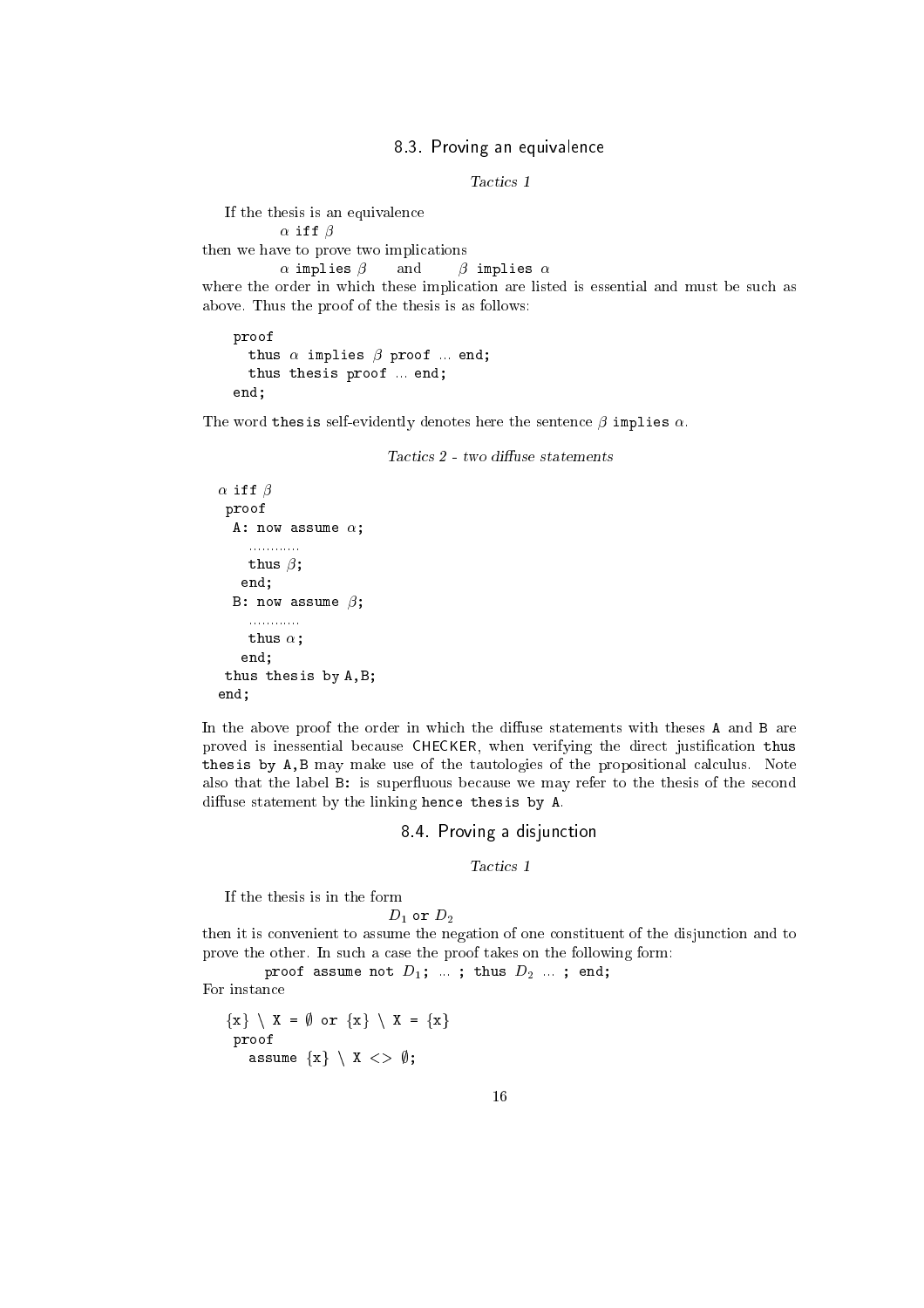```
then B: not x \in X by Th24;
 thus thesis by B,Th22;
end;
```
The word thesis denotes here the sentence  $\{x\} \setminus X = \{x\}$ . Here, too, the label is superfluous; one can refer to the sentence with the label B: by the linking hence thesis by Th22.

Tactics <sup>2</sup> - replacement of disjunction by two implications

Let  $\gamma$  be an auxiliary sentence

```
\alpha or \betaproof
   A: \gamma implies \alpha proof ... end;
   B: not \gamma implies \beta proof ... end;
   thus thesis by A,B;
end;
```
The label B: may be eliminated if the linking hence thesis by B is used.

```
Tactics 3 - indirect
```

```
\alpha or \betaproof
  asume that A: not \alpha and B: not \beta;
  ............
  thus contradiction;
 end;
```
#### 8.5. Proving an universal sentence

When we want to prove a universal statement we consider any object of a given type. In Mizar we proceed likewise. The proof of a sentence in the form for x being  $\theta$  holds ...; then begins with the so-called generalization, that is the expression let x be  $\theta$ ; If the sentence being proved is in the form for x being  $\theta$  st  $\omega$  holds ...; then the first step in the proof will be let x be  $\theta$  such that L:  $\omega$ ;

#### **EXAMPLE**

```
for X, Y, Z being set holds X c= Y & Y c= Z implies X c= Zproof
   let X,Y,Z be set;
   assume A: X c= Y;
   assume B: Y c= Z;
  C: for x holds x \in X implies x \in Zproof
```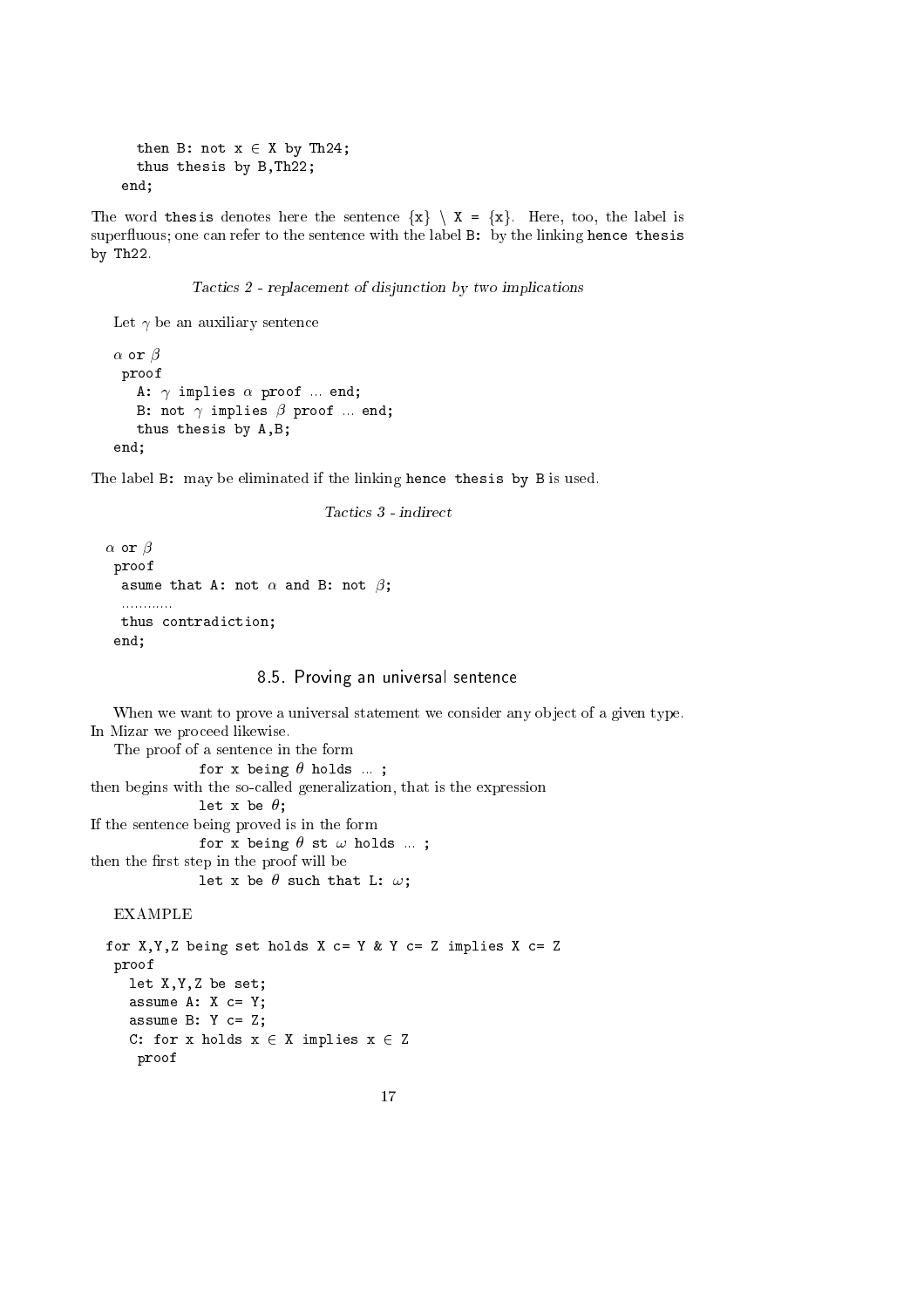```
let x such that D: x \in X;
     E: x \in Y by A, D, B00LE:5;
     thus x \in Z by B, E, B00LE:5;
   end;
  thus X c= Z by C, BOOLE: 5;
end:
```
The same proof may be recorded in a simpler way:

```
X c= Y & Y c= Z implies X c= Z
 proof
   assume A: X c= Y;
   assume B: Y c= Z;
   for x holds x \in X implies x \in Zproof
      let x such that D: x \in X;
      x \in Y by A, D, B00LE:5;hence x \in Z by B, B00LE:5;
    end;
   hence thesis by BOOLE:5;
 end;
```
In fact:

end; and the contract of the contract of the contract of the contract of the contract of the contract of the contract of the contract of the contract of the contract of the contract of the contract of the contract of the c

a) The sentences

 $X$  c= Y & Y c= Z implies X c= Z;

for  $X, Y, Z$  being set holds  $X$  c=  $Y$  &  $Y$  c=  $Z$  implies  $X$  c=  $Z$ ;

are treated by the system as equivalent. When passing to semantic correlates the system adds the missing quantiers.

b) After the *cutting off* of the sentences  $A:$  and  $B:$  from the main thesis the word thesis in the last but one step of the proof denotes the consequent only, that is the sentence X c= Z which is not written explicitly.

#### 8.6. Proving an existential sentence

The proof of the existential sentence

ex  $x$  st  $W(x)$ 

consists in indicating an object which satisfies the condition W. The relevant proof is thus as follows:

proof

```
..............
      A: W(c);take x = c;
      thus thesis by A;
end;
```
The symbol c denotes the object in question. The expression take  $x = c$ ; indicates that objects. But how is that object to be found?

Two methods of finding such an object can be indicated.

The first consists in the construction of the constant c from the constants of the theory under consideration, if that theory has some constants or makes it possible to define them. This method might be termed effective.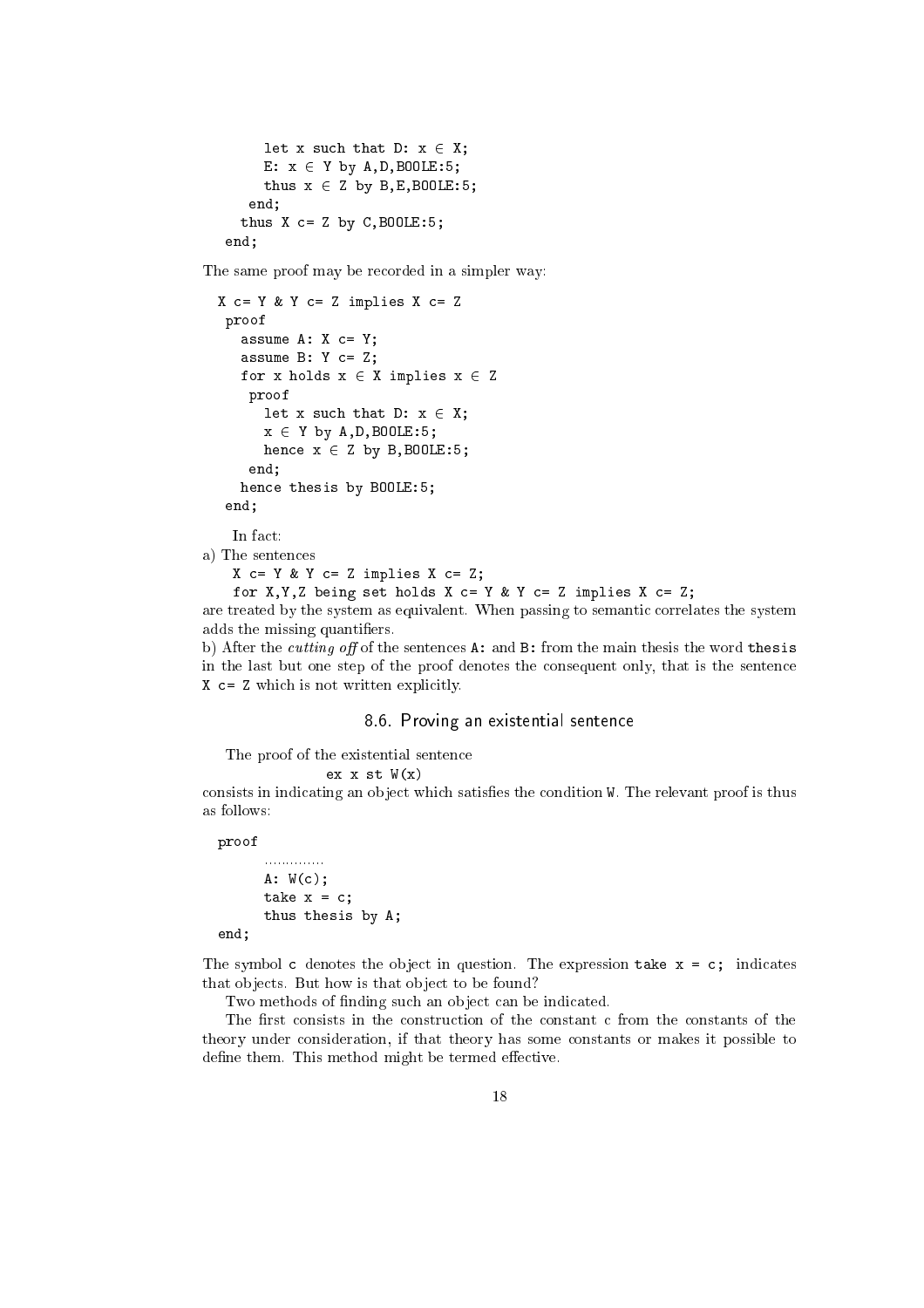The second, non-effective, consists in availing oneself from an existential sentence which has been proved earlier or assumed.

EXAMPLE of the effective proof:

```
ex x, y, z being Nat st x \langle > y & x \langle > z & y \langle > z
proof
   take x = 0, y = 1, z = 2;
   thus thesis;
 end;
```
The word thesis denotes here the sentence  $0 \leq 1$  &  $0 \leq 2$  &  $1 \leq 2$ , which is obvious to Mizar.

EXAMPLE of the non-effective proof: Let  $\Pi$  stand for symbol of any binary predicate.

```
(ex x st for y holds x \Pi y) implies (for y ex x st x \Pi y)
proof
   assume ex x st for y holds x \Pi y;
  then consider x such that A: for y holds x \Pi y;
  thus thesis
  proof
      let y;
      B: x \Pi y by A;hence thesis;
   end;
end;
```
The label A: cannot be eliminated because after consider linking is not allowed. The word thesis in its first occurrence denotes the sentence for  $y \in x$  x st xIIy because the assumption cut off the antecedent of the implication from the main thesis. The word thesis in its second occurrence (in the nested proof) denotes, after the generalization let y, the sentence ex x st  $x \Pi y$ . That sentence follows by linking from the sentence B: because CHECKER applies the rule called the law of abstraction from concreteness (see 14. Basic informations of Checker below).

```
EXAMPLE as a warning!
```
Let us read carefully the following two sentences:

ex x being  $\theta$  st  $\alpha$ ;

ex x being Any st (x is  $\theta$  &  $\alpha$ );

Their equivalence in the predicate calculus self-evidently does not give rise to any doubt. The brackets in the second sentence are superfluous, but they had better to be retained because the alarmed Reader could look for the solution of the puzzle in a wrong place. And the puzzle is: are these two sentences equivalent from Mizar's point of view? Now they are not. When proving the first sentence we use the exemplification take  $x_i$ , where x has the type  $\theta$ , and we prove the sentence  $\alpha$ . When proving the second sentence we use the exemplification take  $x$ ; where  $x$  has the type Any, and we prove two sentences: x is  $\theta$  and  $\alpha$ .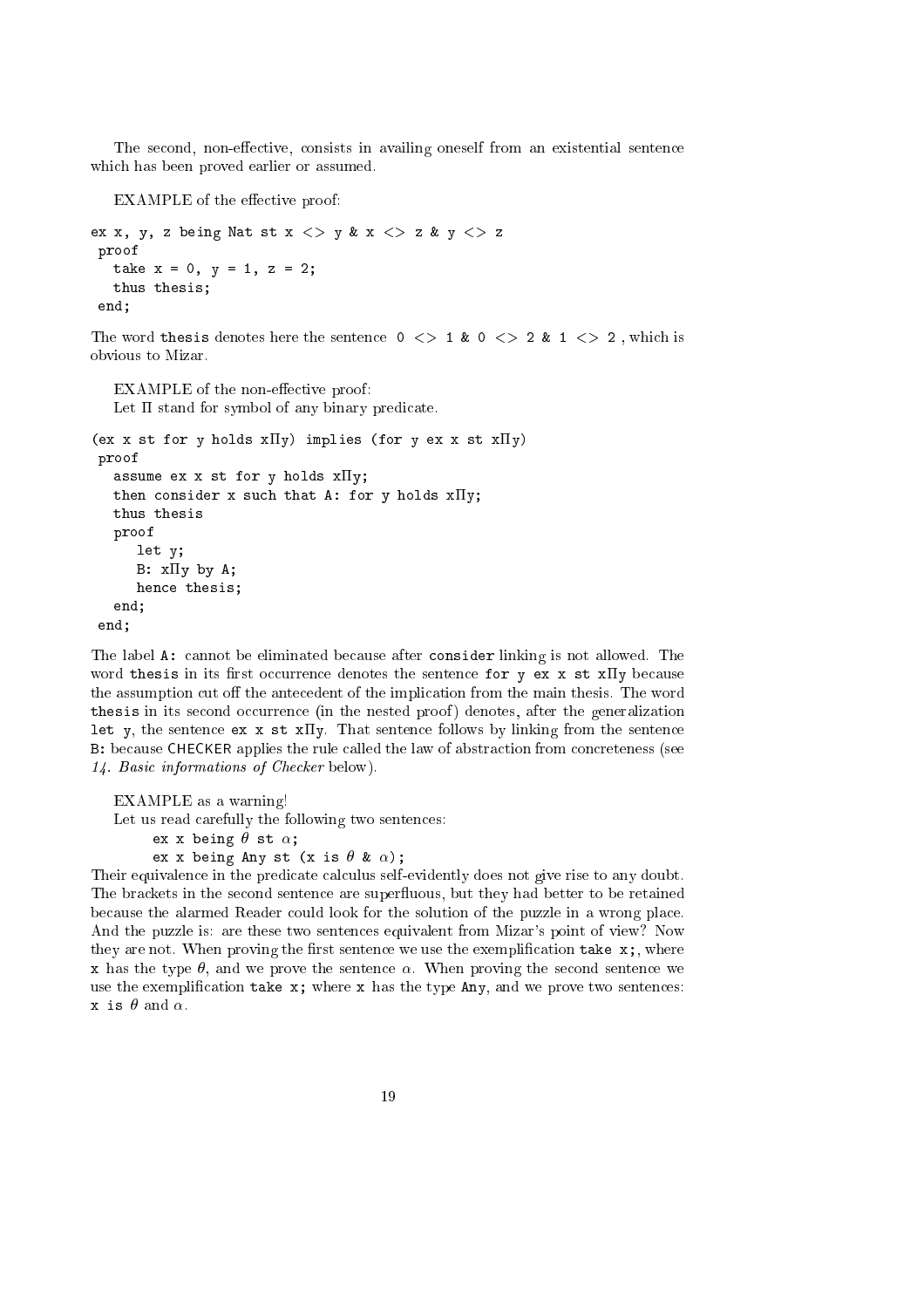## 9. Change of type

In practice it is often necessary to change the type of the ob jects occurring in the reasoning. This is achieved by the construction reconsider, i.e., the statement of a change of type, which has the form:

reconsider  $x = \tau$  as  $\theta$  by ...;

or

reconsider  $x = \tau$  as  $\theta$  from ...;

where  $\tau$  is a certain term.

The construction reconsider introduces a new variable x which denotes the same as  $\tau$  but has the type  $\theta$ . The statement of a change of type is justified by the qualifying formula:

 $\tau$  is  $\theta$ 

EXAMPLE let R be Subset of X; A: R c= X by ... ;  $X = [X_1, X_2:]$  by ...; then reconsider  $R'$  = R as Relation of  $X_1$ ,  $X_2$  by A ...;

By means of reconsider we change the type locally, that is within the reasoning. A global change is achieved by redefinition (see 25. Redefinitions).

Suppose that the term  $\tau$  is the variable x and has the type  $\theta$ . The *statement of a* change of type may be recorded thus:

reconsider x as <sup>0</sup> by ... ;

or

reconsider x as  $\sigma$  irom ...;

The name *statement of a change type*, which is to be used in accordnace with the Mizar grammar, may in this case be misleading because the "working" of that statement is such that the variable  $x$  acquires the new type  $\sigma$  -without losing its old type  $\sigma$ . We thus have to do in fact not with the change of one type into another but with the expansion of the set of the types ascribed to the given variable. The operation of expansion of the set of types, presented above, "works" only on variables; it does not work on arbitrary terms.

#### 10.1 Reservation

Reservation makes it possible to shorten formulas. The expression reserve x for  $\theta$ ;

establishes that the variable x has type  $\theta$  in those occurrences in which the type of the variable x is not stated explicitly.

reserve x for set; A: for x st  $x \iff \emptyset$  ex a being Any st a  $\in$  x; B: for x being Any holds  $x = x$ ;

In the sentence  $A$ : the variable  $x$  has the type set stated in the reservation (the variable x is a variable qualied implicitly). In the sentence B: the variable x has the type Any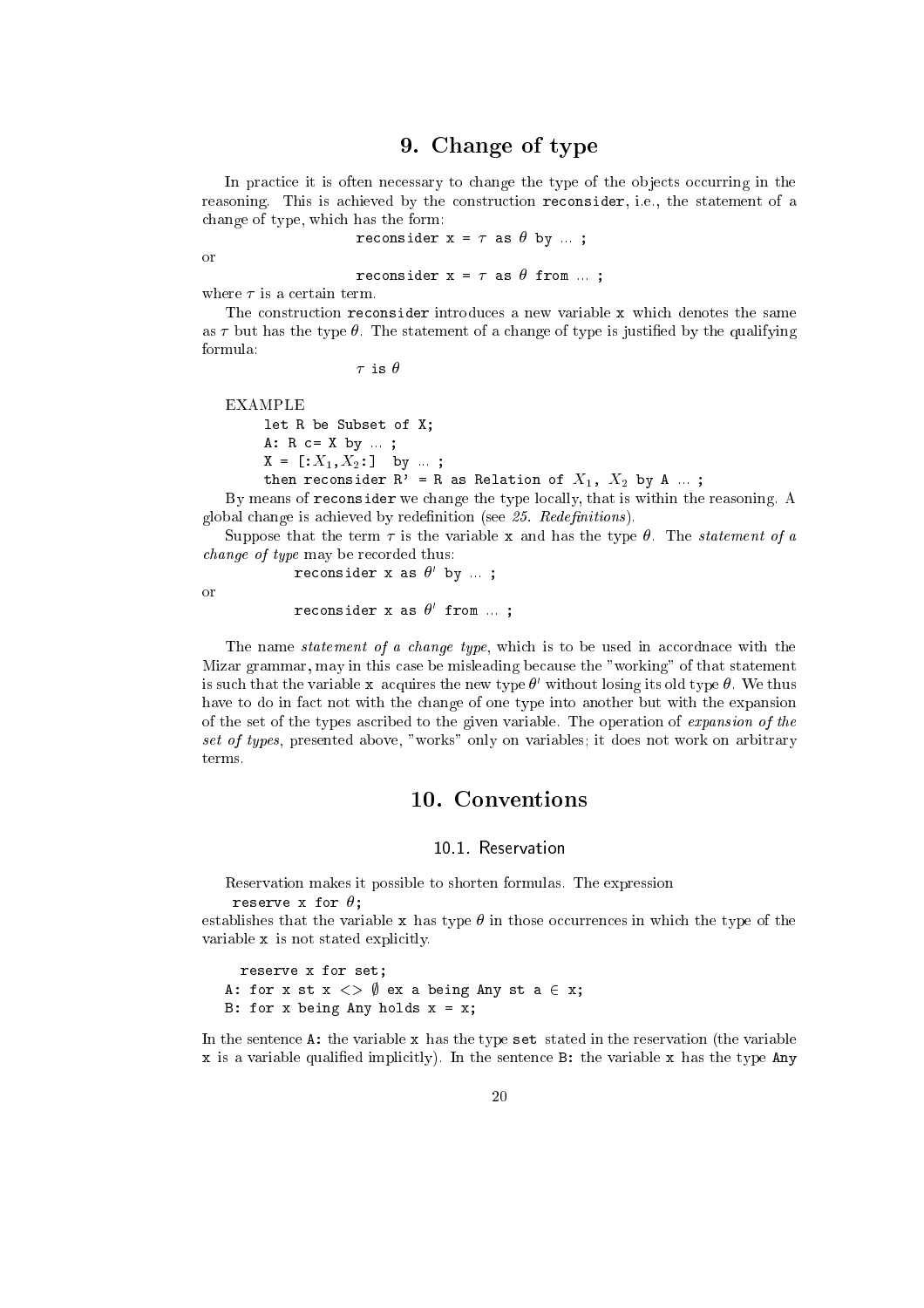(here  $x$  is qualified explicitly). The ascribing to  $x$  of the type Any in the sentence B: does not cancel the initial reservation. In fact, in the successive sentence

C: ex x st  $x = \emptyset$ ;

the system will identify x as a variable of the type set.

#### 10.2. Linking by then

The preceding of a sentence  $Z$  by the word then means that in the justification of  $Z$ we avail ourselves of the sentence A: which immediately precedes the sentence Z. This way of justifying is called linking.

It must be emphasized that linking requires that the expression A: be a sentence. It is thus not allowed to use linking after proof. Nor is it allowed to use linking after a collective assumption for then it could not be clear to which of the partial assumptions we refer. Finally, it is not allowed to use linking after those constructions which - as we put it - do not leave a sentence:

- and the set  $\alpha$  -distribution is defined in ... ;
- after the exemployment is the state ...
- after the statement of choice consider ... ;
- and the existential assumption given  $\mathcal{A}$  as the state  $\mathcal{A}$
- after the statement of a change of type reconsider  $\mathbf{r}$

After the conclusion thus ... ; and hence ... ; linking is admissible.

10.3. Linking by hence

If one of the premises of the conclusion is the sentence which precedes that conclusion then one can use linking by replacing thus by hence. Figuratively speaking

then and thus is equal hence

10.4. Existential assumption

given ... such that ... ;

is called existential assumption. It replaces the assumption on the existence of certain objects (assume ex ...) combined with the choice of one of those objects (consider ...). Linking after an existential assumption is not allowed.

EXAMPLE

Suppose that the statement expresses the commutativity of multiplication.

```
(ex y st x \cdot y = x) implies (ex y st y \cdot x = x)
 proof
    given x such that A: x \cdot y = x;thus thesis by A,T3;
  end;
```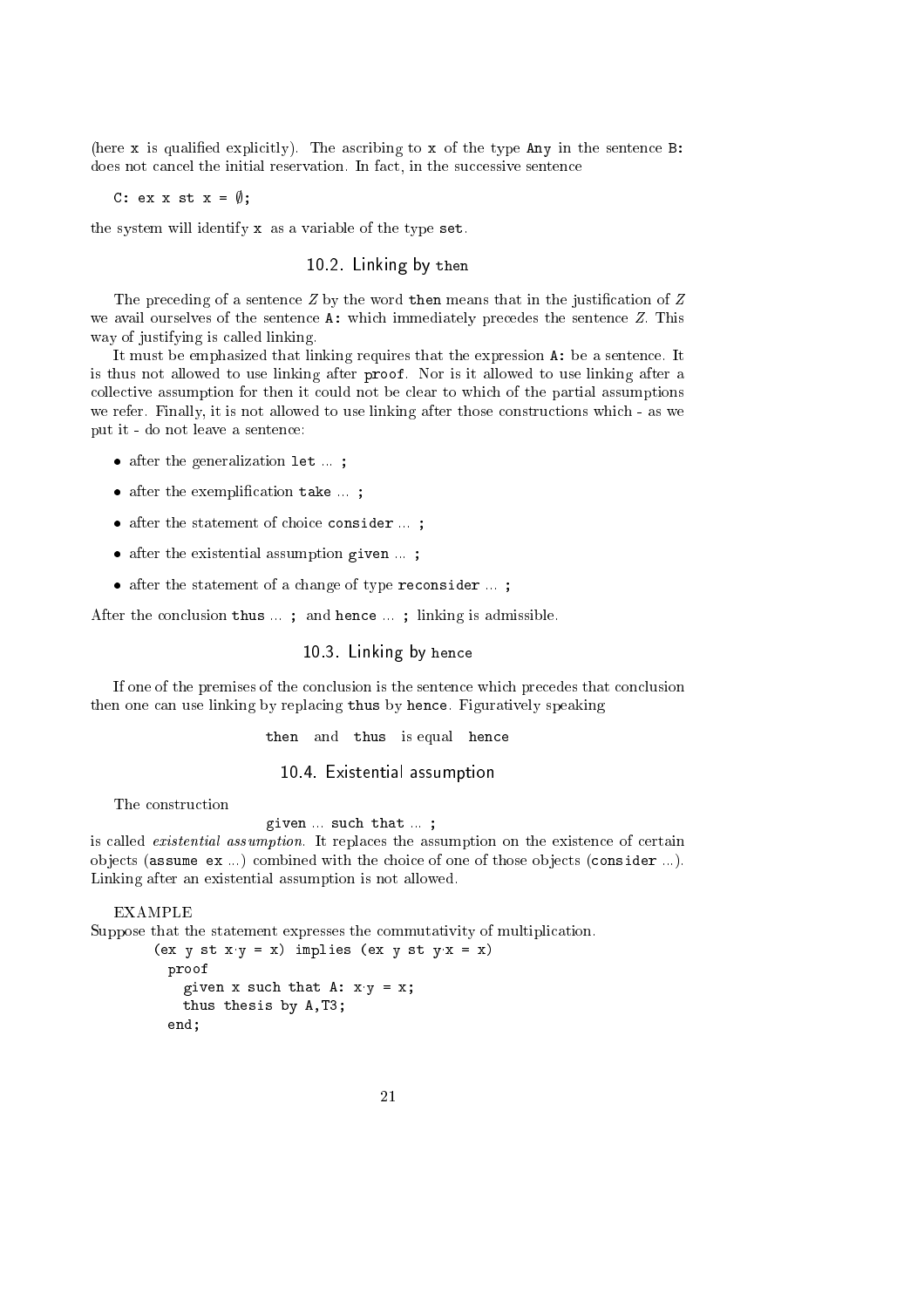## 11. Nested proofs

Mizar admits the construction of proofs within other proofs, called nested proofs. The rules of the construction of inner proofs are the same as those for main proofs.

#### 12. Diffuse statement

It sometimes occurs that we prove a theorem which has not been formulated openly. In Mizar, such a construction is called a  $diffuse$  statement and we begin it with the word now. It looks thus:

L: now  $\ldots$  thus  $\beta$ ; end; The word now is followed by the proof of the conclusion  $\beta$  (the word proof is not written after now).

EXAMPLE

L: now assume  $\alpha$ ; ... take x; thus  $\beta$ ; end; The direct justification by L is consists in the reference to the sentence  $\alpha$  implies ex x st  $\beta$ 

#### REMARK 1

The conclusion  $\beta$  must be written out openly and may not be replaced by the word thesis. We shall explain why.

The reference to the label L: is a reference to a thesis proved by the construction now, or, to put it more precisely, to the result of such a reasoning. Of course, if the result of that reasoning is to be computable  $\beta$  must be formulated openly.

#### REMARK<sub>2</sub>

It is not allowed to precede now by the symbols then, thus, and hence.

To conclude these brief comments on diffuse statements we shall try to make the Reader sensitive to a certain danger connected with the use of that construction. Please, examine the following reasoning:

```
x \langle \rangle y implies \gammaproof
  assume x \le y;
  then E: x < y or y < x by AXIOMS:21;
  A: now
      assume x < y;
      ............
      thus \gamma;
     end;
  now
       assume y < x;
      hence \gamma by A;
     end;
  hence thesis by A,E;
 end;
```
The above reasoning is incorrect. Under the label A: there is the sentence  $x < y$  implies  $\gamma$ ;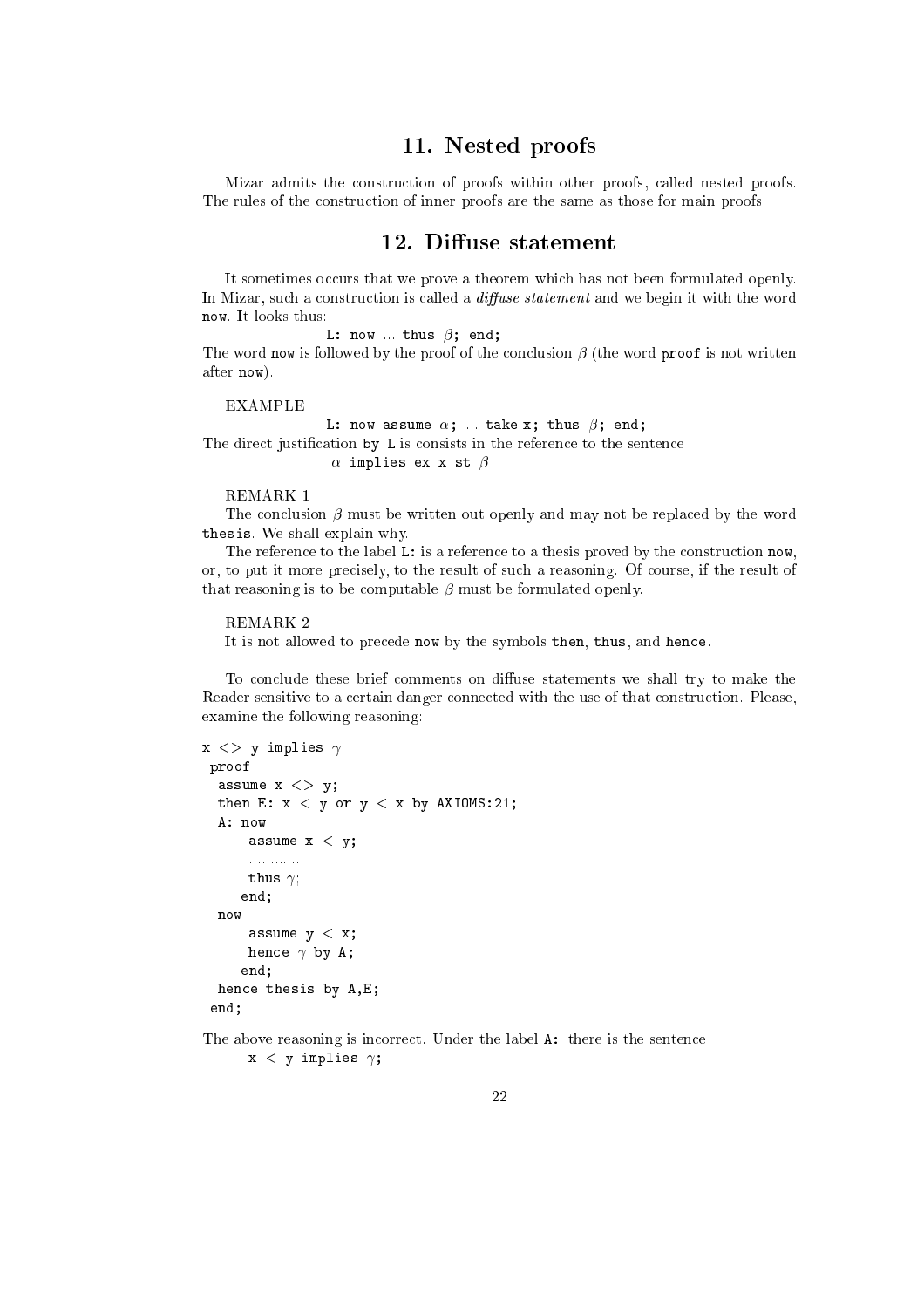```
In that sentence x, y are constants. Hence from that sentence it does not follow that
      for x,y holds x < y implies \gamma;
Hence the sentence
      y < x implies \gamma;
does not follow either. Thus the justication of the conclusion
      hence \gamma by A;
is erroneous. And here is the corrected version of the above proof:
x \langle \rangle y implies \gammaproof
  assume x \le y;
  then E: x < y or y < x by AXIOMS:21;
  A: now
      let a,b;
      assume a < b;
      1.1.1.1.1.1.1thus \gamma;
     end;
  thus thesis by A,E;
 end;
The sentence A: is the following universal sentence:
      for x,y holds x < y implies \gamma;
and that is why it is applicable in the conclusion below:
```

```
thus thesis by A,E;
```
#### 13. Iterative equality

Iterative equality is the construction of the following form:  $\tau_0 = \tau_1$  justification  $\tau = \tau_2$  justification .............. .=  $\tau_n$  justification; where  $\tau_0, \ldots, \tau_1$  are terms.

 $x+y =$  (the add of G\_Real).  $(x,y)$  by ADD  $. = x' + y'$  by  $AR, A$  $.y' + x'$  by REAL  $1:2$  $:=$  addreal.  $(y', x')$  by AR  $. = y + x by ADD, 0, A;$ 

The content of iterative equality is the equality of the first and the last term occurring in that construction.

## 14. Basic informations of Checker

- 1. Every tautology of the propositional calculus is accepted by CHECKER without justification.
- 2. A sentence beginning with a quantifier requires justification.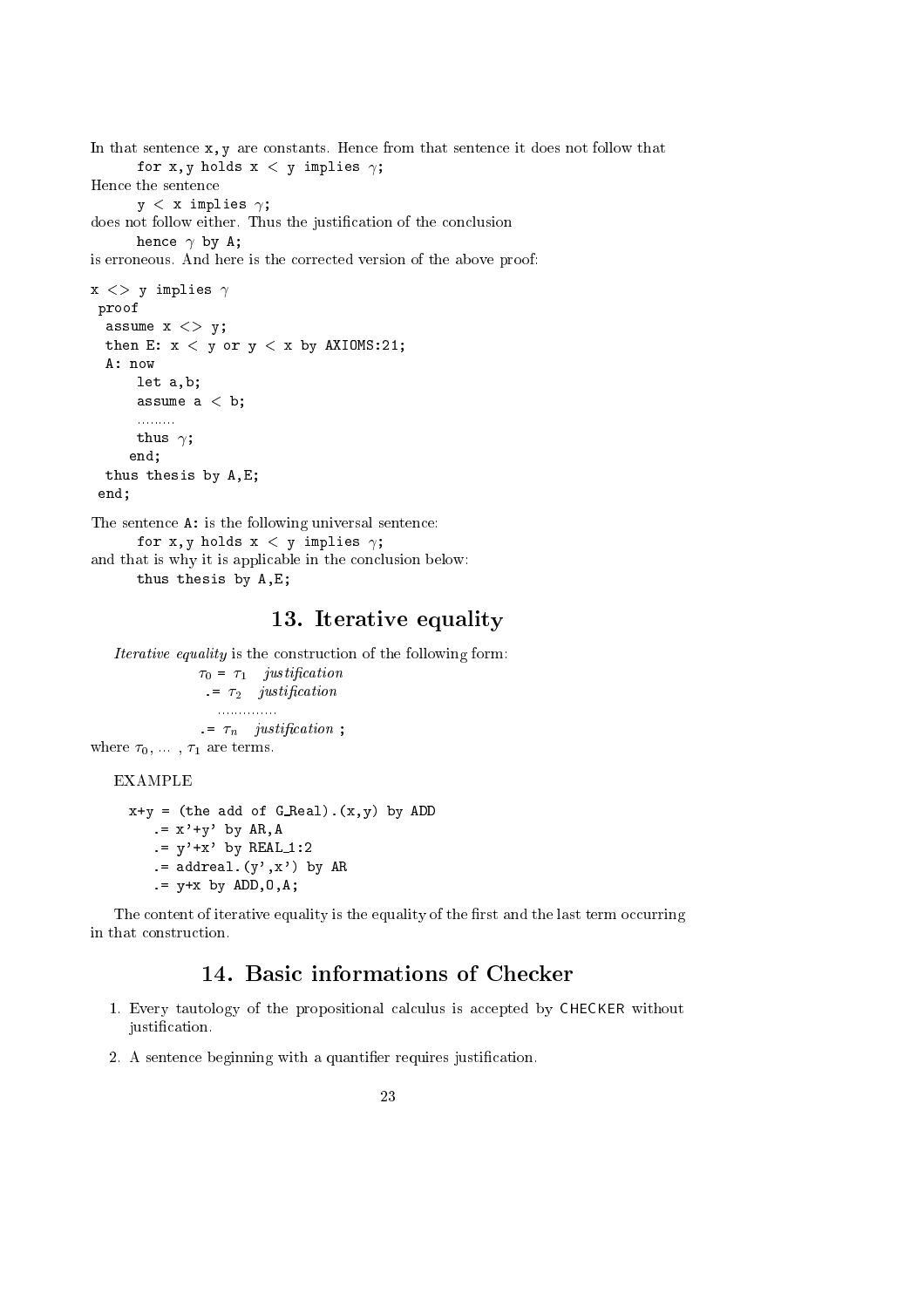- 3. When verifying the correctness of a justification CHECKER takes into consideration only the following premises:
	- those specied after by or from,
	- those resulting from linking (then, hence).
- 4. The relation of equality is treated by CHECKER as reflexive, symmetrical, transitive, and extensional. For instance, owing to extensionality CHECKER accepts the following sentence

 $x = y \& x \iff \emptyset$  implies  $y \iff \emptyset$ ;

5. CHECKER usually does not accept a justication which among its premises has more than one universal sentence. CHECKER will, however, accept the justification

$$
C_1 \& C_2 \text{ by } O_1, O_2 ;
$$

if  $O_1$  is the justification of  $C_1$  and  $O_2$  is the justification of  $C_2$ .

6. CHECKER automatically, i.e., without reference to justication, applies the following two rules of inference of the classical functional calculus:

R1: The law of abstraction from concreteness,

R2: The law of transition from the general to the particular.

If c stands for a constant of the type  $\theta$ , then the above rules can be recorded in Mizar as follows:

rule R1:

$$
\frac{W(c)}{\text{then ex x being } \theta \text{ st } W(x);}
$$

rule R2:

for x being  $\theta$  holds  $W(x)$ ; then  $W(x)$ ;

#### 15. Schemes

Schemes are sentences of second order. First comes the reserved word scheme and the identifier of the schema. They are followed by the list (in square brackets) of the parameters of the schema (functors or predicates) which play in the schema the role of variables of second order. Next come, after the colon, successively the thesis of the schema and possibly the premises (that is, the assumptions of the schema). Finally comes the justication of the schema.

Here are examples of schemes (with justifications replaced by dots), namely Separation, without premises, and FuncEx, with two premises.

Let F stand for the identifier of a private functor (see  $\beta$ . Terms), and P, for the identifier of a private predicate (see 4. Atomic formulas).

```
scheme Separation \{ F() \rightarrow > \text{set}, P[Any] \}:
ex X st for x holds x \in X iff x \in F() & P[x] justification;
scheme FuncEx \{ F() - > set, P[Any, Any] \} :
ex f st dom f = F() & for x st x \in F() holds P[x, f.x] provided
A1: for x,y1,y2 st x \in F() & P[x,y1] & P[x,y2] holds y1 = y2and
A2: for x st x \in F() ex y st P[x,y] justification;
```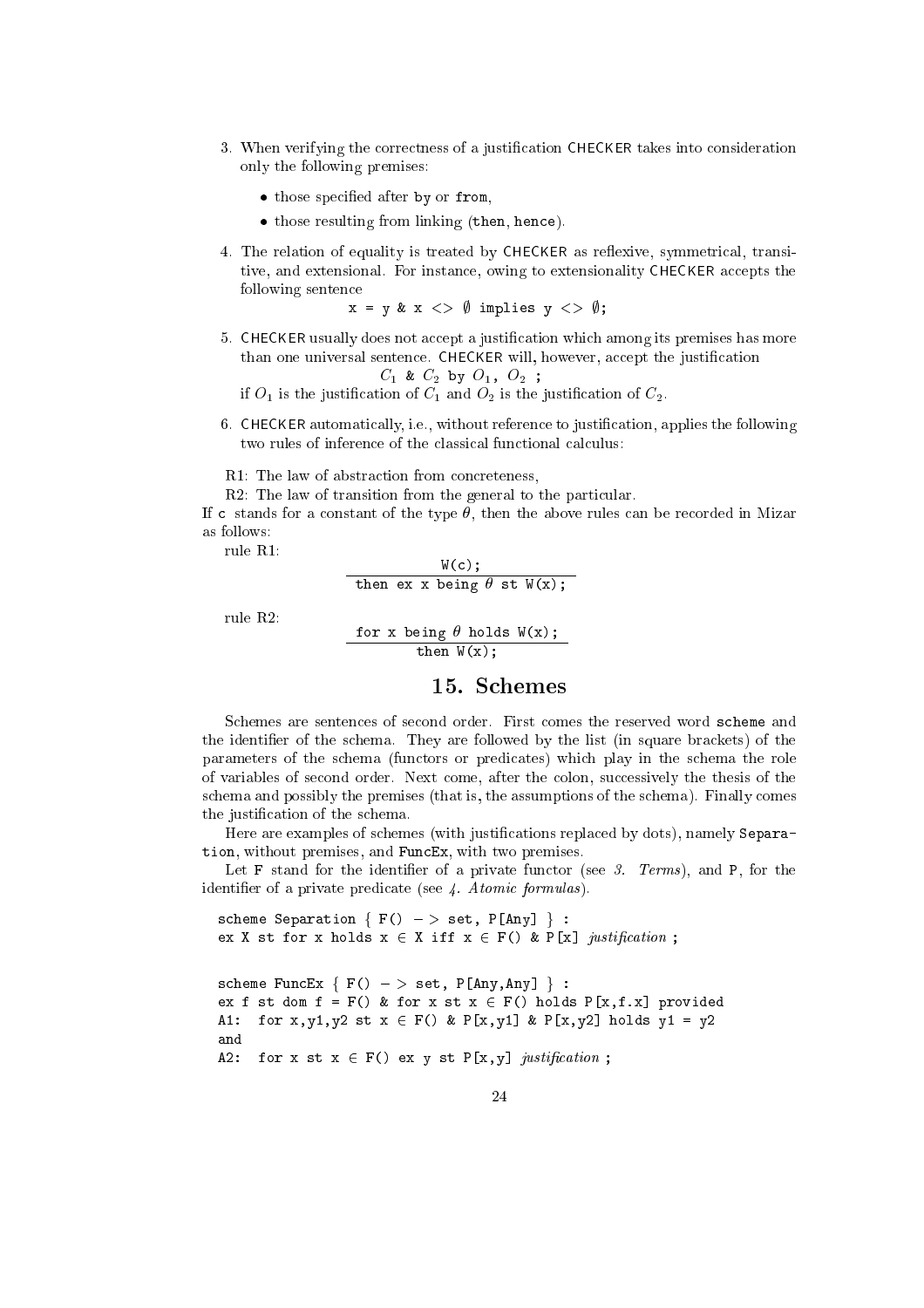The premises A1:, A2: are preceded by the word provided and separated from one another by the separator and.

Finally one more example perfectly well known to secondary school pupils, namely the schema of induction:

```
scheme Ind \{ P[Nat] \}: for k holds P[k] provided
  B1: P[0]
  and
  B2: for k st P[k] holds P[k+1] justification;
```
The Reader has probably noted that the scope of the applications of a given schema is determined by the parameters of the latter. For instance, the schema of induction allows one to prove sentences of the form

for k being Nat holds  $\phi(k)$ 

where  $\phi$  is any sentence with one free variable k. The justification of that sentence is a follows. We first prove the sentences:

C1:  $\phi(0)$ ;

C2: for k st  $\phi(k)$  holds  $\phi(k + 1)$ ;

These sentences are premises which allow us to avail ourselves of the schema Ind: for k being Nat holds  $\phi(k)$  from Ind(C1,C2);

The schema of induction has been proved in the article NAT 1. In order to make use of that schema one must join it to the environment, which is to say that one has to write the directive schemes NAT<sub>1</sub> between the words environ and begin.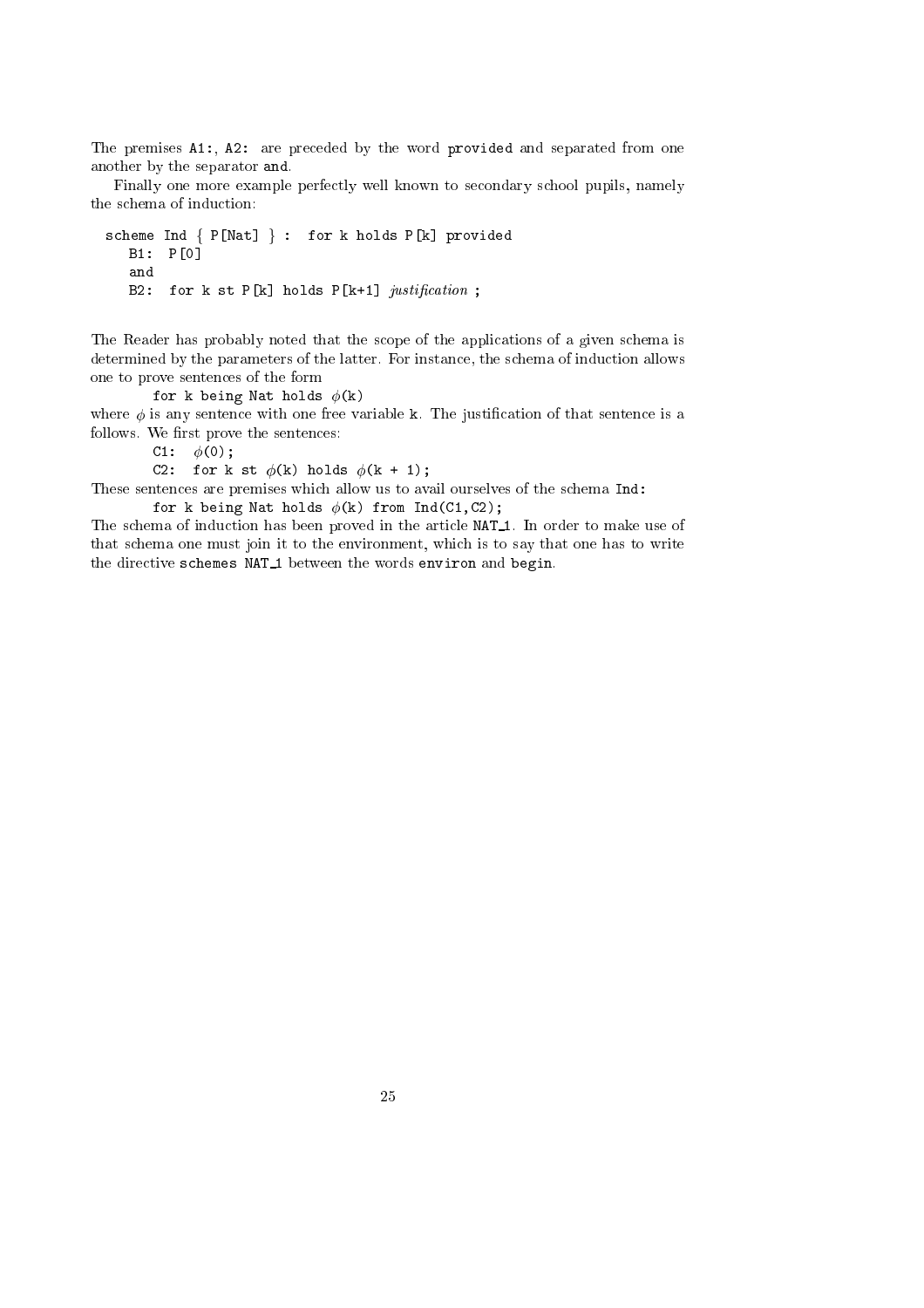# **Definitions**

## 16. Review of definitions

In the Mizar language, as in standard mathematics, we define relations (strictly speaking, names of relations, that is predicates) and functions (strictly speaking, names of functions, that is functors). Moreover, in Mizar, more explicitly than it is usually done in mathematics, we use definitions to introduce structures (such as the structure of group), used in turn to define other objects. In our example they will be groups. On the other hand, the peculiarity of Mizar consists in types, which are defined, too: Mizar is based on an system of types.

The definitions of predicates and structures do not require the verification of their correctness. The definitions of functors and types require a proof of the condition of existence, and those of functors also a proof of the condition of uniqueness.

In the Mizar language the basic objects are types, predicates, and functors. Some of those ob jects - let us call them primary - have been built-in in the system. Their full description is to be found in the articles HIDDEN, TARSKI, and AXIOMS. The review of the built-in types is to be found in the chapter on Types.

Secondary objects are introduced by definitions.

The defined objects are classed into private and public.

Private denitions (of a variable, a private predicate, a public functor) introduce useful notations, but their scope is local, that is limited to a single article. In the present text we shall discuss only the definition of variable.

## 17. Definition of variable

The construction

$$
set x = \tau;
$$

where x is the identifier of a variable, and  $\tau$  is a term, introduces the variable x as the designation of the term  $\tau$ .

As the example we shall give the beginning of a theorem which begins with the definition of the variable designated by the identifier X. The Reader may look for further occurrences of that variable.

```
theorem Th17: h(g f) = (h g) fproof
  set X = dom(h(g.f));x \in X iff x \in dom((h g) f)proof
    thus x \in X implies x \in dom((h \cdot g) \cdot f)proof assume x \in X;
     ......
```
## 18. Public definitions

We now proceed to discuss public definitions, from definitions of types to those of predicate and functors.

Types are introduced by:

decreases and structure, which is not an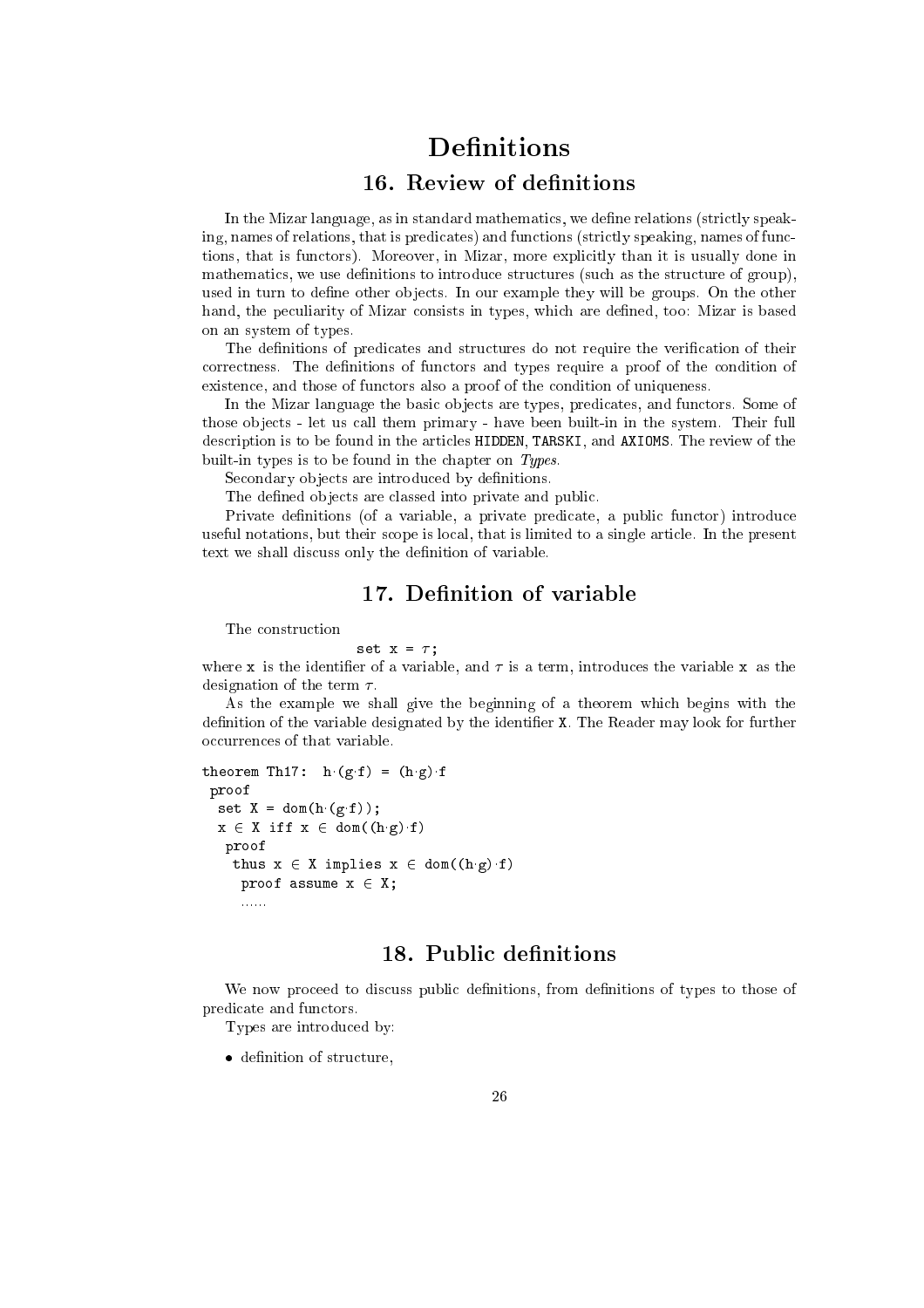- decreases and mode, and mode,
- decreases with a breviation of existing the contract of existing types,
- registration of clusters.

These four kinds of definitions of types will be discussed successively.

#### 19. Definition of structure

In Mizar, structure are finite sequences of objects of a fixed type, called selectors of a given structure. The definition of a structure does not require any conditions and correctness. In particular, the condition of existence need not be justified because the Mizar language.

Structures may be classed into:

- structures with parameter, and the parameter with parameter, and the parameter, and the parameter, and the para
- structures with parameter.

The structure without parameter are defined thus:

struct  $\Sigma \ll \sigma_1 - \sigma_1$ , ...,  $\sigma_p - \sigma_p \gg$ ;

where

 $\Sigma$  is the symbol of structure,

 $\sigma_1$ , ...,  $\sigma_p$  are symbols of selectors, and

 $\theta_1$ , ,  $\theta_p$  are types.

The symbol of structure and those of selectors should be included in the vocabulary and preceded by the classiers G and U, respectively.

```
EXAMPLE 1
```

```
struct IncStruct \ll Points, Lines, Planes - > DOMAIN,
     Inc1 - > (Relation of the Points, the Lines),Inc2 - > (Relation of the Points, the Planes),Inc3 \rightarrow (Relation of the Lines, the Planes) \gg
```
It is convenient to follow the definition of a structure with a series of definitions which facilitate the "service" of the structure defined. The author of the article from which the above example is drawn introduced, after the definition of structure, the following

reserve S for IncStr;

Next he defined the modes:

POINT of S , LINES of S , PLANES of S

and the public predicates:

A on L , A on P , L on P

which correspond to the selectors Inc1, Inc2, Inc3 for the structure S fixed by the reservation. Usually a structure is defined only in order to become the mother type of the mode of the structures which satisfy the axioms of a given theory. In the example under consideration, drawn from the article INCSP<sub>-1</sub> (Axioms of Incidency), they are incidency spaces IncSpace. The Reader is advised to consult that article in order to become acquainted in the way in which that well-known fragment of geometry is rendered in the Mizar language.

The above example was that of a definition of a structure without a parameter. There are situations in which it is more convenient to make use of a denition of a structure with a parameter. Structures with a parameter are defined as follows.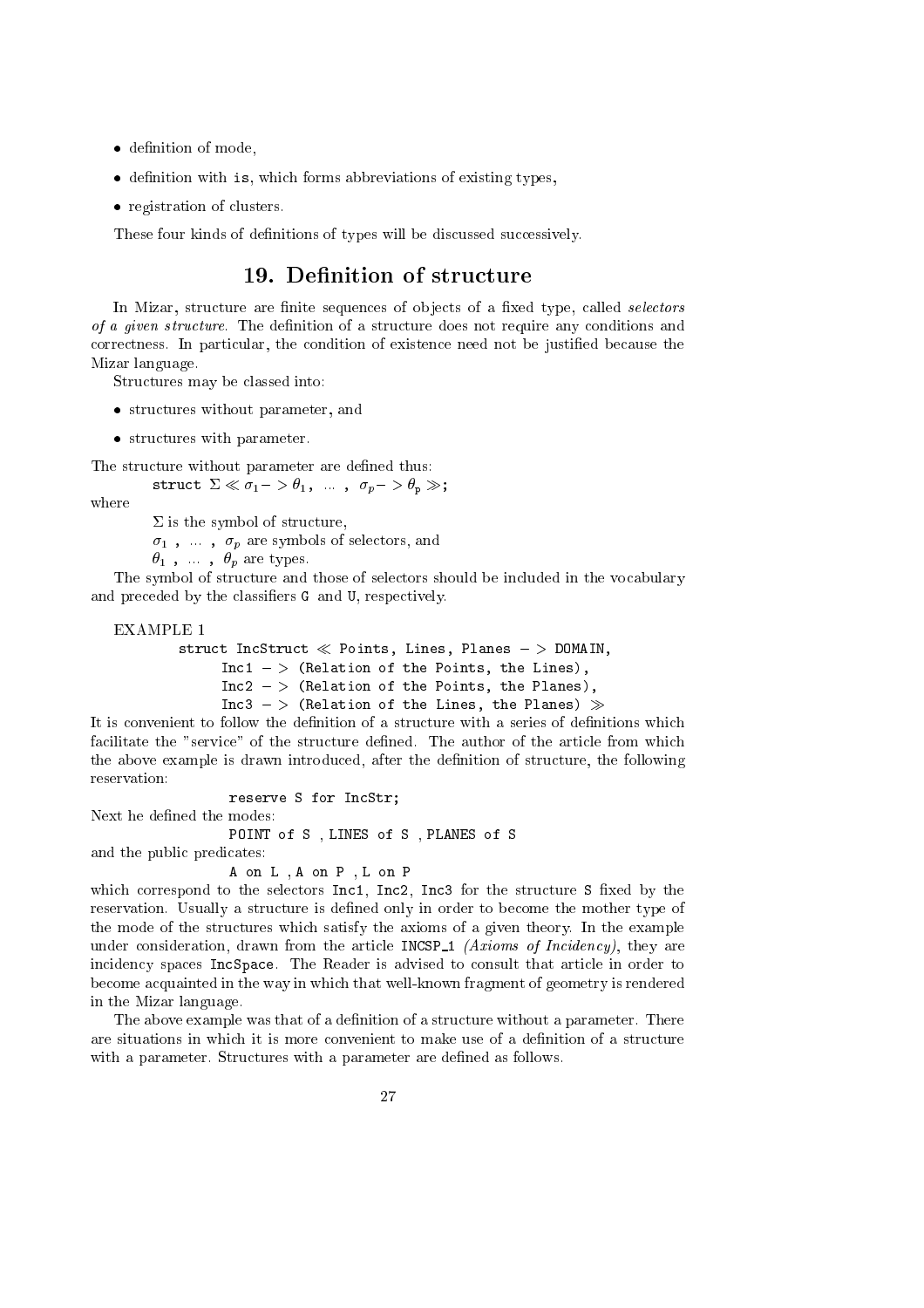```
definition let x_1 be \theta_1, ..., x_n be \theta_n;
   struct \Sigma over x_{i1}, ..., x_{ik}\ll \sigma_1 - \rho_1(x_1, \ldots, x_n), ..., \sigma_p - \rho_2(x_1, \ldots, x_n) \gg;
```
end;

where  $x_{i1}, \ldots, x_{ik} \in \{x_1, \ldots, x_n\}$ , and the remaining variables are reconstructible (see the example of the superposition of permutation in the chapter on  $25$ . Redefinitions).

EXAMPLE 2

```
definition let F be FieldStr;
struct VectrSpStr over F \ll carrier - > AbGroup, mult - >
 Function of [:the carrier of F, the carrier of the carrier:]
            the carrier of the carrier \gg:
```
end;

After the symbol of structure (in this case: VectSpStr) we write the reserved word over, followed by the parameters (in the case under consideration there is only one parameter, namely F).

#### 20. Denition of mode

Here is the form of the most often used definition of mode:

```
definition let x_1 be \theta_1, ..., x_n be \theta_n;
 mode \Gamma of x_{i1}, ..., x_{ik} \implies \theta (x_1, \ldots, x_n) means
 :L: \delta(x_1, \ldots, x_n, \text{it});
 existence ... ;
end;
```
 $\Gamma$  is the symbol of mode and should be included in the vocabulary, preceded by the

NOTE: We shall often replace recurrent constructions by dots. In the case under consideration the justication after the word existence was thus replaced.

In the above definition of mode only the condition of existence, specified by the word existence, is required. The condition of existence should include a justication of the following theorem:

ex x being  $\theta(x_1, ..., x_n)$  st  $\delta(x_1, ..., x_n,x)$ ; And here is the form of a definitional theorem:

```
for x_1 being \theta_1, ..., x_n being \theta_n, y being \theta(x_1, \ldots, x_n) holds
y is \Gamma of x_{i1}, ... , x_{ik} iff \delta(x_1, \ldots, x_n,y);
```
EXAMPLE

```
definition
mode Function - > set means
:FUNC: (for p st p \in it ex x, y st [x,y] = p) &
             (for x, y1, y2 st [x, y1] \in \text{it iff } [x, y2] \in \text{it holds } y1 = y2);existence ... ;
end;
```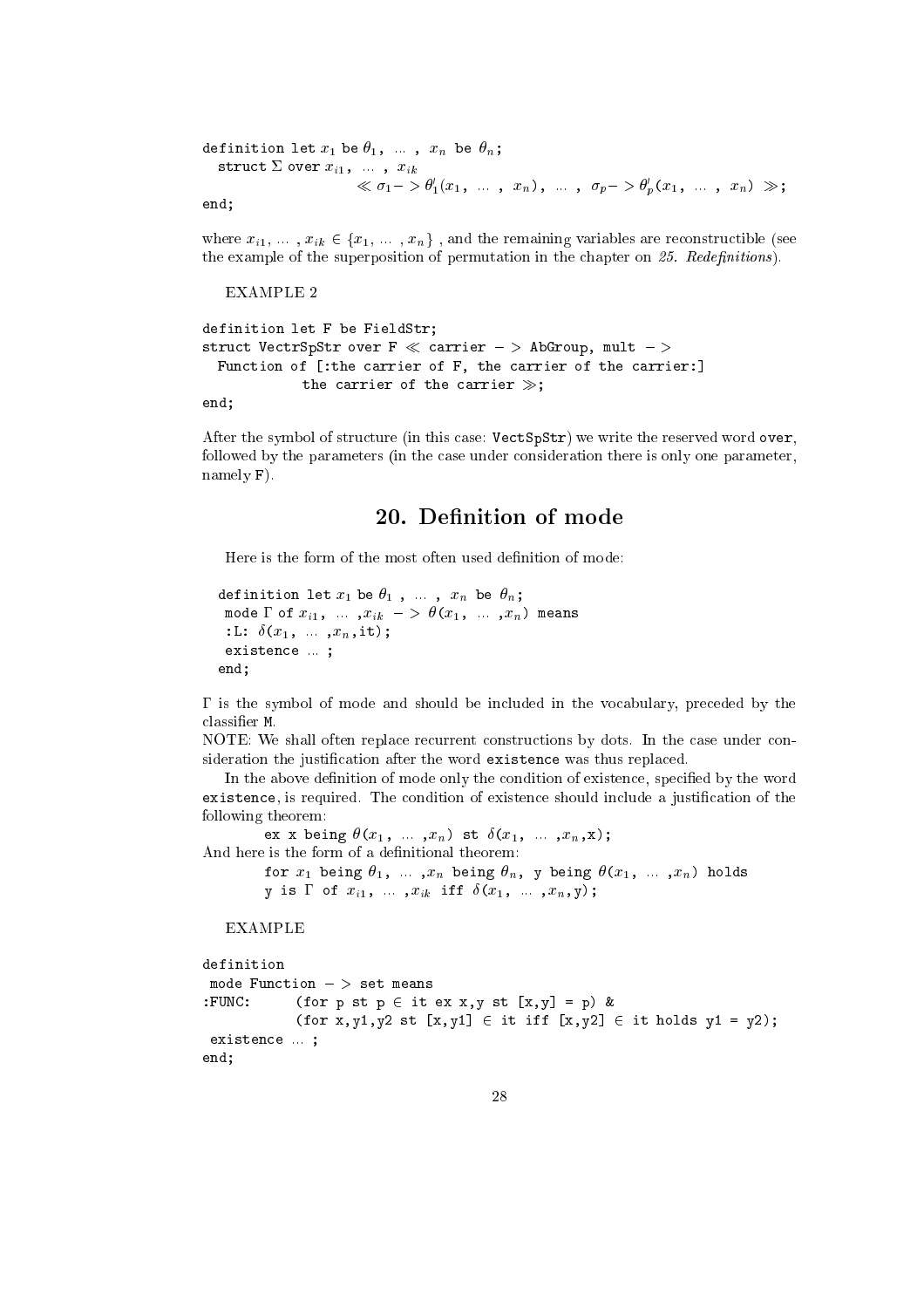The word Function is the symbol which denotes the type being introduced. The type function expands to the type set, or, if you prefer it that way, the type set is the mother type of the type function. The word means is followed by the definiens with the label : FUNC:. The object it of the type set has the type function if it is a set of ordered pairs

for  $p$  st  $p \in$  it ex x, y st  $[x,y] = p$ ;

and meets the condition of uniqueness for the second element of the pair

for x,y1,y2 st  $[x,y1] \in \text{it iff } [x,y2] \in \text{it holds } y1 = y2;$ 

The word existence is followed by the justication of the non-emptiness of the type being defined. The system expects a justification of the following sentence:

ex F being set st

(for p st  $p \in F$  ex x, y st  $[x,y] = p$ ) &

(for x,y1,y2 st  $[x,y1] \in F$  iff  $[x,y2] \in F$  holds y1 = y2);

In the justification (see  $8$ . The tactics of proving theorems and Proving an existential  $sentence)$  it suffices to take empty set as an object of the type set:

take  $\emptyset$ :

The above definition has its analogue in the following definitional theorem:

for F being set holds F is Function iff

(for p st  $p \in F$  ex x, y st  $[x,y] = p$ )

& (for x,y1,y2 st  $[x,y1] \in F$  iff  $[x,y2] \in F$  holds  $y1 = y2$ );

Definitional theorems are automatically generated by the system. In order to avail oneself of a definitional theorem one has to find its number in the abstract of the article concerned.

## 21. Abbreviations (definitions with "is")

We shall now describe a very convenient method of defining modes which are extensionally equal to other modes:

definition let  $x_1$  be  $\theta_1$ , ...,  $x_n$  be  $\theta_n$ ; mode  $\Gamma$  of  $x_{i1}$ , ...,  $x_{ik}$  is  $\theta(x_1, \ldots, x_n)$ ; end;

 $\Gamma$  is the symbol of mode and should be included in the vocabulary preceded by the classier M.

The above definition does not include any definiens and hence, practically, it will play the role of a construction which enables one conveniently to introduce abbreviations.

The definition of mode by is does not require conditions of correctness.

The system, when processing a given article, replaces the abbreviations by the original type. It is, therefore, sometimes said that

> the construction with is enforces a single expansion of the type.

EXAMPLE

end; and the contract of the contract of the contract of the contract of the contract of the contract of the contract of the contract of the contract of the contract of the contract of the contract of the contract of the c

```
definition let H be Group;
```
mode Endomorphism of H is Homomorphism of H,H; end:

The system replaces the expression Endomorphism of H by the expression Homomorphism of H,H.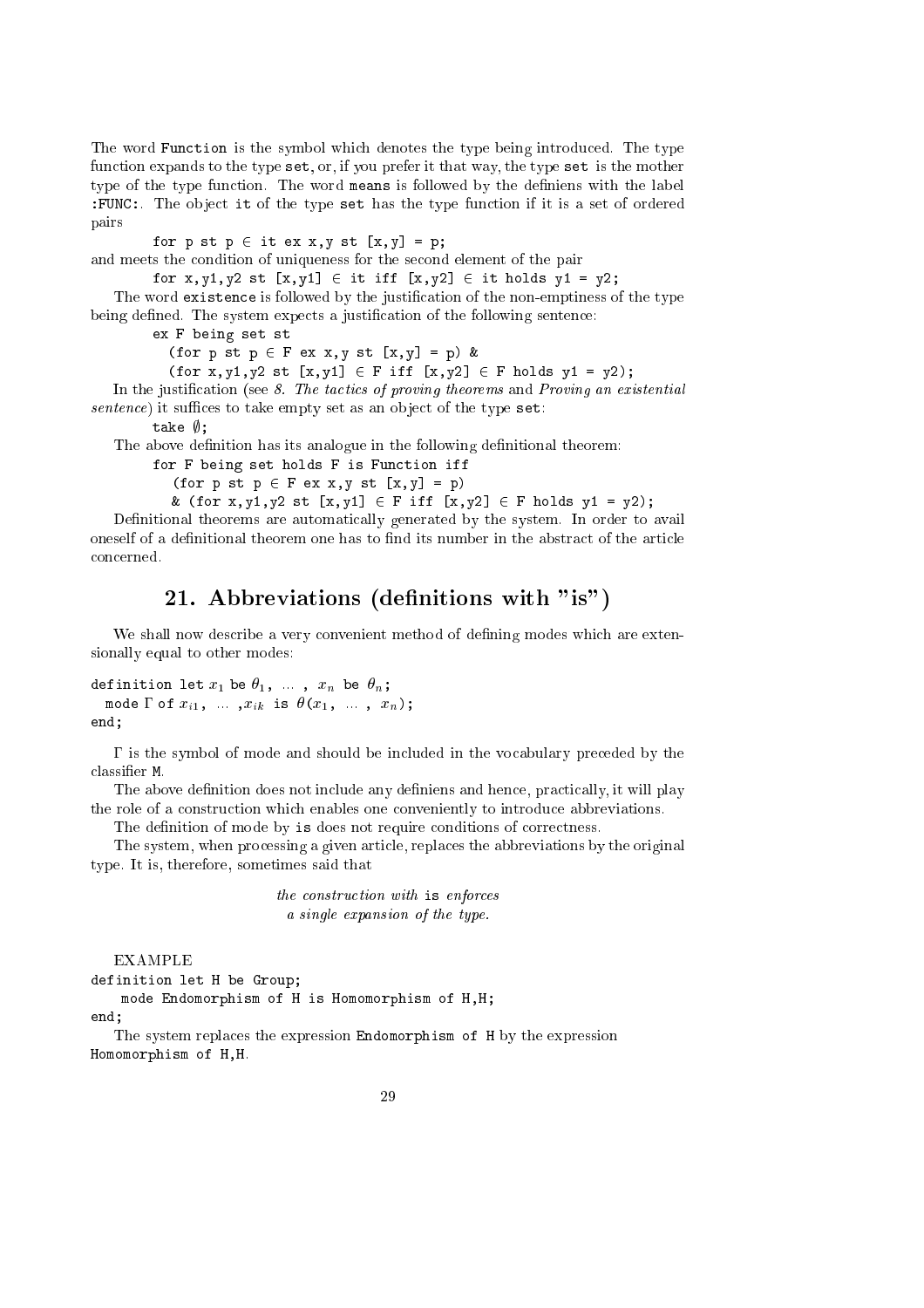#### WARNINGS

- 1. It is incorrect to redefine (see  $25$ . Redefinitions) types defined by is. This can easily be explained by reference to the example given above. Now the expression Homomorphism of H,H is not a pattern of a mode because the argument H occurs in that expression twice. By redefining the mode Endomorphism of H we would in fact redefine the mode Homomorphism of  $H,H$ , and thus we would redefine an expression which is not a pattern of a mode.
- 2. It is, moreover, incorrect to redene by the construction is.

#### 22. Attributes and clusters

#### 22.1. Attributes

The definition of *attribute* has the following form:

definition let  $x_1$  be  $\theta_1$ , ...,  $x_n$  be  $\theta_n$ ; attr  $\Delta$  - >  $\theta$ ( $x_1$ , ...,  $x_n$ ) means  $\delta$ ( $x_1$ , ...,  $x_n$ ,it); end;

where  $\Delta$  is the symbol of attribute and should be entered in the vocabulary and preceded by the classifier  $V$ .

The types  $\theta_1$ , ...,  $\theta_n$  are called the parameters of the attribute  $\Delta$ .

The expression " $-$  >  $\theta(x_1, \ldots, x_n)$ " in the definition of the attribute  $\Delta$  indicates that that attribute may be added to any type that expands to the type  $\theta(x_1, \ldots, x_n)$ .

Let -() be the set of all types expanding to the type (x1, ... , xn). The type (i.e. , ... , ... , ... , ... , ... , ... , ... , ... , ... , ... , ... , ... , ... , ... , ... , ... , ... , ... , ... , ... , ... , ... , ... , ... , ... , ... , ... , ... , ... , ... , ... , ... , ... , ... , ... , ... of all types expanding to the mother type of the attribute  $\Delta$ .

Let  $\tau$  be a term, and  $\vartheta(\tau)$ , the type of the term  $\tau$ . The expression

$$
\mathsf{is}\ \Delta
$$

 $\tau$ .

where  $\alpha$  ( )  $\alpha$  -called attributive formulas. The following equivalence holds:  $\tau$  is  $\Delta$  iff  $\delta(x_1, \ldots, x_n, \tau)$ 

EXAMPLE 1

```
definition
 attr distributive - > Lattice means
    for a,b,c being Element of the carrier of it holds
                           a \Box(b \Box c) = (a \Box b) \Box(a \Box c);
```
end;

The type Lattice is the mother type of the attribute distributive. Let -(distributive)

be the set of all types that expand to the mother type Lattice. The attribute distributive is a function defined on the set of those terms whose types expand to the mother type of the attribute distributive and have values in the set of the attributive formulas A:

distributive: f : ( ) 2 - ( ) distributive; and it is a set of the set of the set of the set of the set of the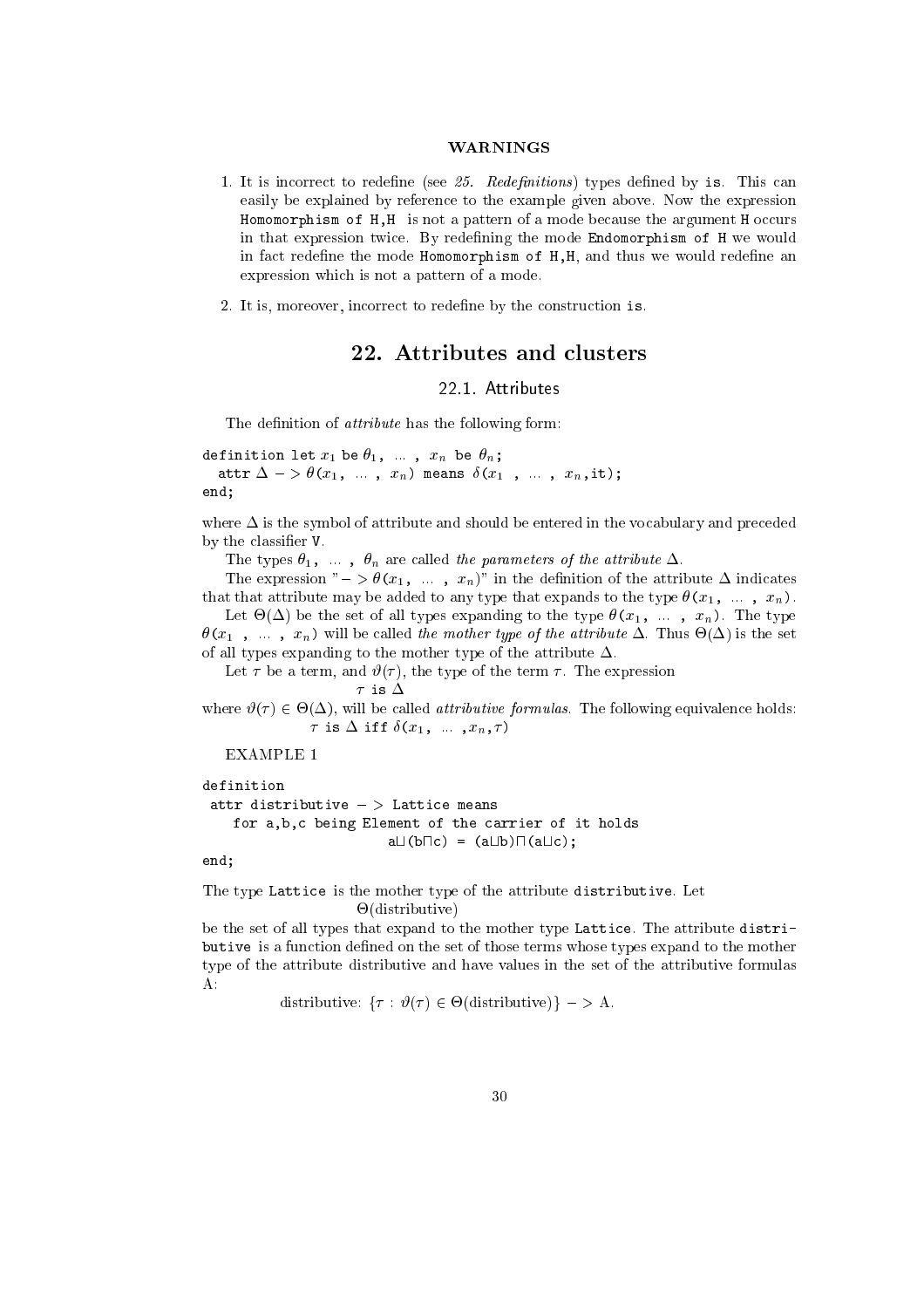#### EXAMPLE 2 definition attr non-empty  $-$  set;

end;

The type set is the mother type of the attribute non-empty. This example is drawn from the article HIDDEN.

#### EXAMPLE 3

definition

attr finite  $-$  > set means ex p being FinSequence st rng p = it;

end;

The type set is the mother type of the attribute finite.

#### 22.2. Registrations

Attributes are used to construct types. This will be explained by the example below.

```
definition
    cluster non-empty \theta;
    existence ... ;
```
end;

end; and the contract of the contract of the contract of the contract of the contract of the contract of the contract of the contract of the contract of the contract of the contract of the contract of the contract of the c

where  $\alpha$  is a type such that  $\alpha$  is a contract that  $\alpha$ 

In particular, when taking typ  $\theta$  = Set-Family, which expands to the type set, that is <sup>2</sup> - (non-empty), we obtain the type non-empty Set-Family.

The condition of existence in the above definition states that there is an object  $x$  of the type  $\theta$  such that x is non-empty, which is to say that  $x \neq \emptyset$ .

Such definitions will be termed *registrations*.

Of course, it may sometimes be convenient to introduce an abbreviation for the registered attribute. On the basis of the above definition we may introduce the abbreviations of the types non-empty for <sup>2</sup> - (non-empty):

EXAMPLE 5

```
definition
      mode abbreviation is non-empty \theta;
end;
    In particular, for \theta = \text{set} and \theta = \text{Subset} of X we obtain the following abbrevia-
tions:
definition
      mode DOMAIN is non-empty set;
end;
and
definition let X be DOMAIN;
  mode SUBDOMAIN of X is non-empty Subset of X;
end:
end; and the contract of the contract of the contract of the contract of the contract of the contract of the contract of the contract of the contract of the contract of the contract of the contract of the contract of the c
    The types DOMAIN and SUBDOMAIN have been introduced in the article HIDDEN.
    Let us consider an example of an attribute with a parameter.
definition let T be TopSpace;
      attr open -> Subset of T means it \in topology of T;
end:
```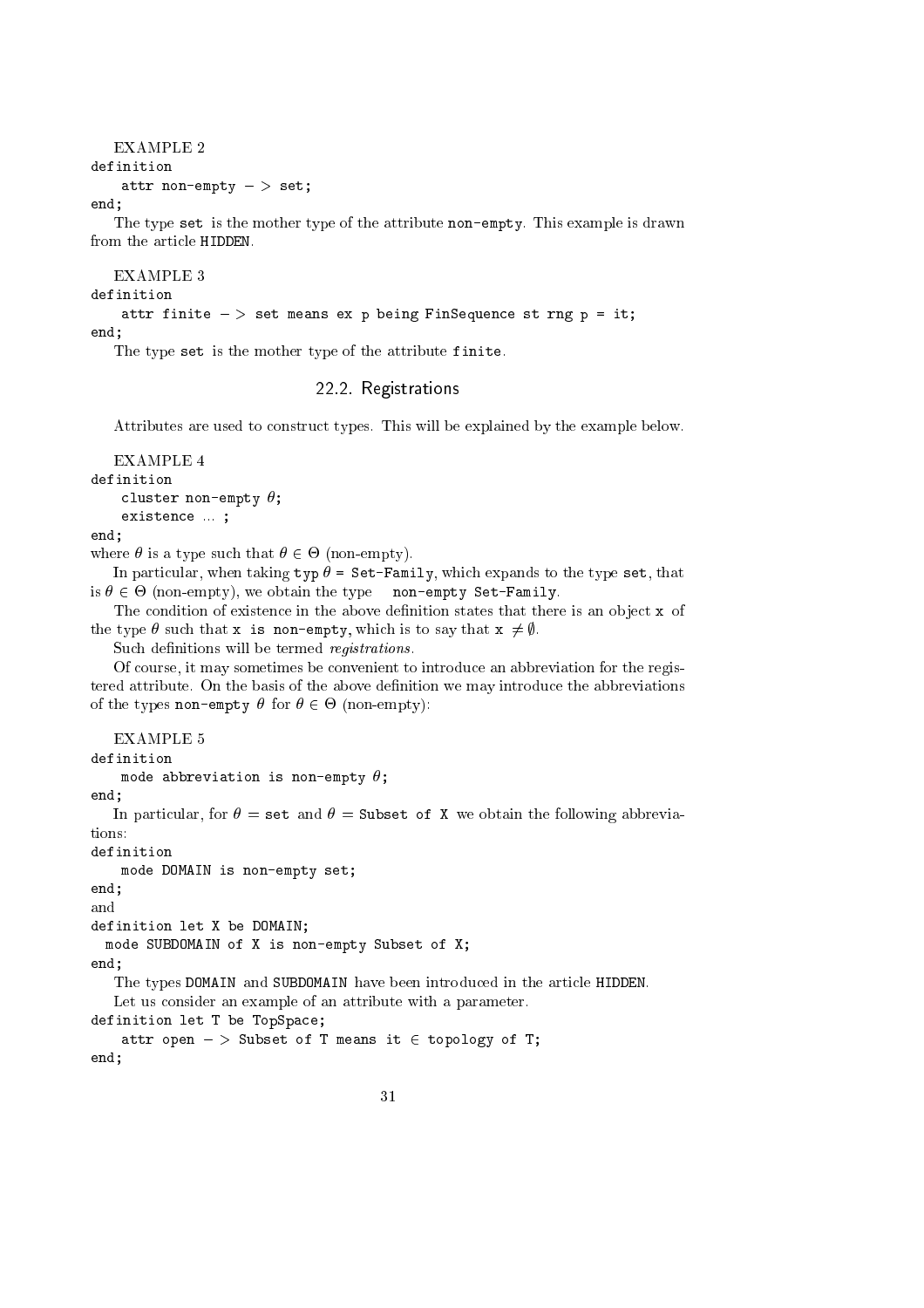At present there is temporary restriction pertaining to the use of attributes with a parameter: they may be defined, but it is not allowed to register types which includes attributes with a parameter.

#### 22.3. Clusters

A *cluster* is a set  $\{\alpha_1, \ldots, \alpha_n\}$ , where  $\alpha_1, \ldots, \alpha_n$  are attributes. Clusters are used in the construction of types.

The registration in Example 4 is the registration of a cluster with one attribute. And here is an example of the registration of a cluster with two attributes.

```
EXAMPLE 6
definition
    cluster non-empty finite \theta;
    existence ... ;
```
 $end:$ end; and the contract of the contract of the contract of the contract of the contract of the contract of the contract of the contract of the contract of the contract of the contract of the contract of the contract of the c

where  $\alpha$  is a type such that  $\alpha$  is a type supply), the present  $\beta$ The above registration has the same effect as the registration with a changes order of attributes:

definition

```
cluster non-empty finite \theta;
existence ... ;
```
end;

The present example is intended to emphasize that the order of attributes in a cluster has no significance whatever for the system.

#### 22.4. Application of attributes

The attributes are use for: a) construction of attributed types: non-empty  $\theta$ , distributive  $\Lambda$ , non-empty finite  $\theta$ , distributive complemented  $\Lambda$ , where  $2$  -  $2$  , where  $2$  -  $2$  -  $2$  -  $2$  -  $2$  , where  $2$  -  $2$  -  $2$  ,  $2$ In particular, the attributed types are non-empty set, distributive Lattice, non-empty finite set, distributive complemented Lattice.

For each of these attributed types one can register some abbreviation. The first two of the above attributed types will be abbreviated into DOMAIN and D Lattice, respectively.

b) formation of attributive formulas:

 $\tau$  is non-empty,

 $\lambda$  is distributive,

 $\tau$  is non-empty finite,

 $\lambda$  is distributive complemented,

where  $\tau$ ,  $\lambda$  are terms such that

#( ) <sup>2</sup> -(non-empty), #() <sup>2</sup> -(distributive).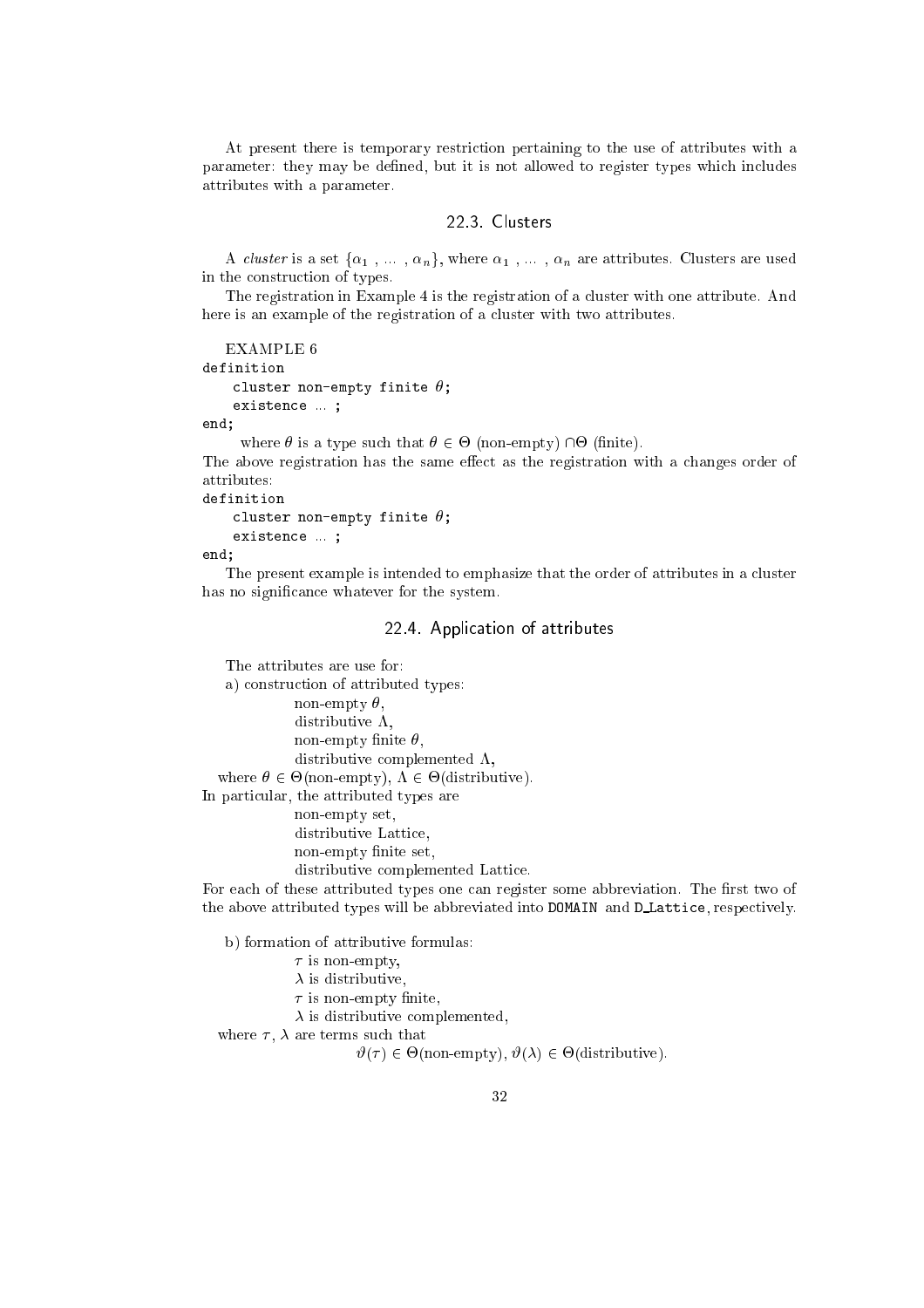#### 22.5. Attributive formulas versus qualifying formulas

Note that a *qualifying formula* is any formula of the form  $\xi$  is  $\theta$ , where  $\xi$  is any term and  $\theta$  is any type.

The Reader is warned against confusing the attributive formulas (see point  $b$  above), which are formulas of a new kind, with the *qualifying formulas* formed by attributed types (see point a above):

 $\xi$  is non-empty  $\theta$ ,

- $\xi$  is distributive  $\Lambda$ ,
- $\xi$  is non-empty finite  $\theta$ ,
- $\xi$  is distributive complemented  $\Lambda$ ,

where it is a contract the contract of the contract of the contract of the contract of the contract of the contract of the contract of the contract of the contract of the contract of the contract of the contract of the con

In particular the *qualifying formulas* are:

- $\xi$  is a non-empty set,
- $\xi$  is a distributive Lattice,
- $\xi$  is a non-empty finite set,
- $\xi$  is distributive complemented Lattice,

where  $\xi$  is any term.

Formulas of both kinds are three-place ones, the first place being a term and the second place being is. The differences between these two kinds are as follows:

 The type of the term in an attributive formula must expand into the mother type of the attribute.

The term in the *qualifying formula* is arbitrary.

The third place in an attribute formula is an attribute. The tribute formula is an attribute. The tribute is a The third place in a *qualifying formula* is a type.

#### 22.6 Order of attributes

Generally speaking, the attributed type has the form:

$$
\theta' = \alpha_1 \ , \ \ldots \ , \ \alpha_n \ \theta,
$$

where  $\alpha_1$ , ...,  $\alpha_n$  are attributes, while  $\theta$  is a type without an attribute.

The attributes  $\alpha_1$  , ... ,  $\alpha_n$  will be termed attributes of the type  $\sigma$  , and the type  $\sigma$ , the core of the type <sup>0</sup> .

Obviously, the use of the type <sup>0</sup> is allowed only after the dening of the clusters of the attributes  $\alpha_1$ , ...,  $\alpha_n$ .

At this point it must once more be emphasized that the order of the attributes in the attributed type is of no signicance for the system.

The general form of the attributive formula is

 $\tau$  is  $\alpha_1$  , ...,  $\alpha_n$ 

where  $\alpha_1$  ,  $\;\ldots\;$  ,  $\;\alpha_n\;$  are attributes, and

 $\| \cdot \|$  ,  $\|$  ,  $\|$  ,  $\|$  ,  $\|$  ,  $\|$  ,  $\|$  ,  $\|$  ,  $\|$  ,  $\|$  ,  $\|$  ,  $\|$  ,  $\|$  ,  $\|$  ,  $\|$ 

The content of this formula is the conjunction

 $\tau$  is  $\alpha_1$  &  $\ldots$  &  $\tau$  is  $\alpha_n$ 

From the non-commutativity of conjunction in the Mizar language it follows accordingly that the order of the attributes in an attributive formula is essential.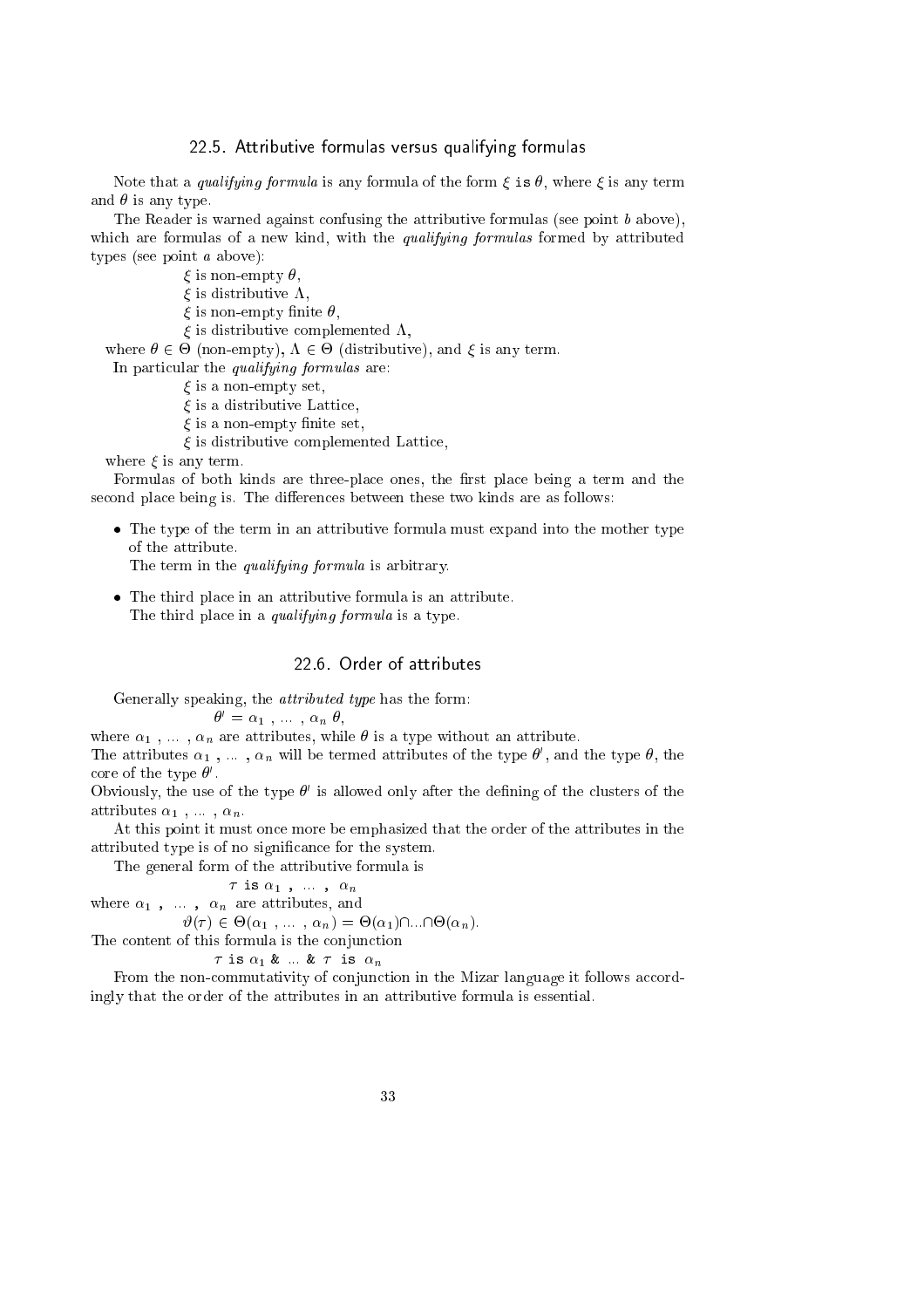#### 22.7. Principle of the inheritance of registrations

Let  $K = {\alpha_1, \ldots, \alpha_n}$  be a cluster, and  $P = {\alpha_{i_1}, \ldots, \alpha_{i_n}}$  be any subcluster, so that  $P \subseteq K$ . The registration of the cluster K makes the registration of the subcluster P superfluous. Thus after having registered the type finite non-empty Set-Family we need register neither the type finite Set-Family nor the type non-empty Set-Family.

The principle of the inheritance of registration is very convenient as it simplifies the introduction of attributed types.

## 23. Definition of predicate

Here is the most frequent definition of predicate:

```
definition let x_1 be \theta_1, ..., x_n be \theta_n;
 pred x_{i1}, ..., x_{ik} \prod x_{j1}, ..., x_{jl} means
 : L: \delta(x_1, \ldots, x_n);
end;
```
where  $\Pi$  is the symbol of predicate and should be entered in the vocabulary and preceded with the classifier R.

In the definitions of predicates no condition of correctness is required. And here is the form of the definitional theorem:

> for  $x_1$  being  $\theta_1$ , ...,  $x_n$  being  $\theta_n$  holds  $x_{i1}$ , ...,  $x_{ik} \Pi x_{j1}$ , ...,  $x_{jl}$  iff  $\delta(x_1$ , ...,  $x_n)$ ;

EXAMPLE The definition of a public predicate given below

```
definition let f;
 pred f is_one_to_one means
  :ONE_TO_ONE: for x1, x2 st x1 \in dom f & x2 \in dom f & f.x1 = f.x2
                              holds x1 = x2;
```
end;

has the following corresponding definitional theorem:

f is one to one iff for  $x1, x2$  st  $x1 \in$  dom f &  $x2 \in$  dom f & f.x1 = f.x2 holds x1 = x2;

## 24. Definition of functor

Here is the most frequent form of a definition of a public functor:

```
definition let x_1 be \theta_1, ..., x_n be \theta_n;
 func (x_{i1}, \ldots, x_{ik})\varphi(x_{i1}, \ldots, x_{il}) \to \theta(x_1, \ldots, x_n) means
 :L: \delta(x_1, ..., x_n, it);
 existence ... ;
 uniqueness ... ;
end;
```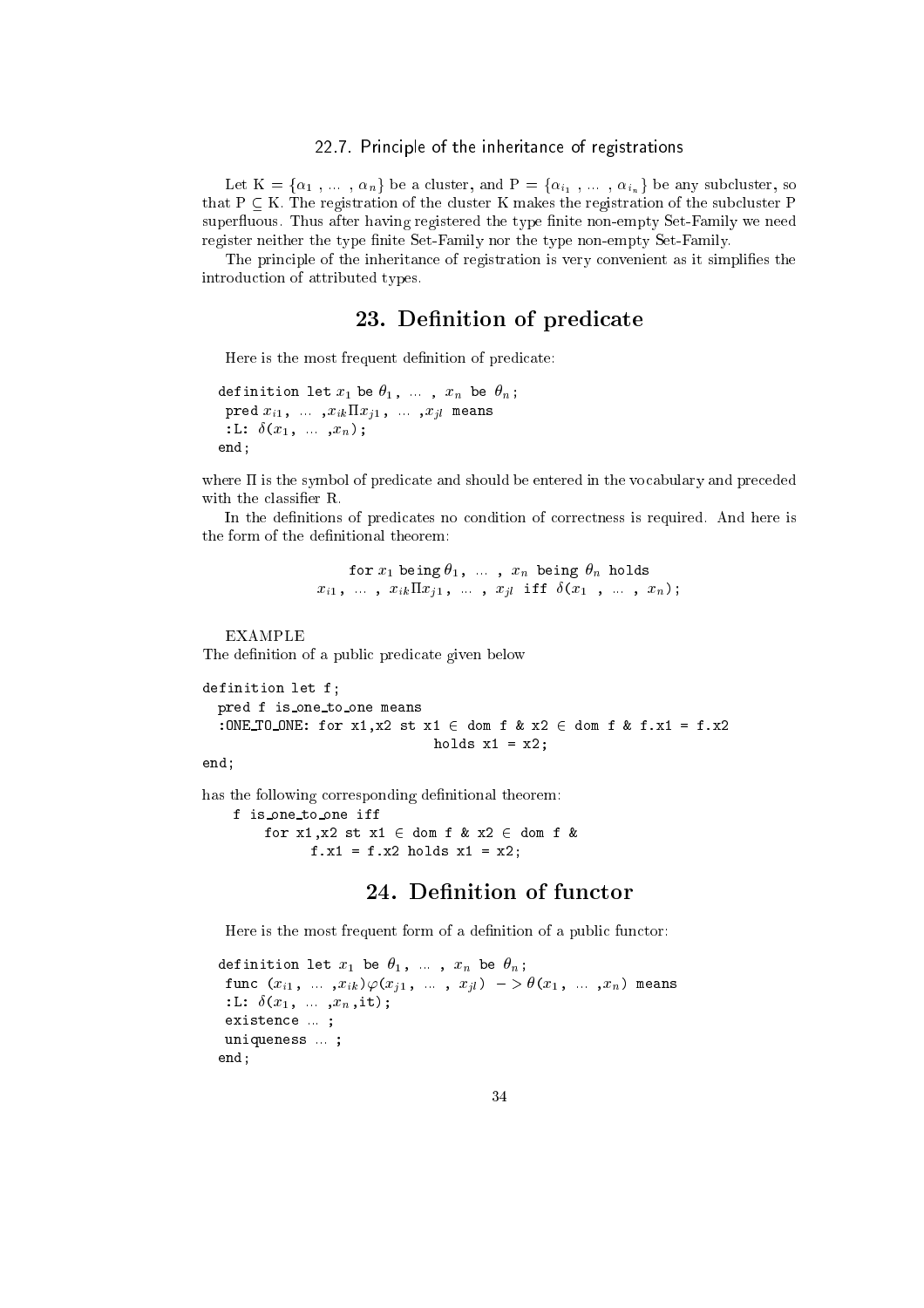where  $\varphi$  is the symbol of a functor and should be entered in the vocabulary and preceded by the classifier 0.

In the above definition of public functor two conditions of correctness are required: that of existence and that of uniqueness. Now let  $\delta(x_1, \ldots, x_n, x)$  be the definiens occurring in a simple definition of a public functor.

The condition of existence should include the justification of the following theorem: ex x being  $\theta(x_1, \ldots, x_n)$  st  $\delta(x_1, \ldots, x_n,x);$ 

EXAMPLE

```
definition let f be Function;
 func graph f - \gt set means
 :GRAPH: f = it;
 existence;
 uniqueness;
end;
```
The condition of uniqueness should include the justification of the following theorem:

for y, z being 
$$
\theta(x_1, \ldots, x_n)
$$
 st  $\delta(x_1, \ldots, x_n, y)$  &  $\delta(x_1, \ldots, x_n, z)$  holds  $y = z$ ;

#### EXAMPLE

```
definition let f,Y;
  func f''Y - > set means
  :INVERSE_IMAGE: for x holds x \in it iff x \in dom f & f.x \in Y;
  existence from Separation;
  uniqueness
  proof
    let X1,X2 such that
    A1: x \in X1 iff x \in dom f & f.x \in Y and
    A2: x \in X2 iff x \in dom f & f.x \in Y;
    x \in X1 iff x \in X2;
    proof x \in X1 iff x \in dom f & f.x \in Y by A1;
     hence thesis by A2;
     end;
   hence X1 = X2 by TARSKI:2;
   end;
  end;
```
And here is the form of a definitional theorem for public functors:

for  $x_1$  being  $\theta_1$ , ...,  $x_n$  being  $\theta_n$ , y being  $\theta(x_1, \ldots, x_n)$  holds  $y = (x_{i1}, \ldots, x_{ik}) \varphi(x_{j1}, \ldots, x_{jl})$  iff  $\delta(x_1, \ldots, x_n, y)$ ;

EXAMPLE Let us consider the following definition:

```
definition let f;
 func dom f \rightarrow set means
```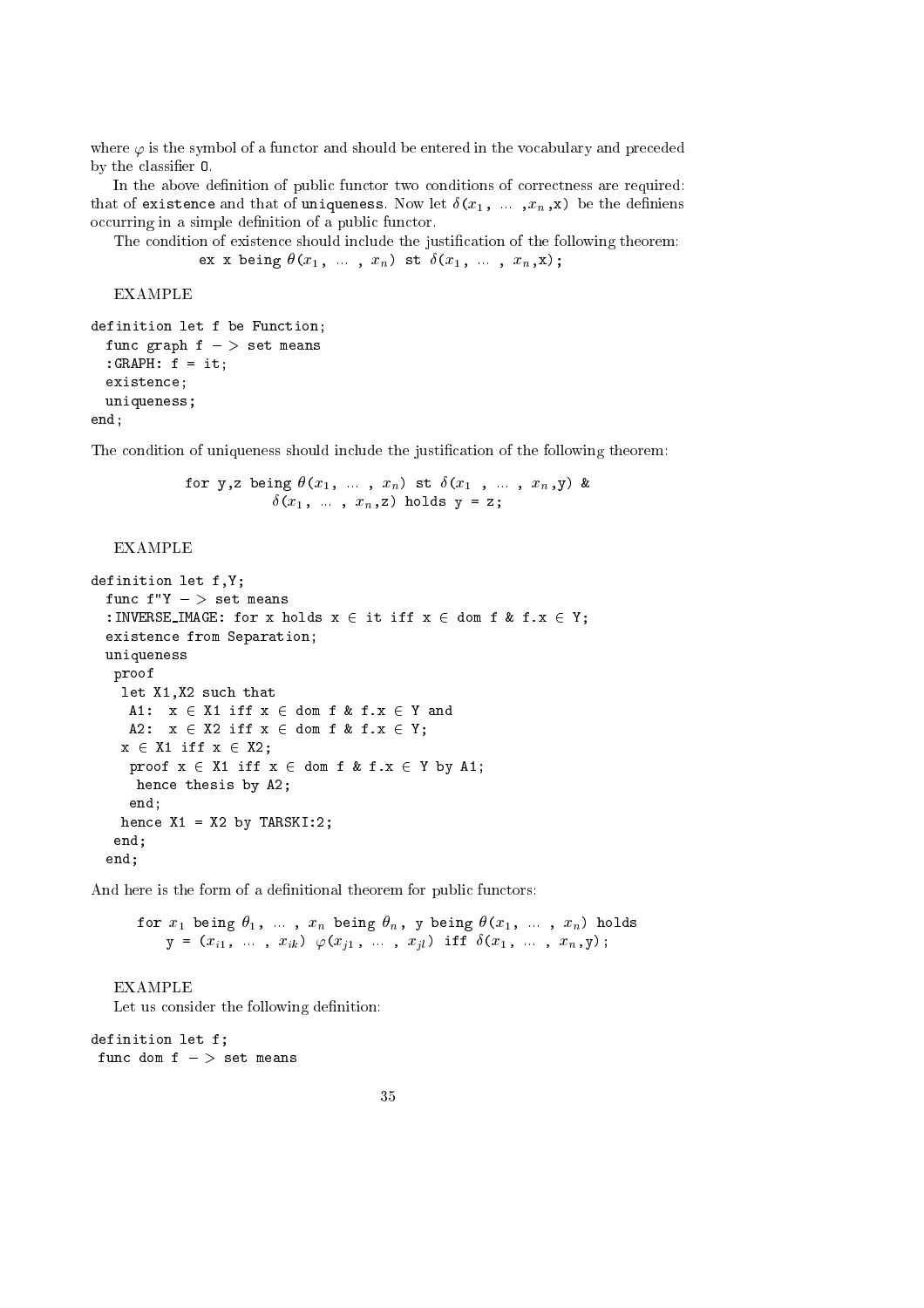```
:DOM: for x holds x \in it iff ex y st [x,y] \in graph f;
existence ... ;
uniqueness ... ;
end;
```
It has the corresponding definitional theorem:

```
X = dom f iff for x holds x \in X iff ex y st [x,y] \in graph f;
```
#### 25. Redefinitions

Redefinitions are an important kind of definitions. A redefinition in most cases consists in a change of a specification, that is in the narrowing down of the original mother type. Sometimes it consists in a change of a definiens into an equivalent one. In the former case we justication that the new mother type expands to the original one, and in the latter, that the new and the original definiens are equivalent to one another. These are conditions of the correctness of a redefinition: correctness in the case of a change of a specification, and compatibility, in the case of a change of a definiens.

From the syntactic point of view redefinitions are a kind of definitions, the only discriminant of a redefinition being the reserved word redefine, which should be placed before the word mode, pred, or func.

We shall confine ourselves here to the discussion of redefinitions by a change of a specification.

Let it be said once more: the admissible change of a specification consists in the narrowing down of the type. In other words, the new type, that is the one introduced in the redefinition, is a narrowing down of the original type, given in the original definition.

The principle of the narrowing down of the type yields the following recommendations pertaining to the introduction of concepts:

#### $definitions should be as general as possible and then they should be gradually narrowed.$  $down$

The practice of writing Mizar articles has proved so far that the non-observance of that principle results in essential complications.

In the change of a specification we usually omit the definiens. As has been said above, in such a case the original definiens is the definiens understood.

Here is the most frequent form of the redefinition of a mode:

definition let  $x_1$  be  $\theta_1$ , ...,  $x_n$  be  $\theta_n$ ; redefine mode  $\Gamma$  of  $x_{i1}$ , ...,  $x_{ik}$  ->  $\theta(x_1, \ldots, x_n)$ ; coherence  $justification$ ; end;

In the justification of this redefinition we prove the following sentence:

for x being  $\Gamma$  of  $x_{i1}$ , ...,  $x_{ik}$  holds x is  $\theta(x_1, \ldots, x_n);$ 

And here comes the typical redefinition of a public functor:

```
definition let x_1 be \theta_1, ..., x_n be \theta_n;
 redefine func (x_{i1}, \ldots, x_{ik})\varphi(x_{j1}, \ldots, x_{jl}) - \varphi(x_1, \ldots, x_n);coherence justification ;
end:
endo a contra de la contra de la contra de la contra de la contra de la contra de la contra de la contra de la
```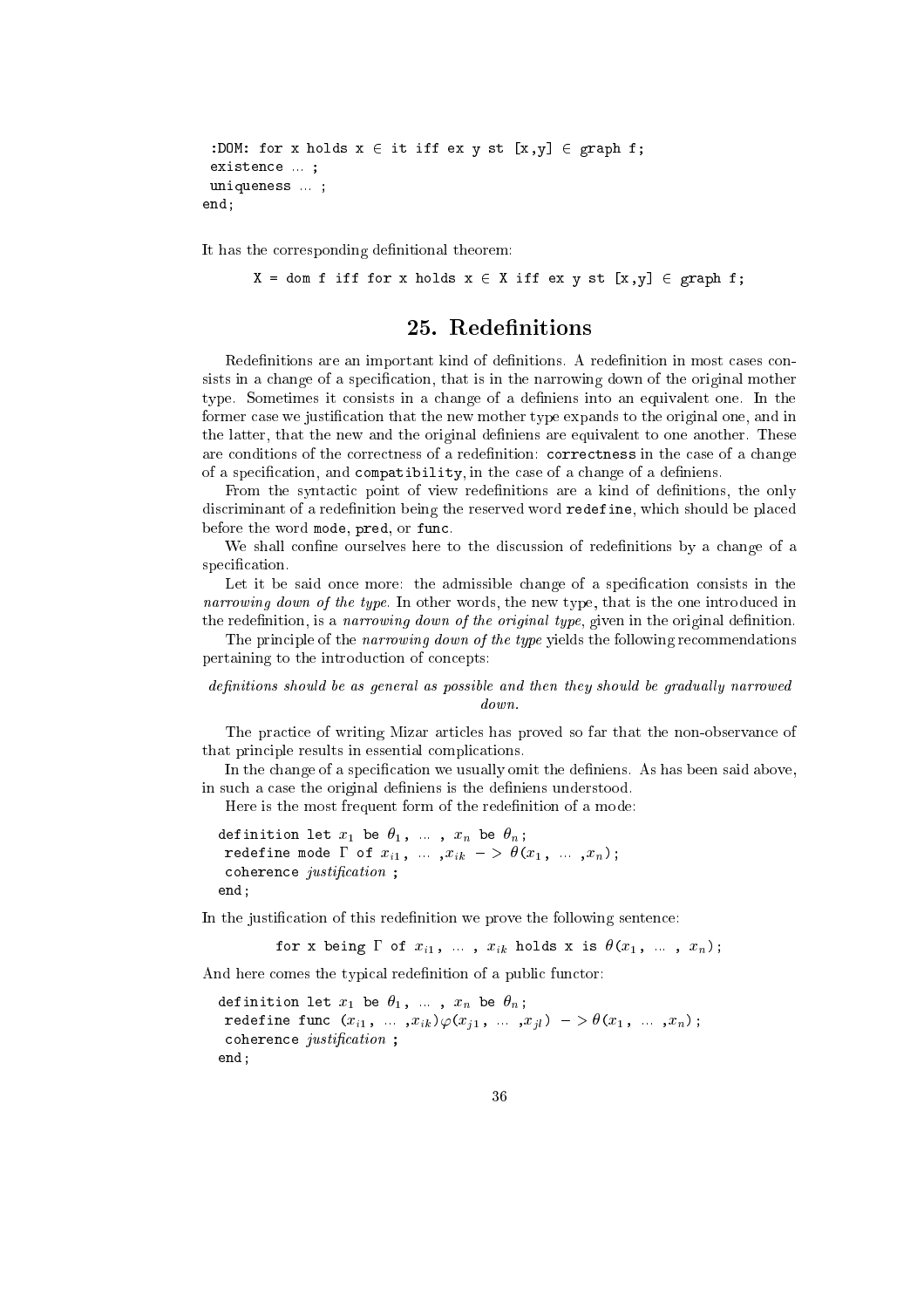In the justification we prove:

```
(x_{i1}, \ldots, x_{ik}) \varphi (x_{i1}, \ldots, x_{il}) is \theta(x_1, \ldots, x_n).
```
EXAMPLE 1

```
definition let X be set; let f,g be Permutation of X;
 redefine func gf - Permutation of X;
 cohenrence
  proof
   g is one to one & f is one to one & rng g = X & rng f = X by PERM;
   then gf is_one_to_one & rng(g.f) = X by FUNCT_1:46, T29;hence gf is Permutation of X by PERM;
   end;
 end;
```
Note that in the pattern of the functor gf the variable X does not occur. This is permissible because the variable X is "reproducible" by means of the variable f or the variable g.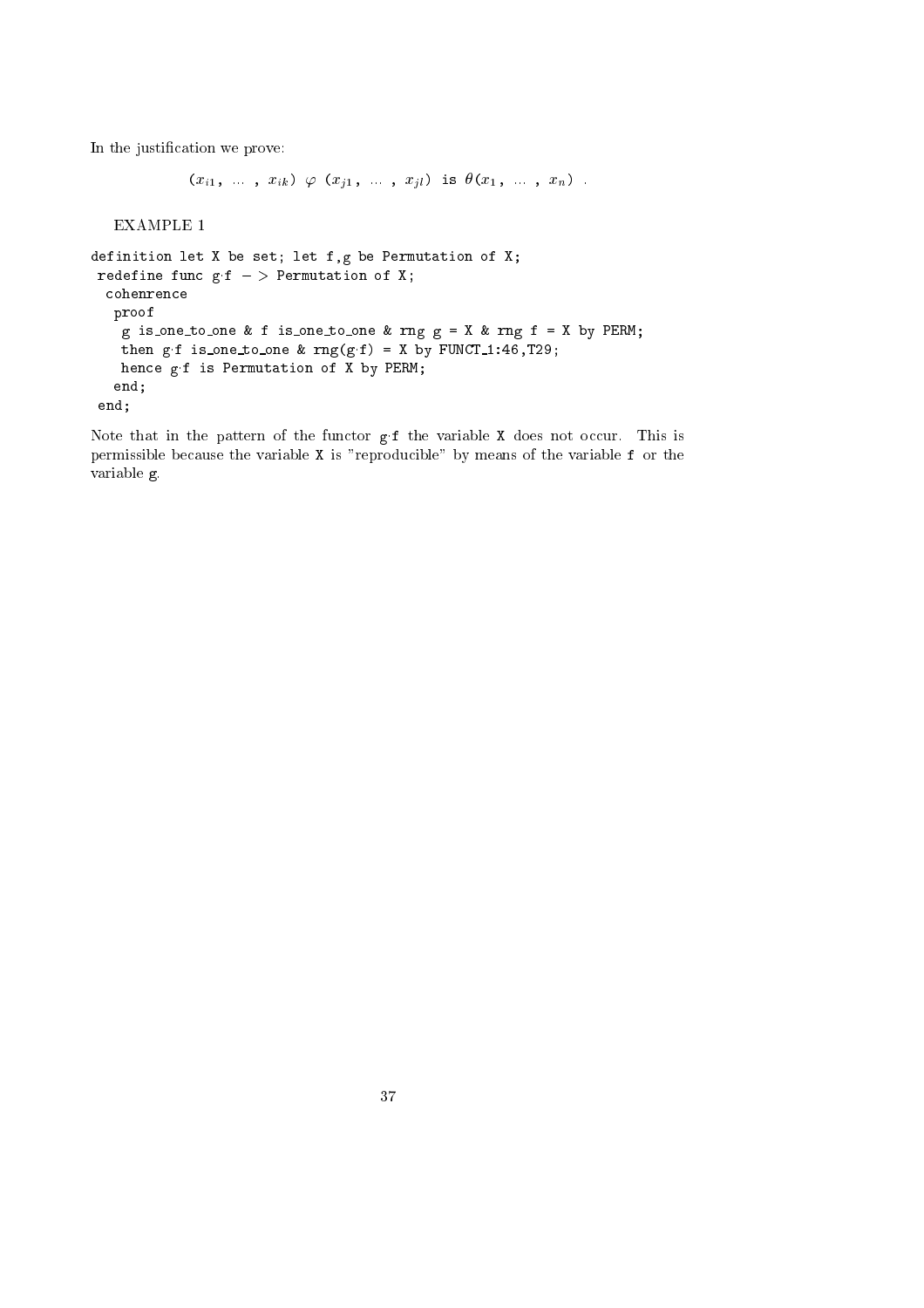# Data Base

## 26. Content of the Data Base

The Data Base of the Mizar system is organized in the directory  $MIZAR$ . It consists of two subdirectories:

\DICT

 $\P$ REL

The subdirectory  $DICT$  contains vocabulary files with the extensions .voc.

They are prepared by the author of a given article (or else he avails himself of the already existing ones to suit his needs).

The files with the extensions , yoc contain declarations of symbols of modes, predicates, functors, attributes, structures, selectors, and function brackets to be used in a given article. The declaration of a symbol consists of the classier of that symbol itself. Moreover the files contain indications of the priorities of functors. Priority in that case means the information about the strength of binding.

The subdirectory  $\P$ REL contains files with the extensions:

#### .nfr, .def, .dno, .dco, .the, .sch, .dcl

They are formed by the LIBRARIAN from a given article and contain definitions (.nfr, .def, .dno, .dco), theorems (.the), and schemes (.sch), adequately processed and encoded. The appropriate files from that directory are drawn by the Mizar ACCOMMODA-TOR if in the declaration of the environment there are directives joining definitions, theorems, and schemes in the article to which one refers.

Some users organize in the Mizar directory their own subdirectories, such as  $\M$ MML

\ABSTR

They form Main Mizar Library, play the role of documents and are not used by the system.

The  $\mathrm{MML}$  subdirectory includes files with the extensions .miz, which contain Mizar articles.

The subdirectory \ABSTR contains files with extensions .abs. They are abstracts of articles and are obtained from the original text of a given article by the elimination of lemmas, definitions of private objects, and all proofs, and by the current numbering of theorems and definitions. The user should refer to those numbers of theorems and definitions if he needs them in his own article (the numbering in the original file is of local importance, only within the text of a given article).

## 27. Directives

In the environment we may place directives of five kinds, namely:  $-$  vocabulary directive

vocabulary  $\alpha_1$ , ...,  $\alpha_n$ ;

- $-$  signature directive
- signature  $\beta_1$ , ...,  $\beta_n$ ;

```
- definition directive
```
definitions  $\beta_1$ , ...,  $\beta_n$ ;

 $-$  theorem directive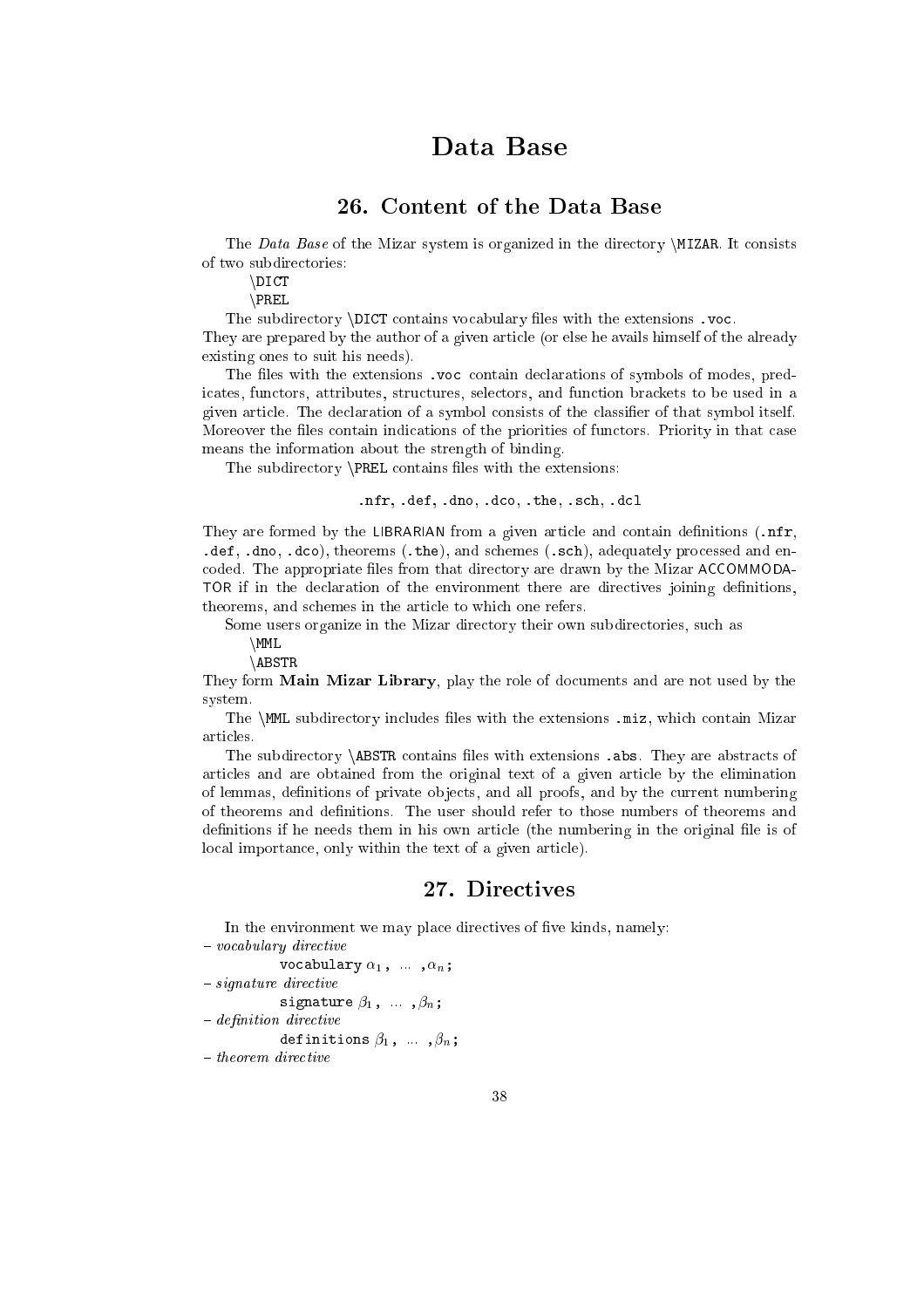```
theorems \beta_1, ..., \beta_n;
- schema directive
              schemes \beta_1, \ldots, \beta_n;- cluster directive
              clusters \beta_1, ..., \beta_n;
```
where  $\alpha_1, \ldots, \alpha_n$  are names of vocabularies, and  $\beta_1, \ldots, \beta_n$  are names of articles.

In the course of processing the system observes the order of directives. That may be essential with reference to the signature directives, which contain information about the definitions (including redefinitions) of the same symbol. As has been said, one and the same symbol may be defined many times, and the binding definition is always that of the last signature specied in the environment. If the order is incorrect, then earlier directives may be overridden by later ones.

#### **EXAMPLE**

The symbol U is a symbol of a functor. We defined A U B twice:

- 1. in the article  $\alpha$ .miz
	- as the DOMAIN which is a sum of domain  $\mathcal{A}$  sum of domains, and domains, and domains, and domains, and
- 2. in the article  $\beta$ .miz
	- $\bullet$  as the set which is a sum of sets.

As is known, the type DOMAIN expands to the type set.

Suppose that in the article  $\gamma_1$  miz and  $\gamma_2$  miz we have adopted the directives signature  $\alpha$ ,  $\beta$ ; and signature  $\beta$ ; , respectively. Let A, B be domains.

The term A U B in  $\gamma_1$  miz is of the type set. Why is that so? The PROCESSOR tries to adjust the types of the variables A, B to the denition 2. It obviously succeeds in that because the types of the variables A, B expand to the type set.

The term A U B in  $\gamma_2$  miz is of the type DOMAIN, because the processor can apply to that term the definition 1.

NOTE: The term

A U B exactly DOMAIN has in  $\gamma_1$ .miz the type DOMAIN.

## 39. Name of article

The file with an article must have the extension .miz and is termed Mizar article. The name of a Mizar article consists of at most eight signs: letters, figures, connectors \_ and apostrophe '. The name of a Mizar article may be neither a numeral nor a reserved word.

REMARK: The usage is that the letters occurring in the name of a file should be capital letters. Hence TARSKI is agreement with that usage while tarski and Tarski are not.

#### 29. Vocabulary

The vocabulary lists the symbols together with their qualifiers. It also indicates the binding strength of the functor symbols.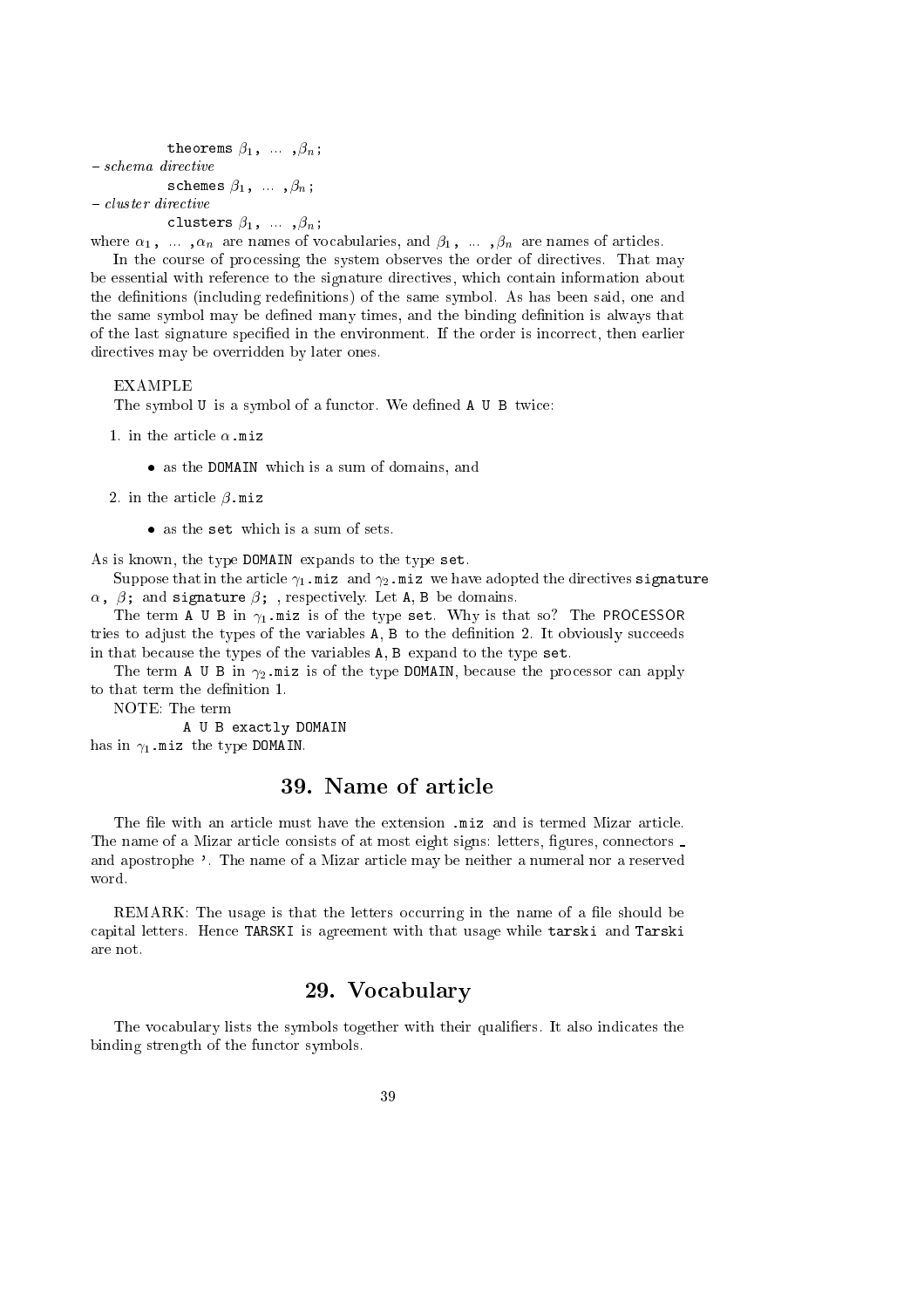#### 29.1. Name of the vocabulary

The vocabulary forms the file  $\alpha$  voc where  $\alpha$  is the *name-of-vocabulary-file*. The name  $\alpha$  may, but need not, be a name of a Mizar article. For instance, the name of the file FUNC voc is not derived from a Mizar article: in the Data Base there are articles FUNCT<sub>1</sub>.miz, FUNCT<sub>2</sub>.miz, ..., but - at least for the time being - there is no article FUNC.MIZ.

#### 29.2 Qualifiers -------------

The symbols  $M, R, O, G, U, K, L, V$  called *qualifiers*, are used to introduce symbols, respectively:

M mode, R predicate, O functor, G structure, U selector, K right functor bracket, L left functor bracket, V attribute. EXAMPLE Below there is the vocabulary file FUNC. voc: Ograph 128 Oid 128 O. 100

MFunction Ris one to one

The first column houses qualifiers, and those from the second to the space house symbols. After the space we may indicate the binding strength, also called priority. This applies only to the symbols of functors. The binding strength of a given functor is indicated by the number which follows its symbols.

Now graph, id, . are functor symbols. Function is a mode symbol, and is oneto one is <sup>a</sup> predicate symbol. The numbers <sup>128</sup> and <sup>100</sup> denote the magnitude of priority. Priority is indicated only in the case of functor symbols; thus the functor symbols graph and id have the priority 128, and the functor symbol . has the priority 100.

#### REMARK

- 1. The binding strength of predicate symbols is not indicated because these always bind more weakly than functor symbols do.
- 2. The number indicating the priority of a given functor must be separated from the symbol of that functor by at least a single space.
- 3. There may not be even a single space between a qualier and the corresponding vocabulary symbol.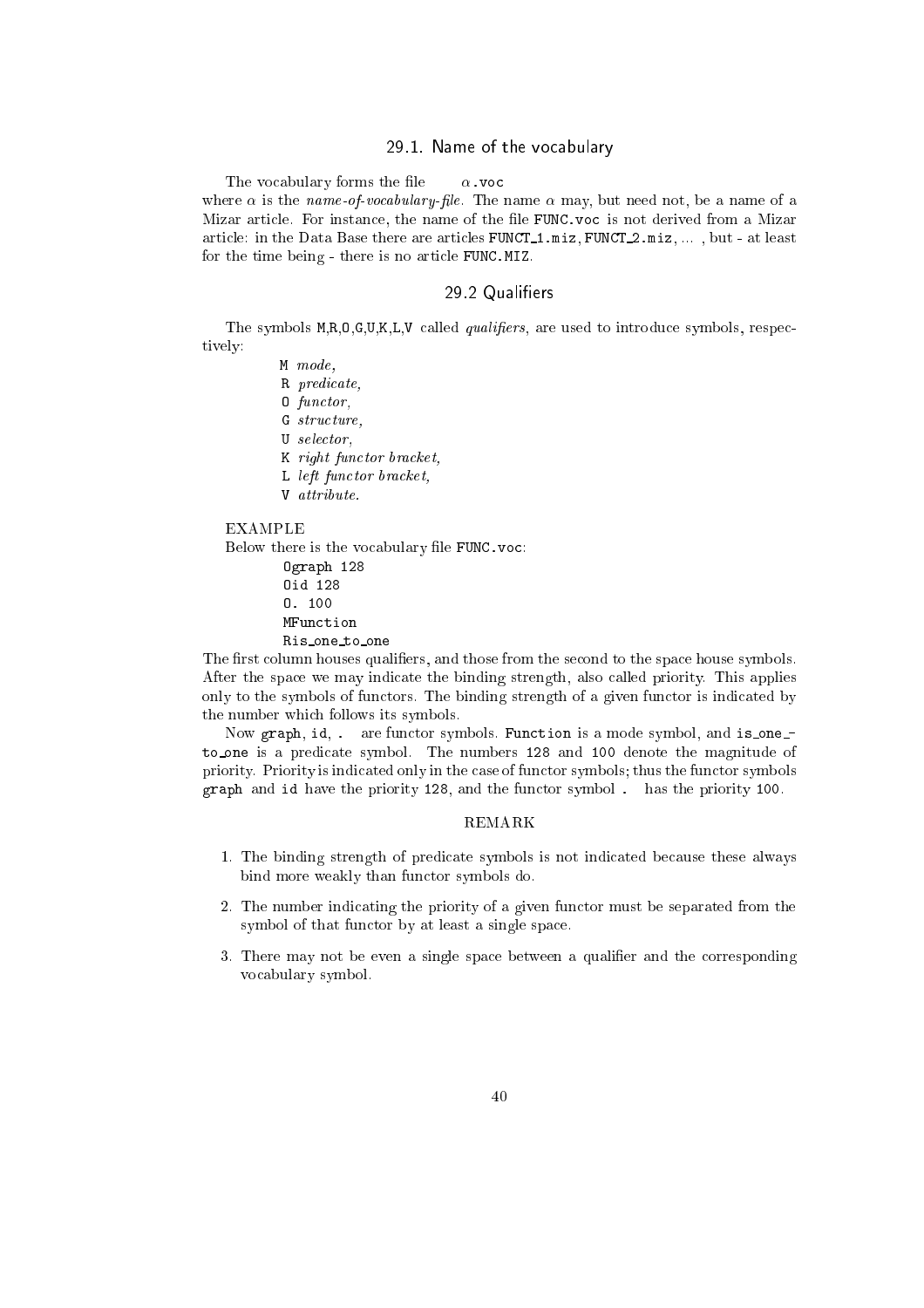#### 29.3. Strength of binding

The greater the number indicating the binding strength the greater the binding strength of the functor symbol concerned. The priority of a functor is a natural number ranging from 0 to 255. In the case of some functor symbol the number indicating its priority may be missing. That means that that symbol has the standard priority. The standard binding strength is 64.

The concept of the binding strength of functor symbols is linked to the sequence of the operation with a given binding strength. The memorization of the priorities of at least some symbols may be largely used for the elimination of superfluous brackets.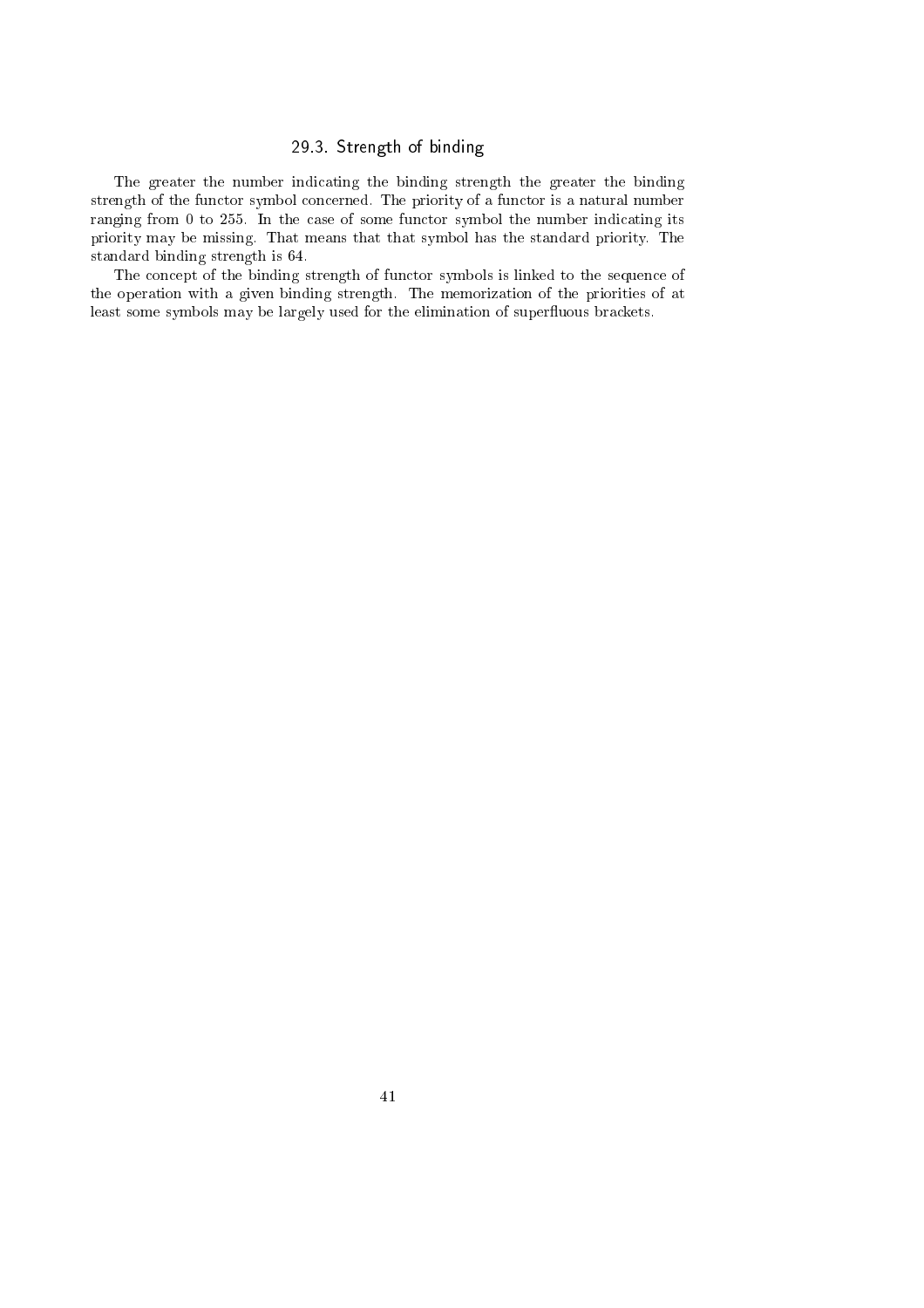# Part Two: The System

#### 30. Preliminary information on the system

The Mizar computer system processes and veries formalized theorems in the Mizar language, or, to be more precise, the Mizar article which contains those theorems. That is achieved by two programs of the PC Mizar system, called ACCOMMODATOR and PRO-CESSOR. The ACCOMODATOR draws from Data Base the necessary information on the basis of the directive to be found in the environment of the article, and the PROCESSOR verifies the text of the article.

Mizar articles are usually written by means of editors integrated with the system. The most popular ones are multiEdit, or so-called Mem, and Brief.

Suppose that we write an article GEOM.miz. We successively call the programs AC-COMMODATOR and PROCESSOR by

#### accom geom and mizar geom,

respectively.

After the termination of the processing of each program the listing will show the inscription THANKS OK or SORRY, according to whether the article is correct or contains errors. The numbers of the errors are indicating in the text, which makes their correction easier.

But it may also occur that the processing is interrupted. One of the reasons of the interruption of the processing is the bad installation of the system or discrepancy between the private Data Base and the public Data Base. So-called bugs, or errors in the system, are another, very rare, cause. If the system does not accept your proof and you think that it should you are advised to consult the authors of the implementation of the system PC Mizar, namely A. Trybulec or Cz. Byliński.

A continuous verication of the article being written is recommended. That makes it possible to eliminate errors currently and facilitates formalization. Working without notes, that is with the computer, is recommended, too. Of course, major problems may be solved more conveniently on a separate sheet of paper or on a blackboard.

#### 31. Programs of the PC Mizar system

The PC Mizar system cover Data Base and a number of programs, of which three are essential, i.e., closely linked to the system:

ACCOM.exe (ACCOMMODATOR),

MIZAR.exe (PROCESSOR), and

EXTRACT.exe (EXTRACTOR).

To simplify the description we assume that all files are placed in standard directories.

#### 32. Installation of the PC Mizar system

The PC Mizar system is implemented on computers compatible with IBM PC XT/AT; Mizar articles can be written on such computers only.

The PC Mizar system may be installed on hard disc on the directory  $C:\M{IZAR}$ . That directory includes the basic programs of the system, system files, and input macrocommands. The files of the Data Base of the Main Mizar Library are also placed in that directory.

Note that  $\langle$  name-of-article is the name of the file containing a Mizar text. The text should have the extension to .miz, e.g., BOOLE.miz. That extension is always implicitly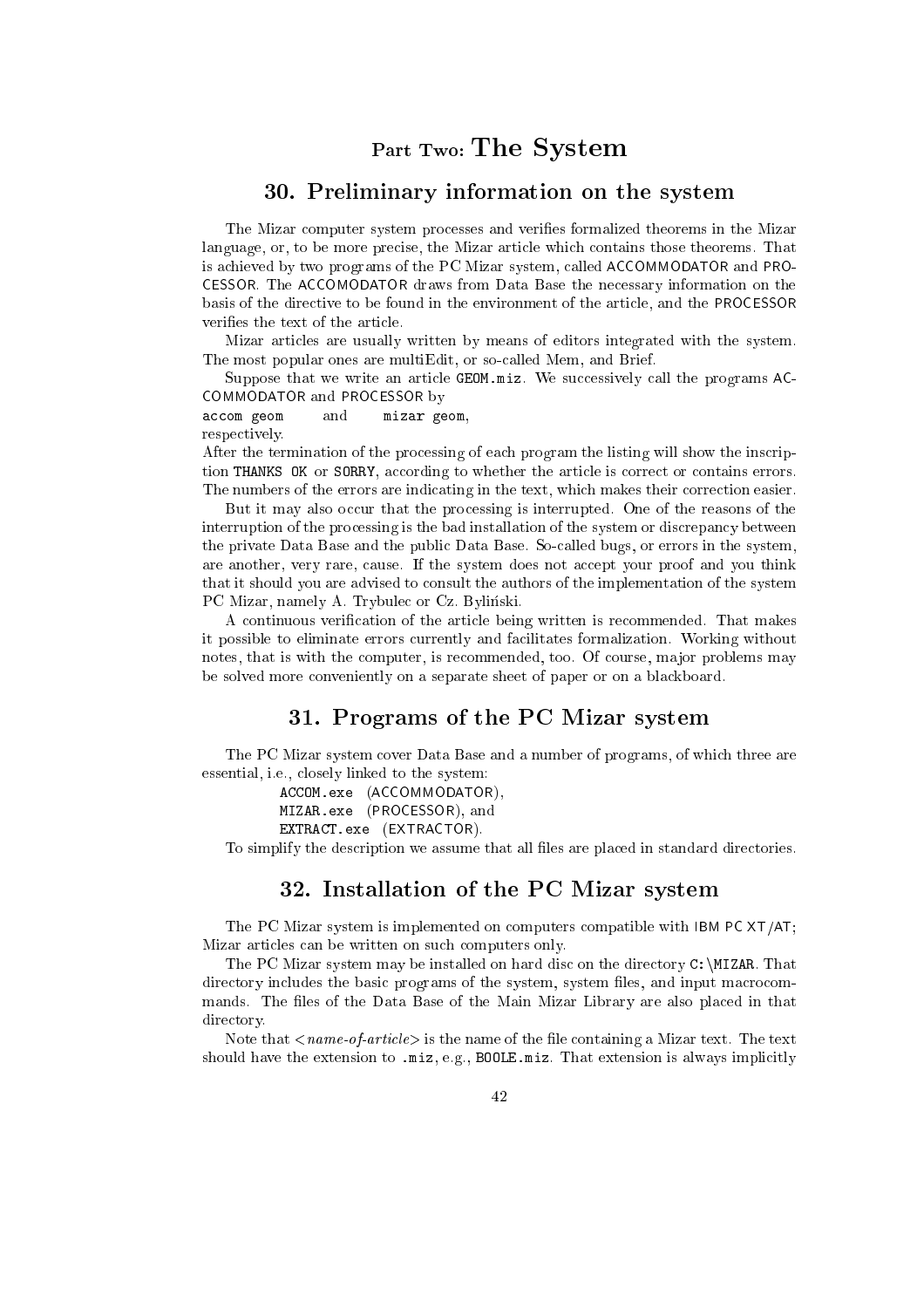joined by the ACCOMMODATOR, PROCESSOR, and EXTRACTOR to the name of the text. The name of the text is written without extension.

#### 33. Accommodator

The ACCOMMODATOR is called:

 $\texttt{accom} <$   $\textit{name-of-article}$ 

We shall now briefly describe the basic program ACCOM.exe. The ACCOMMODATOR draws from Data Base the required items of information on the basis of the directives written out in the environment of the article concerned. The items of information thus received are recorded by the ACCOMMODATOR on the following files:

> $\langle$  name-of-article $\rangle$ .dic,  $\langle$  name-of-article $\rangle$ . frm.  $\langle$  name-of-article $\rangle$ . atr.  $\langle$  name-of-article $\rangle$ . eno,  $\langle$  name-of-article $\rangle$ .dfs,  $\langle$  name-of-article $>$ .thl.  $\langle$  name-of-article $>$ .ths,  $\langle$  name-of-article $\rangle$ .vcl,  $\langle$  name-of-article $\rangle$ .sgl,  $\langle$  name-of-article $\rangle$ .ecl.

The information contained in the above files covers, among other things, a summary vocabulary and descriptions of formats, signatures, definienses, statements, and schemes.

Next to that the ACCOMMODATOR forms the file  $\langle$ name-of-article $\rangle$ .err, which record the errors in the environment. In that le the successive lines have triplets of numbers which in turn indicate respectively the number of the line, the number of the column, and the number of the error. Indentifying the errors on the basis of that file is, as can be seen, not very convenient, and this is why we suggest another method.

Following the command:

errp  $\langle my\text{-}directory \rangle \langle same\text{-}article \rangle$ .miz c:\mizar\mizar the program forms the file  $\langle$ name-of-article $\rangle$ . 1st, so-called listing, with errors entered on the copy of the text of the article in question. Further the file with the explanation of errors, MIZAR.msg, is joined following command

 $c:\nmid\text{zar}\nmid\text{zar}$ 

When using the ACCOMMODATOR one has always to bear in mind the fact that the PROCESSOR communicates with the library solely through the files prepared by the ACCOMMODATOR. Hence changes in the environment and/or the Data Base require a new accommodation.

By restricting the calling of the ACCOMMODATOR to possible changes in the environment and/or the Data Base we considerably speed up the processing of the article. Obviously, in order to avail ourselves of those advantages we must see to it that the ACCOMMODATOR and the PROCESSOR be installed independently of one another and called by two different commands.

The calling of the processor of PC Mizar (and next of the so-called ERRPRINTER, which forms the so-called listing - both terms will be explained below) has the following form:

 $miz$  < *name-of-article*>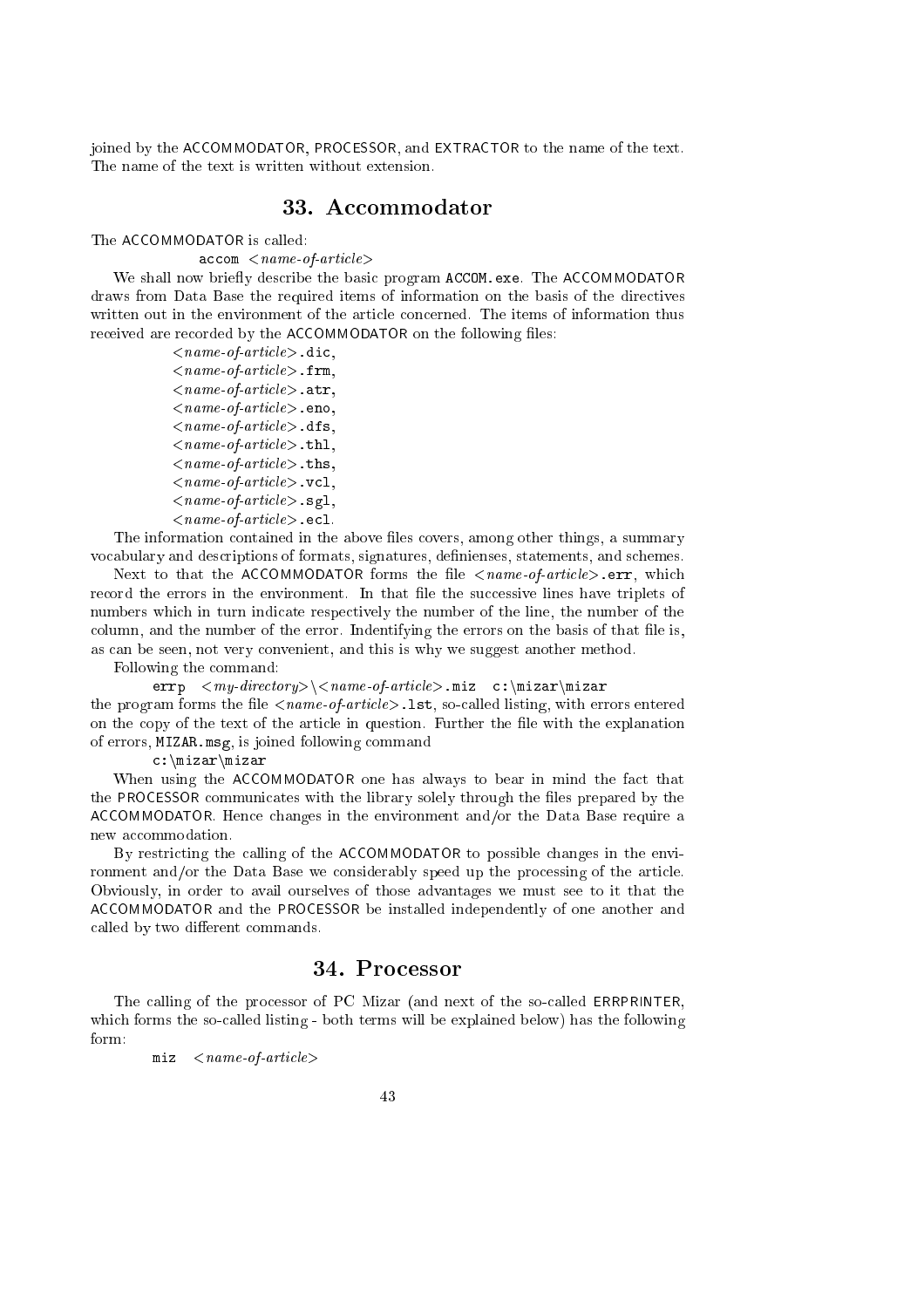When the text is being processed we can, at any moment, interrupt the functioning of the PROCESSOR by pressing the keys Ctrl Break. This interrupts the analysis of the text by the PROCESSOR, an error as the signal of that interruption (error #1255) being indicated in the line in which the interruption took place.

The PROCESSOR yields the list of the errors discovered during the processing of the text. The list of the errors is placed in the file bearing the same name as the file with the input text and the extension .err. It is formed in the same directory as the Mizar text. If the text is correct the file remains empty. The file with the errors includes the list of the descriptions of those errors in the form of triplets of numbers. The description of a given error includes its position in the text (i.e., the number of the line and that of the column) and the number of the error. The file of errors may be used for various purposes:

- 1. through the editors (e.g., Mem) or other programs, for finding and identifying their position in the text and their identification by the number;
- 2. for forming a listing by the so-called ERRPRINTER (program ERRP).

The ERRPRINTER reads the text and the file with the errors and produces the listing. The listing thus formed is a document which includes a copy of the text with the indication of the errors (in the listing) and joined explanation of the errors found in the text. If the text is correct, then the listing, instead of the explanations of errors, is concluded by the inscription Thanks OK . The listing has the same name as the input text but with the extension .lst. The listing is formed in the same directory as the text being analysed.

#### 35. Extractor

The EXTRACTOR is called by:  $ext{react}$   $\langle name-of-article \rangle$ The EXTRACTOR forms the following files:  $\langle$  name-of-article $\rangle$ .nfr - formats,  $\langle$  name-of-article $\rangle$ .dno - patterns of modes, predicates, and functors, and types of the arguments occurring in the patterns,  $\langle$  name-of-article $\rangle$ .def - definienda,  $\langle$  name-of-article $\rangle$ .dco - description of the types of the results,  $\langle$  name-of-article $\rangle$ . sch - list of schemes and their description,  $\langle$ *name-of-article* $>$ .the - list of theorems and their description,  $\langle$  name-of-article $\rangle$ .dc1 - list of clusters.

These files should be transferred to the directory \PREL.

#### 36. Preparation of abstracts

If a Mizar article is correct, then it can be turned into an abstract using the program MIZ2ABS, called ABSTRACTOR (see  $26$ . Content of the Data Base) on the directory \ABSTR. The program also forms the file of the errors found in the course of processing.

The ABSTRACTOR turns a Mizar article into its abstract. The abstract has the same name as the article plus the extension .abs. That file is formed in the same directory as the file with the Mizar article in question. The abstract is practically a copy of that part of the article which contains definitions of public objects and theorems. Lemmas, proofs, and definitions of private objects are disregarded.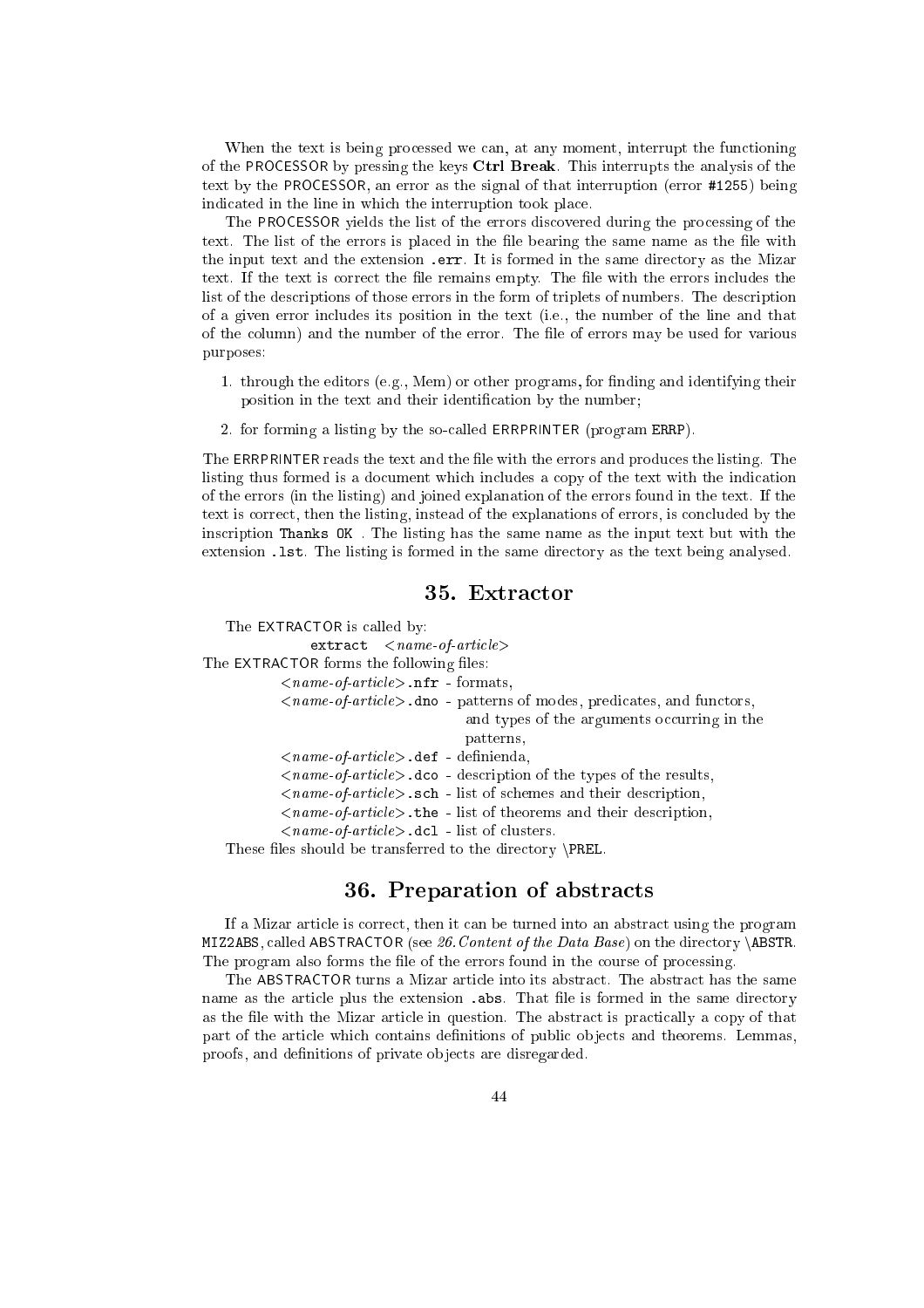## 37. Use of a correct articles

A veried article may be passed to the Main Mizar Library. Moreover, it may be included in the local library with which one works. This facilitates, and in most cases is indispensable for, the writing of the next article: usually it is so that our articles are thematically interconnected, not to say that they are continuations of earlier ones.

For that purpose we have:

- 1. To form the files of the Data Base.
- 2. To transfer of the files of the Data Base to the local data base.

Moreover it is worth while to prepare an abstract.

#### 38. Practical advice for users

- 1. Start writing an article from the basic denitions and the basic theorems (i.e., statements and schemes).
- 2. Form the vocabulary and place in it the symbols with their qualifiers. In the case of operations possibly include in the vocabulary their respective priorities.
- 3. Write out the directives.
- 4. Add the reservations.
- 5. Precede denitions with theorems which may be useful in justifying the conditions of the correctness of those denitions.
- 6. Write out full skeletons of the proofs, but without by and from, i.e., without the so-called simple justications. If the errors marked #4 are the only ones, then the skeleton are correct. Fight the errors until only the "fours" are left.
- 7. Add auxiliary theorems so as to shorten the proofs by eliminating recurrent modules of reasonings. In Mizar it pays because Mizar proofs are fully formalized.
- 8. It is worth while introducing a number of private ob jects variables, predicates, functors - in order to shorten the proofs.
- 9. Finally add simple justication and start eliminating the "fours". The main source of errors is making use of two universal sentences after one by. Unfortunately, proofs must sometimes be lengthened - do not expect too much of Mizar. A stronger CHECKER could be programmed but at the cost of a longer waiting time.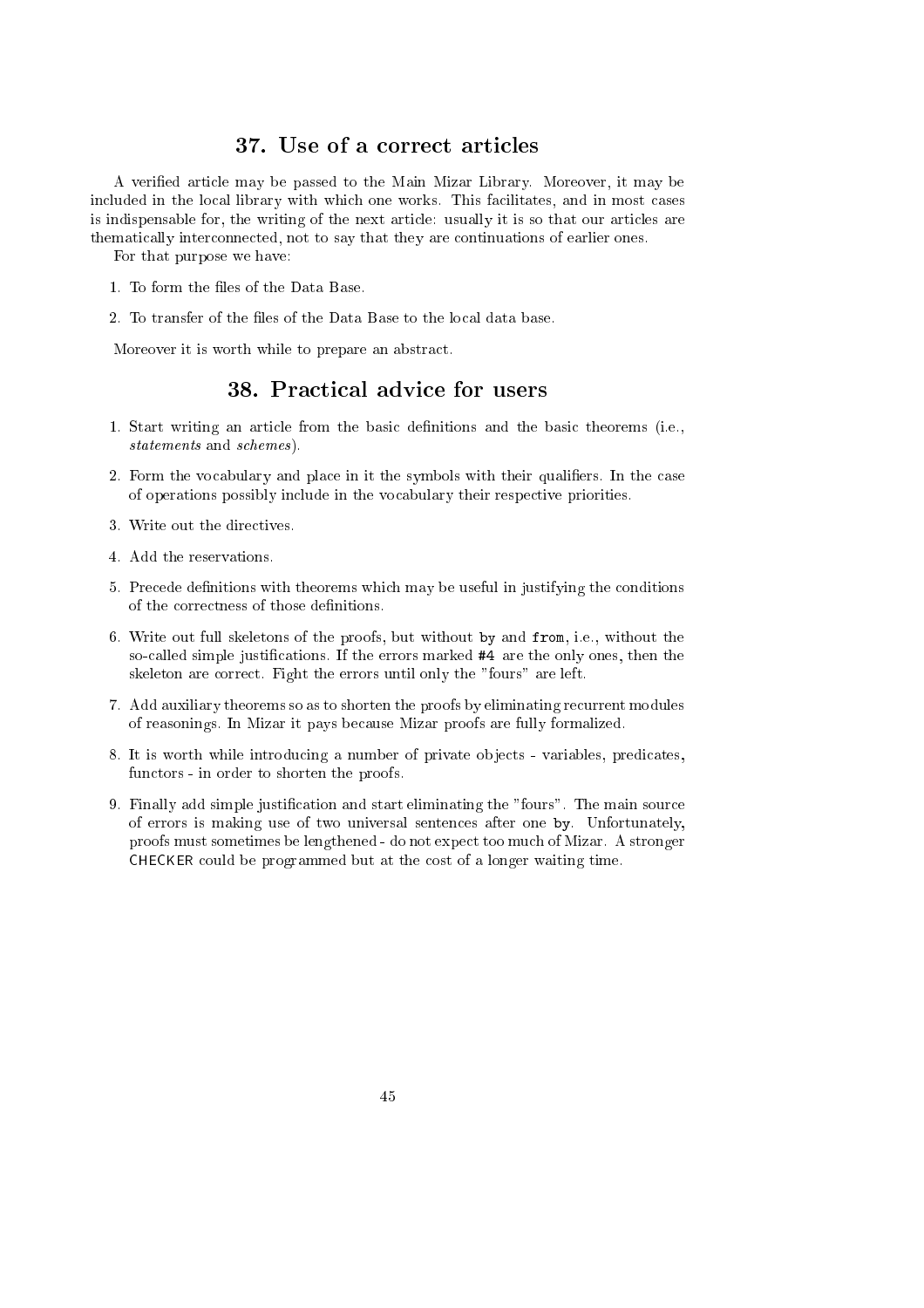## Afterword

We have disregarded here the following sub jects which, we think, are less important for the beginners in using Mizar:

- proving per cases,
- proving by decreasing and expansion,
- compound de la component de la compo
- de nitions with a state of the model problems with a state of the state of the state of the state of the state of the state of the state of the state of the state of the state of the state of the state of the state of the
- denitions of private functors and predicates,
- understood properties,
- antonyms and synonyms.

The author presents this *Outline of PC Mizar* to the Readers with mixed feelings. The text seems immature and probably requires various modications. But I have been told that even such a text may prove useful in the use of Mizar. I hope that the reading of this Outline will do more good than harm. The Readers are warmly requested to send all their comments, which are likely to be important in my further work on this  $\textit{Outline}$ , to the address:

- M. Muzalewski. M. Muzalewski,
- c/o Warsaw University, Białystok Campus, Institute of Mathematics, ul. Akademicka 2, 15-267 Białystok, Poland.